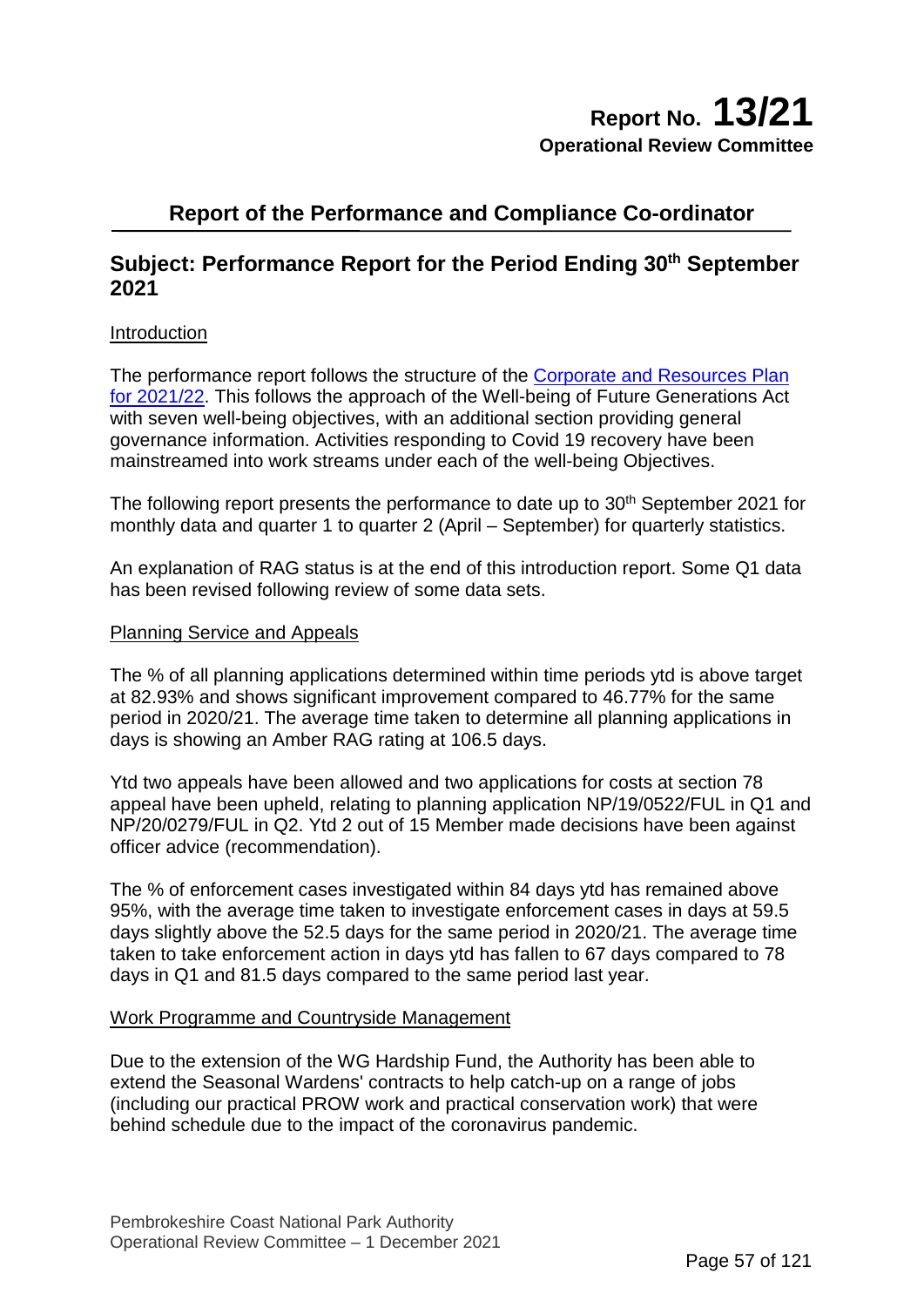A number of measures relating to Countryside Management activities across work streams are in amber or red. This is the result of the current need to put these activities on hold due to the operations manager leaving their role. The Direction Team are currently providing additional GIS support where needed.

## **Centres**

In terms of centres all are open, including the gallery at Oriel y Parc with some limitations on numbers. All centres hosted events over the summer months, including the return of Open Air Theatre to Carew Castle. Oriel y Parc hosted pop up markets during the summer and in September worked with local community group EcoDewi to arrange various events at the Centre including an outdoor eco-market with approximately 500 visitors. Castell Henllys from September has been running Dished y Dysgwyr sessions for the local community as well as visitors. All three centres have submitted this year's application for the Green Key Award.

## Well-being Projects

A new proposal for a Pathways project extension (based on funds already available) was submitted to the Leadership Team and agreed. The project will run for 18 months from the start of 2022 with a similar delivery model to the existing project. The Roots to Recovery Project funded through the Community Lottery Fund and is a partnership between the Authority and Mind Pembrokeshire. The project aims to support the mental health of local people through a range of outdoor experiences at locations in and around the National Park. The project started on the 1st of September and is a three year project.

The First 1000 Days project has been delayed due to recruitment challenges, following a review of the Job Description the post was re-advertised for a third time in September.

## **Education**

Castell Henllys had 14 school sessions in September, with 64% of visits relating to schools not based in Pembrokeshire. This is a positive trend in terms of Castell Henllys recovery for its education services following the impact of COVID 19 on its education provision in 2020/21.

#### Recreation Management

Summer rangers continued to work throughout September providing activities, information and advice to visitors as well as supporting the Ranger and Education team in delivering education, community and volunteering activities. The Authority also recruited visitor welcome volunteers who provided visitor welcome support during the summer months at Carew Castle, Goodwick, Saundersfoot, Solva, Porthgain, Freshwater East and Amroth.

Llwybr Pwll Cornel is open and experiencing a lot of use with good feedback from local community, visitors and Ramblers Association. In terms of Moylegrove, the Management Agreement has concluded to improve last section of route; final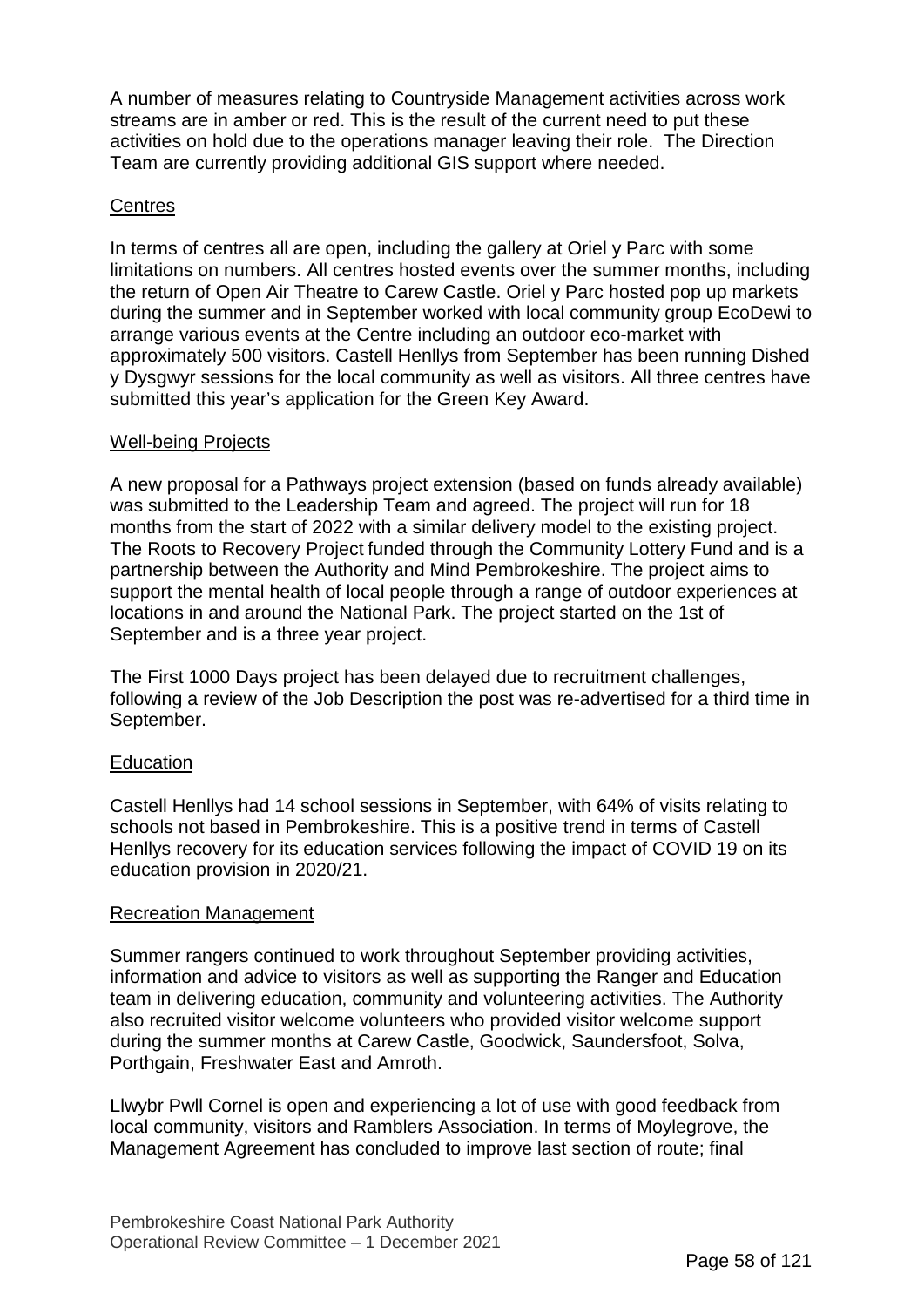improvements work being undertaken in October should enable route to be opened to walkers.

## **Conservation**

Positive progress has been made across Biodiversity and Connectivity Projects. Following expressions of interests, 4 farms have been accepted on to the Greening Agriculture pilot SLSP project. Conservation work party volunteering opportunities resumed within Q1 and have continued into Q2. There has been 172 volunteer days ytd contributed to conservation wildlife survey or monitoring.

The Conserving the Park scheme is operating a waiting list and is currently closed to new agreements. Stitch in Time RAG actions status is in amber as no funding is currently in place for project continuation, officers are working to seek continuation funding for the project and our INNS related work. The external funding element of the Pembrokeshire Nature Partnership post ends in March 2022.

## Responding to Climate Change Emergency

A number of activities are in amber. Installation of Phase 2 network of Electric Vehicle Charging points is ongoing, however some delays experienced with WPD supplies and wayleave agreements. The worldwide global chip shortage continues to delay the Authority's outstanding electric van orders. However an order for an additional 6 electric vans has been made, bringing the total number of electric vans on order to 13. These will replace the existing fleet of diesel vans. Progress in terms of installation of Photovoltaic PV Generation at Cilrhedyn has been made moving this action from Red to Amber, following receipt of consultant report. Leadership team have approved the revised proposal and consultants are to be appointed to prepare procurement documents. The SPSL Community Woodland action has been moved to amber as the land originally proposed for purchase cannot be progressed for reasons outside the Authority's control. The team are exploring other options.

The Authority has agreed to work with the other 2 NPAs on a procurement project. This work is being led by Snowdonia NPA.

Data where it is available has been collated by staff for the Welsh Government's Public sector net zero reporting guide and associated spreadsheet for 2019/20 and 2020/21. The spreadsheets were submitted to Welsh Government in October. Elements of this will have an impact on the Greening our Equipment action which is currently in amber. Electronic grounds maintenance equipment has recently been purchased for Oriel y Parc to replace the petrol equipment used previously.

5 Community decarbonisation projects were awarded funding through SDF in Q1 and 3 renewable energy projects funded by SDF were completed in Q2.

#### Business Continuity Plan/ Approach

The Business Continuity Plan/ Approach was an area identified within the Audit Wales Resilience Report. A draft Business Continuity Plan has been drafted.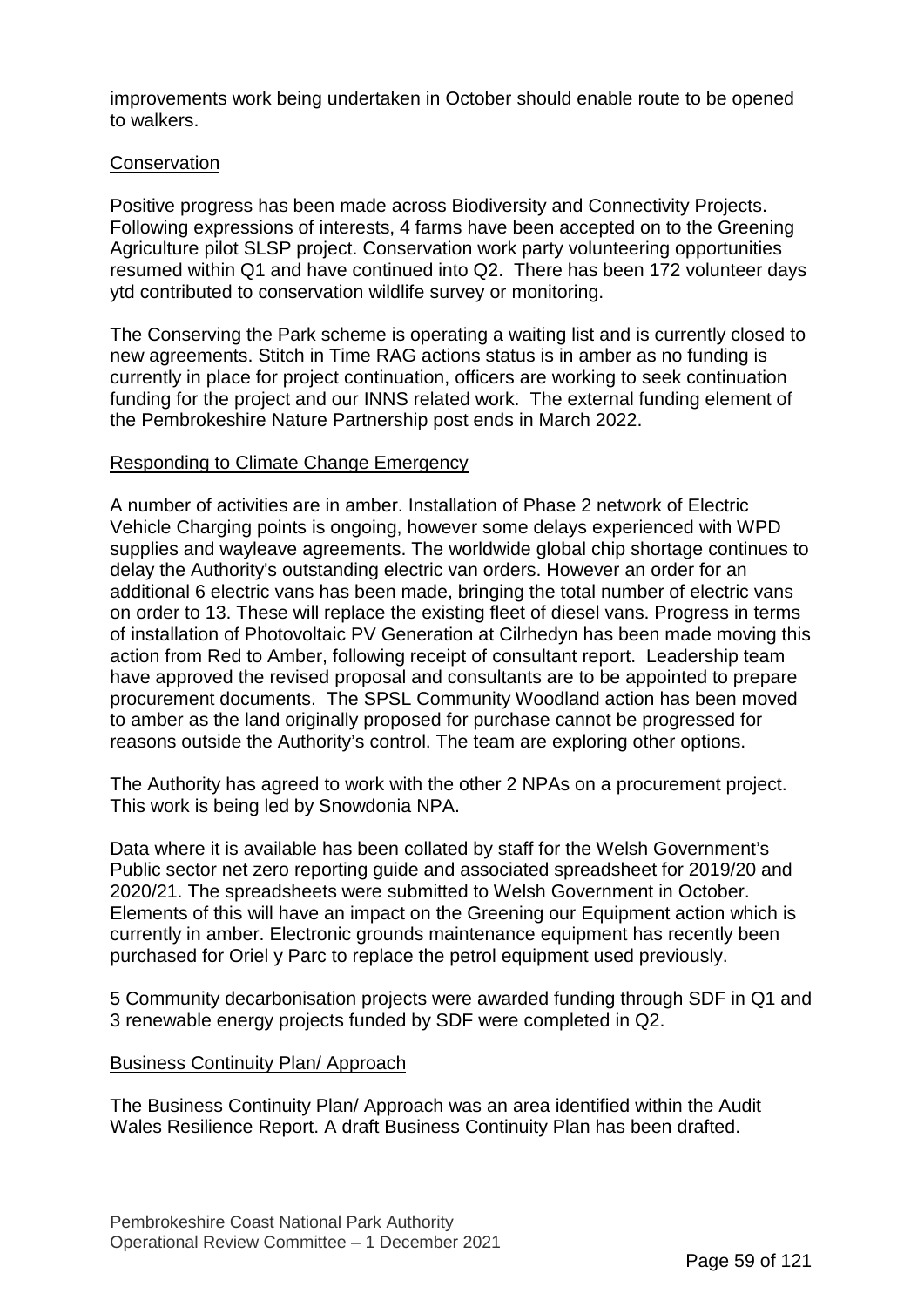## RIDDOR and Conflict Incident

The Authority had 1 RIDDOR incident in Q1 and one conflict incident was reported in Q1.

## Response time FOI, EIR, SAR

One FOI, one EIR and one SAR response were not provided within required time frames in Q1. All responses were provided in time in Q2.

## Explanation of RAG Status

| <b>RAG</b>   | <b>What it means</b>                                                                                                                                                                                                                                                                                                                                                                                                                                                                                                                                                                                                                                                                                                                                                                                                                                                                                                                                                                                                                                                                                                                                                                                                                                                                                                                                                                                                                                                                                                                                                                          |
|--------------|-----------------------------------------------------------------------------------------------------------------------------------------------------------------------------------------------------------------------------------------------------------------------------------------------------------------------------------------------------------------------------------------------------------------------------------------------------------------------------------------------------------------------------------------------------------------------------------------------------------------------------------------------------------------------------------------------------------------------------------------------------------------------------------------------------------------------------------------------------------------------------------------------------------------------------------------------------------------------------------------------------------------------------------------------------------------------------------------------------------------------------------------------------------------------------------------------------------------------------------------------------------------------------------------------------------------------------------------------------------------------------------------------------------------------------------------------------------------------------------------------------------------------------------------------------------------------------------------------|
| <b>Red</b>   | Close monitoring and/or significant action required.                                                                                                                                                                                                                                                                                                                                                                                                                                                                                                                                                                                                                                                                                                                                                                                                                                                                                                                                                                                                                                                                                                                                                                                                                                                                                                                                                                                                                                                                                                                                          |
|              | This would normally be triggered by any combination of the following:<br>Measures: Not meeting the target or set to miss the target by a<br>significant amount.<br>Projects/ Project Development: Significant issues with the project e.g.<br>$\bullet$<br>project hasn't started within expected timescales, delays against<br>critical milestones, failure to achieve project outcomes, significant<br>challenges to operational delivery, issues with budget profiling or<br>future funding concerns. Or project is on hold/ no aspect of the project<br>can be delivered due to COVID 19. Risk project associated with has<br>increased as a result of inaction.<br>Ways of Working: Significant delays with progressing ways of working<br>$\bullet$<br>activities. Critical activities, milestones and outcomes not being<br>achieved. Lack of progress raises compliance concerns. Current area<br>of work is on hold due to reprioritisation of work due to COVID 19 or<br>other priorities.<br>Strategic: Strategic partnership or engagement failing to achieve<br>$\bullet$<br>desired outcomes, lack of sustainability within partnership, funding<br>concerns or capacity concerns in terms of Authority involvement.<br>Covid 19 response/ recovery: Service on hold or phase cannot<br>$\bullet$<br>progress due to current regulations. Progress concerns around<br>recovery planning response in this area. Significant implementation<br>concerns with phase. Significant limitations to service delivery. Major<br>Health and Safety concerns or impacts on the workforce. |
| <b>Amber</b> | Light touch monitoring required and/or some action should be carried out                                                                                                                                                                                                                                                                                                                                                                                                                                                                                                                                                                                                                                                                                                                                                                                                                                                                                                                                                                                                                                                                                                                                                                                                                                                                                                                                                                                                                                                                                                                      |
|              | to prevent movement to Red status or to ensure progress to Green                                                                                                                                                                                                                                                                                                                                                                                                                                                                                                                                                                                                                                                                                                                                                                                                                                                                                                                                                                                                                                                                                                                                                                                                                                                                                                                                                                                                                                                                                                                              |
|              | status.                                                                                                                                                                                                                                                                                                                                                                                                                                                                                                                                                                                                                                                                                                                                                                                                                                                                                                                                                                                                                                                                                                                                                                                                                                                                                                                                                                                                                                                                                                                                                                                       |
|              | This would normally be triggered by any combination of the following:                                                                                                                                                                                                                                                                                                                                                                                                                                                                                                                                                                                                                                                                                                                                                                                                                                                                                                                                                                                                                                                                                                                                                                                                                                                                                                                                                                                                                                                                                                                         |
|              | • Measures: Performance is currently not meeting the target or set to                                                                                                                                                                                                                                                                                                                                                                                                                                                                                                                                                                                                                                                                                                                                                                                                                                                                                                                                                                                                                                                                                                                                                                                                                                                                                                                                                                                                                                                                                                                         |
|              | miss the target by a narrow margin.<br>Projects/ Project Development: Minor or initial concerns around project                                                                                                                                                                                                                                                                                                                                                                                                                                                                                                                                                                                                                                                                                                                                                                                                                                                                                                                                                                                                                                                                                                                                                                                                                                                                                                                                                                                                                                                                                |
|              | performance and delivery e.g. some slippage in terms of timescales,                                                                                                                                                                                                                                                                                                                                                                                                                                                                                                                                                                                                                                                                                                                                                                                                                                                                                                                                                                                                                                                                                                                                                                                                                                                                                                                                                                                                                                                                                                                           |
|              | initial concerns around progress towards project milestones,                                                                                                                                                                                                                                                                                                                                                                                                                                                                                                                                                                                                                                                                                                                                                                                                                                                                                                                                                                                                                                                                                                                                                                                                                                                                                                                                                                                                                                                                                                                                  |
|              | outcomes, operational delivery and budget profiling. Some future                                                                                                                                                                                                                                                                                                                                                                                                                                                                                                                                                                                                                                                                                                                                                                                                                                                                                                                                                                                                                                                                                                                                                                                                                                                                                                                                                                                                                                                                                                                              |
|              | funding concerns. Measures have been put in place to address any                                                                                                                                                                                                                                                                                                                                                                                                                                                                                                                                                                                                                                                                                                                                                                                                                                                                                                                                                                                                                                                                                                                                                                                                                                                                                                                                                                                                                                                                                                                              |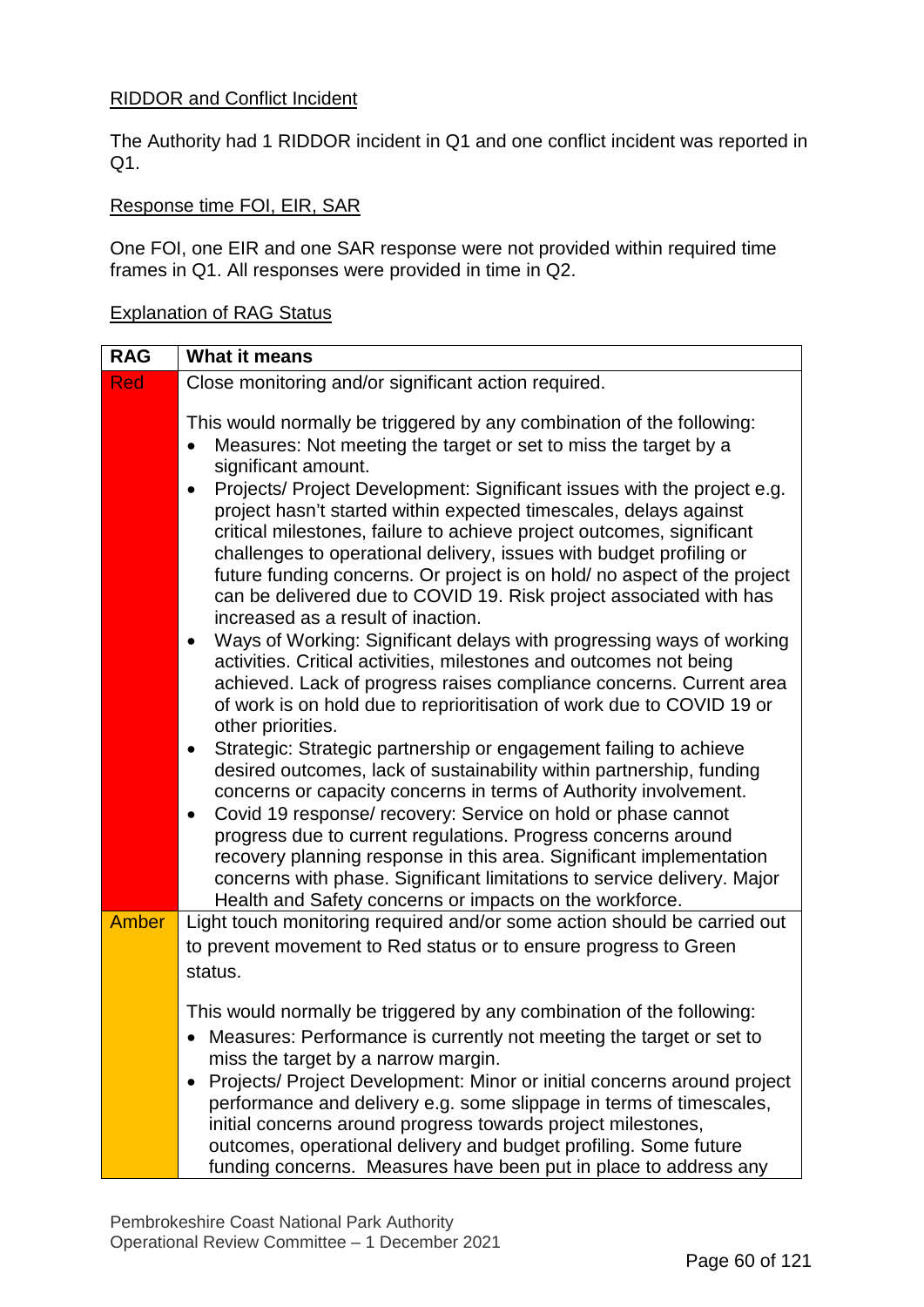| previous major concerns and are being acted upon. Only part of the<br>project is being delivered due to COVID 19/ adapted approach in<br>place.<br>Ways of Working: Minor delays with progressing ways of working<br>activities. Some activities, milestones and outcomes not being<br>achieved. Measures have been put in place to address any previous<br>major concerns and are being acted upon.<br>Strategic: Initial concerns on strategic partnership or engagement<br>achieving desired outcomes, sustainability of partnership, funding or<br>capacity in terms of Authority involvement.<br>• Covid 19 response/ recovery: Only part of service is being delivered.<br>Recovery planning activities initiated or in place but service not back to<br>normal. Concerns around progress/ delivery in terms of recovery<br>planning or service provision. Minor Health and Safety Concerns or<br>impacts on workforce. |
|-------------------------------------------------------------------------------------------------------------------------------------------------------------------------------------------------------------------------------------------------------------------------------------------------------------------------------------------------------------------------------------------------------------------------------------------------------------------------------------------------------------------------------------------------------------------------------------------------------------------------------------------------------------------------------------------------------------------------------------------------------------------------------------------------------------------------------------------------------------------------------------------------------------------------------|
| No action required.<br>Green                                                                                                                                                                                                                                                                                                                                                                                                                                                                                                                                                                                                                                                                                                                                                                                                                                                                                                  |
| This would normally be triggered by any combination of the following:<br>Measures: Performing is currently meeting the target.<br>Projects/ Project Development: Everything is functioning as expected,<br>project performance is as planned with the project meeting milestones<br>and outcomes.<br>Ways of Working: Progress is being made against areas for action<br>within reasonable timescales. Milestones and Outcomes are being<br>achieved.<br>• Strategic: Healthy sustainable partnership in place, delivering against<br>desired outcomes.<br>• Covid 19 response/ recovery: Service back to normal/ or operating<br>successful adapted approach. Regulations implemented. Effective<br>Health and Safety practices are in place.                                                                                                                                                                                |
| Performance for some Measures are based on across year benchmarking and                                                                                                                                                                                                                                                                                                                                                                                                                                                                                                                                                                                                                                                                                                                                                                                                                                                       |
| trend considerations, performance columns on previous year performance should                                                                                                                                                                                                                                                                                                                                                                                                                                                                                                                                                                                                                                                                                                                                                                                                                                                 |

## **RECOMMENDATION:**

## **Members are requested to RECEIVE and COMMENT on the Performance Report.**

*(For further information contact Mair Thomas, Performance and Compliance Coordinator)*

be used to assess performance in these areas.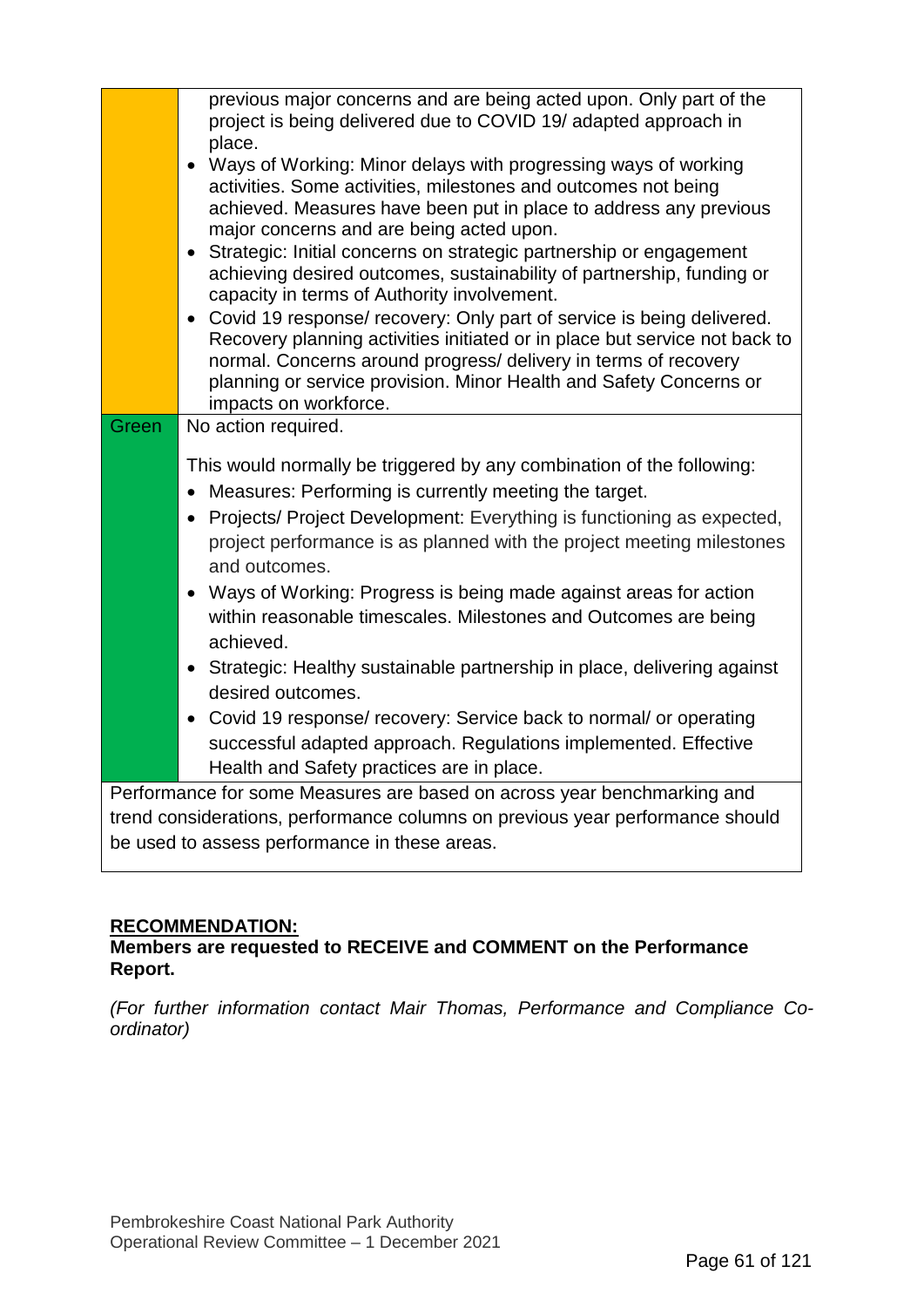### **Well-being Objective – Prosperity**

#### **Work Stream: Planning Policy and Service**

| <b>Measure - Data Available</b><br>Quarterly                                         | 2020/21<br>$Q1 - Q2$<br>(April -<br>Sept) | 2021/22<br>Q <sub>1</sub><br>(April -<br>June) | 2021/22 Current Period: Q1 - Q2 (April - September) |                |                                 |            |                      |                                                                                                                 |
|--------------------------------------------------------------------------------------|-------------------------------------------|------------------------------------------------|-----------------------------------------------------|----------------|---------------------------------|------------|----------------------|-----------------------------------------------------------------------------------------------------------------|
|                                                                                      | <b>Actual</b>                             | <b>Actual</b>                                  | <b>Actual</b>                                       | <b>Target</b>  | <b>Revised</b><br><b>Target</b> | <b>RAG</b> | <b>Trend</b>         | <b>Comments</b>                                                                                                 |
| % of all planning applications<br>determined within time periods<br>required ytd     | 46.77                                     | 84.68                                          | 82.93                                               | 82%            |                                 | Green      | $\blacktriangledown$ |                                                                                                                 |
| Average time taken to<br>determine all planning<br>applicants in days ytd            | 102.5                                     | 103                                            | 106.5                                               | <67 days       |                                 | Amber      | $\blacktriangledown$ |                                                                                                                 |
| % of Member made decisions<br>against officer advice<br>(recommendation) ytd         | 14.29                                     | $\overline{0}$                                 | 13.33                                               | $< 5\%$        |                                 | <b>Red</b> | $\blacklozenge$      | 2 (NP/21/0382/S73 and<br>NP/21/0149/FUL) out of<br>15. Welsh Government<br>Target, part of APR<br>benchmarking. |
| % of appeals dismissed ytd                                                           | 75                                        | $\overline{0}$                                 | 33.33                                               | $>66\%$        |                                 | <b>Red</b> | ↑                    | One dismissed, two<br>allowed.                                                                                  |
| Applications for costs at<br>section 78 appeal upheld in<br>the reporting period ytd | $\overline{0}$                            | 1                                              | 2                                                   | $\overline{0}$ |                                 | <b>Red</b> | €                    | Planning application: Q1<br>NP/19/0522/FUL. Q2<br>NP/20/0279/FUL.                                               |
| % of planning applications<br>determined under delegated<br>power ytd                | 94.35                                     | 95.97                                          | 93.90                                               | <b>BM</b>      |                                 |            |                      |                                                                                                                 |
| # planning applications<br>registered ytd                                            | 231                                       | 159                                            | 321                                                 | Trend          |                                 |            |                      |                                                                                                                 |
| % of planning applications<br>approved ytd                                           | 93.55                                     | 83.06                                          | 87.40                                               | Trend          |                                 |            |                      |                                                                                                                 |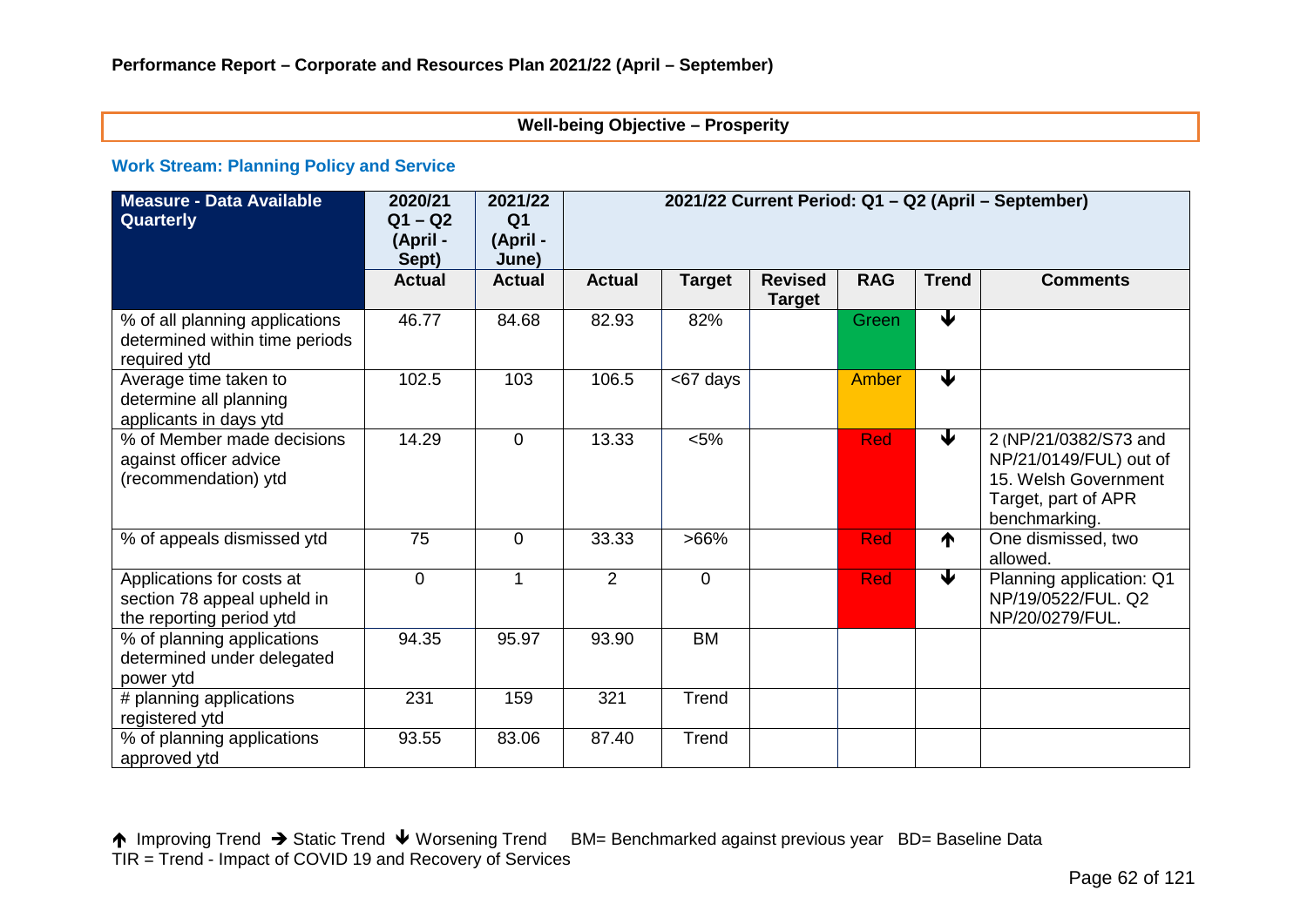| <b>Action</b>                                                                                                                                             | 2021/22<br><b>August</b> |            |               | 2021/22 Current Period - September                                                                                                                                                                                                                                                                                                                                                                                             |
|-----------------------------------------------------------------------------------------------------------------------------------------------------------|--------------------------|------------|---------------|--------------------------------------------------------------------------------------------------------------------------------------------------------------------------------------------------------------------------------------------------------------------------------------------------------------------------------------------------------------------------------------------------------------------------------|
|                                                                                                                                                           | <b>RAG</b>               | <b>RAG</b> | <b>Trend</b>  | <b>Comments</b>                                                                                                                                                                                                                                                                                                                                                                                                                |
| Strategic: Adoption of<br><b>Supplementary Planning</b><br>Guidance                                                                                       | Amber                    | Amber      | $\rightarrow$ | Progress Status: In Progress/ Behind.<br>Second batch of supplementary planning guidance approved for<br>consultation September 21 National Park Authority meeting.                                                                                                                                                                                                                                                            |
| Ways of Working: Initiate a review<br>of our processes and use of<br>technology to support an efficient<br>planning application<br>administration process | Amber                    | Amber      | $\rightarrow$ | Progress Status: In Progress/ On Track.<br>The planning application database will need to migrate to a new<br>hosted environment and this will require IT support to proceed. Also<br>awaiting office 365, which is being implemented as part of a wider<br>Authority project will allow for further efficiencies in administrative<br>processes. Covid 19 restrictions remain in place which limit staffing<br>in the office. |
| Governance/ Engagement:<br>Review the Authority's Public<br><b>Speaking Procedures</b>                                                                    | Green                    | Green      | $\rightarrow$ | Progress Status: Complete/ Ahead.<br>Completed and implemented.                                                                                                                                                                                                                                                                                                                                                                |
| Strategic: Prepare and engage<br>with changes to regional planning<br>processes, including the<br>development of the SWW CJC<br>and SD Plans.             | <b>Green</b>             | Green      | $\rightarrow$ | Progress Status: In Progress/ On Track.<br>Monthly SWW planning group.                                                                                                                                                                                                                                                                                                                                                         |

## **Work Stream: Maintaining Public Rights of Way a Key Tourism Asset**

| Measure - Data Available  | 2020/21       | 2021/22       | 2021/22 Current Period - September |               |                |            |              |                 |
|---------------------------|---------------|---------------|------------------------------------|---------------|----------------|------------|--------------|-----------------|
| <b>Monthly</b>            | <b>Sept</b>   | <b>August</b> | <b>Actual</b>                      | Original      | <b>Revised</b> | <b>RAG</b> | <b>Trend</b> | <b>Comments</b> |
|                           | <b>Actual</b> | <b>Actual</b> |                                    | <b>Target</b> | <b>Target</b>  |            |              |                 |
| Pembrokeshire Coast       |               |               |                                    |               |                | Green      |              |                 |
| Path – Trip Advisor       |               |               |                                    |               |                |            |              |                 |
| <b>Overall Rating 1-5</b> |               |               |                                    |               |                |            |              |                 |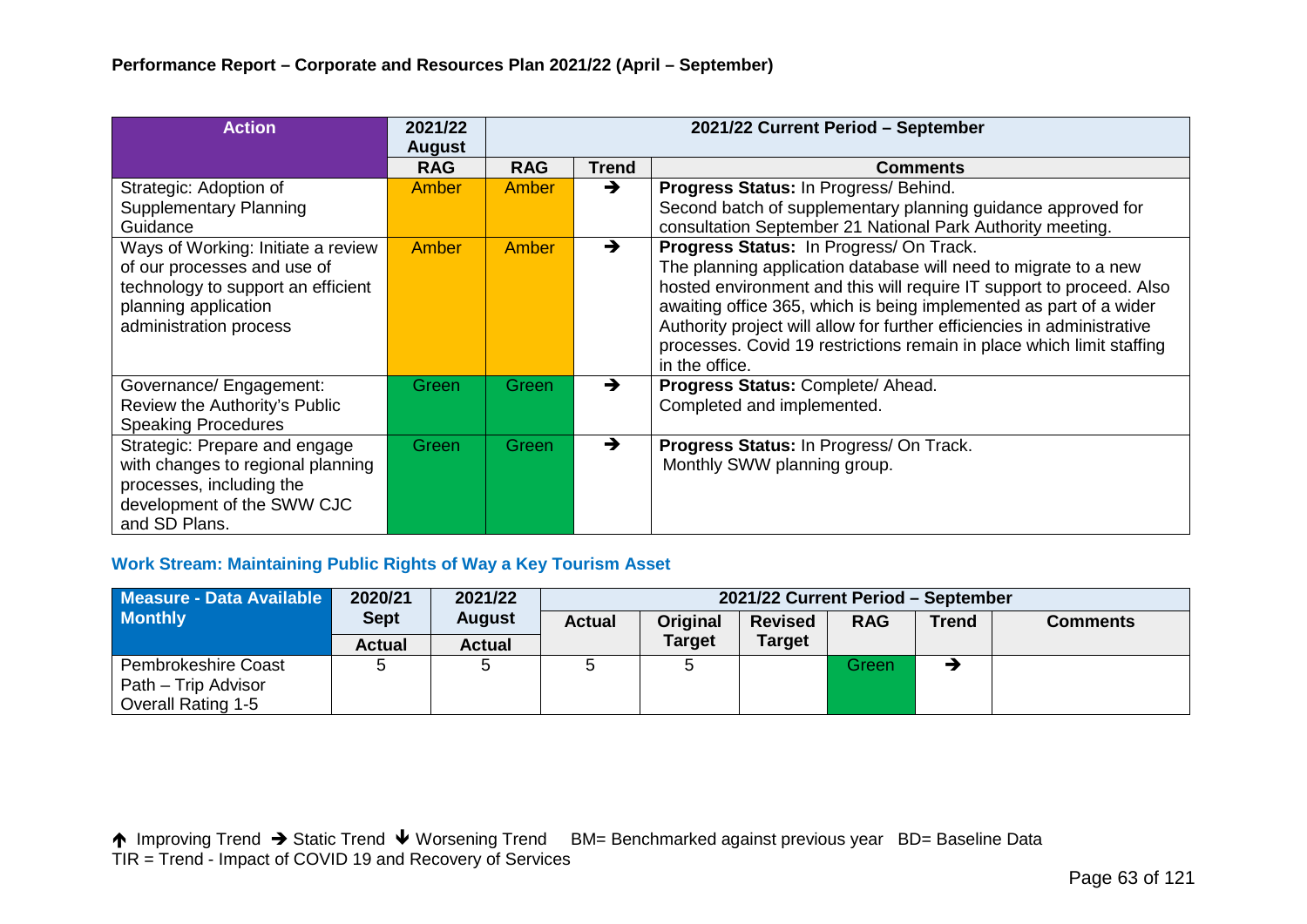| Measure - Data Available<br><b>Quarterly</b>                             | 2020/21<br>$Q1 - Q2$<br>(April -<br>Sept) | 2021/22<br>Q1<br>(April -<br>June) | 2021/22 Current Period: Q1 - Q2 (April - September) |           |                                 |            |              |                                                                                                                                |  |
|--------------------------------------------------------------------------|-------------------------------------------|------------------------------------|-----------------------------------------------------|-----------|---------------------------------|------------|--------------|--------------------------------------------------------------------------------------------------------------------------------|--|
|                                                                          | <b>Actual</b>                             | <b>Actual</b>                      | <b>Actual</b>                                       | Target    | <b>Revised</b><br><b>Target</b> | <b>RAG</b> | <b>Trend</b> | <b>Comments</b>                                                                                                                |  |
| % of PROW open and<br>accessible and meeting the<br>quality standard ytd | 86.83                                     | 86.87                              | 86.87                                               | 85%       |                                 | Green      | →            |                                                                                                                                |  |
| # of people using footpath<br>(from fixed counters) ytd                  | 122,008                                   | 89,038                             | 217,528                                             | Trend     |                                 |            |              | 2019/20 ytd - 159,021                                                                                                          |  |
| # concerns reported for<br>Coast Path and IROW ytd                       | 75                                        | 93                                 | 200                                                 | <b>BM</b> |                                 |            |              | 2019/20 ytd - 144. Impact of<br>COVID 19 on Q1 2020/21<br>data in terms of restrictions,<br>closures and recording<br>impacts. |  |

| <b>Action</b>                                                                                                                                                       | 2021/22<br><b>August</b> | 2021/22 Current Period - September |       |                                                                                                                                                                                                                                                                                                                                                                                                                                                                                                                                                                                   |  |
|---------------------------------------------------------------------------------------------------------------------------------------------------------------------|--------------------------|------------------------------------|-------|-----------------------------------------------------------------------------------------------------------------------------------------------------------------------------------------------------------------------------------------------------------------------------------------------------------------------------------------------------------------------------------------------------------------------------------------------------------------------------------------------------------------------------------------------------------------------------------|--|
|                                                                                                                                                                     | <b>RAG</b>               | <b>RAG</b>                         | Trend | <b>Comments</b>                                                                                                                                                                                                                                                                                                                                                                                                                                                                                                                                                                   |  |
| Work Programme: Delivery of Authority's<br>operational work programme for the<br>PROW for 2021/22 (including seasonal<br>cuttings and maintenance activities)       | Amber                    | Green                              | T     | Progress Status: In Progress/ Behind.<br>The peak of the summer season is over but the National<br>Park remains very busy and is likely to remain so until the<br>end of October (and possibly beyond). Thanks to the<br>extension of the WG Hardship Fund, the Authority has been<br>able to extend the Seasonal Wardens' contracts to help<br>catch-up on a range of jobs (including our practical PROW<br>work) that were behind schedule due to the impact of the<br>coronavirus pandemic. We hope to be able to provide an<br>update on progress by the end of next quarter. |  |
| Work Programme: Activities to respond<br>and increase resilience to the impact of<br>coastal erosion and poor weather cycles<br>on path (Reactive and planned work) | Green                    | Green7                             | →     | Progress Status: In Progress/ On Track.<br>Public Path Creation Agreement at Manorbier has been<br>concluded to realign Coast Path away from eroding cliff<br>edge. Major realignment of 500m of Coast Path at Sandy                                                                                                                                                                                                                                                                                                                                                              |  |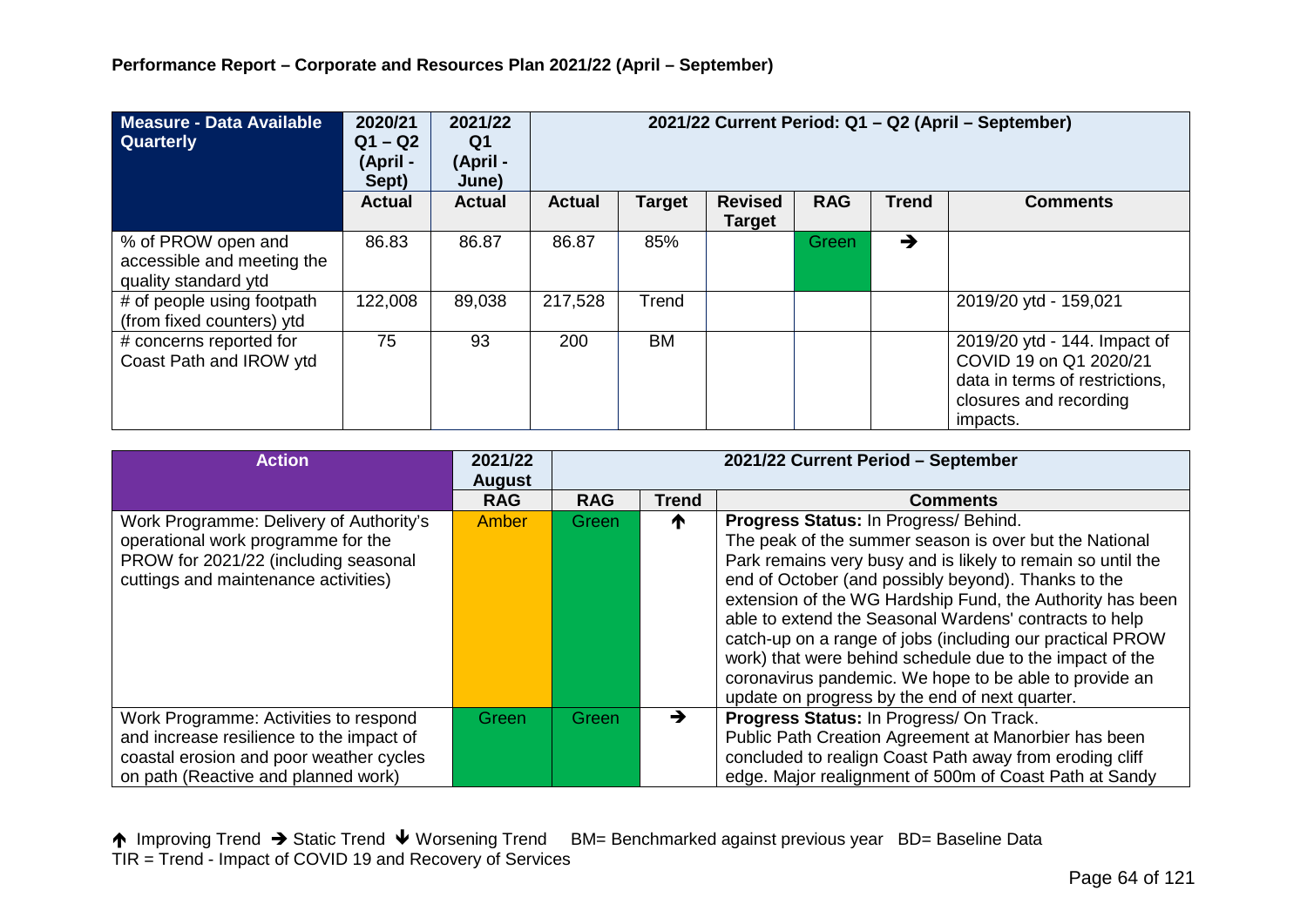|                                                                                                                                                         |       |       |               | Haven, has been re-graded by contractor with mini digger<br>and realigned away from eroding cliff.                                                                                                                                                                                                                                                                                                                                                                   |
|---------------------------------------------------------------------------------------------------------------------------------------------------------|-------|-------|---------------|----------------------------------------------------------------------------------------------------------------------------------------------------------------------------------------------------------------------------------------------------------------------------------------------------------------------------------------------------------------------------------------------------------------------------------------------------------------------|
| Ways of Working: Digital Park Project                                                                                                                   | Amber | Amber | $\rightarrow$ | Progress Status: In Progress/ On Hold.<br>Further developments in terms of digital park project on<br>hold. The departure of the Operations Manager means that<br>we are having to look at alternative ways of providing GIS<br>support to the team, Direction Officer providing additional<br>GIS support in the meantime. Future developments will be<br>tied to a wider corporate GIS strategy/ approach.<br>Leadership Team have agreed ArcGIS contract renewal. |
| Ways of Working: Initiate work to agree<br>standard specifications for signs to enable<br>a more standardised and consistent<br>approach to replacement | Green | Green | $\rightarrow$ | Progress Status: In Progress/On Track.<br>Electronic Gravograph machine at Cilrhedyn now fully up<br>and running which is assisting with the production of<br>standardised replacement signage along the PROW<br>network and at key NP sites. The speed and volume of<br>producing timber route signs continues to increase as staff<br>become more familiar with the new machinery.                                                                                 |
| Projects: Development of new footpath<br>links and circular walks                                                                                       | Green | Green | $\rightarrow$ | Progress Status: In Progress/ On Track.<br>Moylegrove - Management Agreement concluded to<br>improve last section of route; final improvements work being<br>undertaken in October should enable route to be opened to<br>walkers. Llwybr Pwll Cornel is open and experiencing a lot<br>of use with good feedback from local community, visitors<br>and Ramblers Association.                                                                                        |
| Strategic: Collaborate with PCC on<br>delivery of RWIP and facilitation of Local<br><b>Access Forum</b>                                                 | Green | Green | $\rightarrow$ | Progress Status: In Progress/ On Track.<br>Next meeting 8th October 2021 (this will be the last one<br>under PCC secretariat in this cycle, passing thereafter to<br>PCNPA).                                                                                                                                                                                                                                                                                         |
| Strategic: Participation in the Welsh<br>Government's Access Legislation Review.                                                                        | Green | Green | $\rightarrow$ | Progress Status: In Progress/ On Track.<br>Welsh Government has asked NRW to provide further<br>advice in 2021/22 regarding amending requirements for a<br>decadal review of PRoW access maps to a process of<br>continual review. National Park Authority has been asked to<br>join the stakeholder liaison group to consider this matter.                                                                                                                          |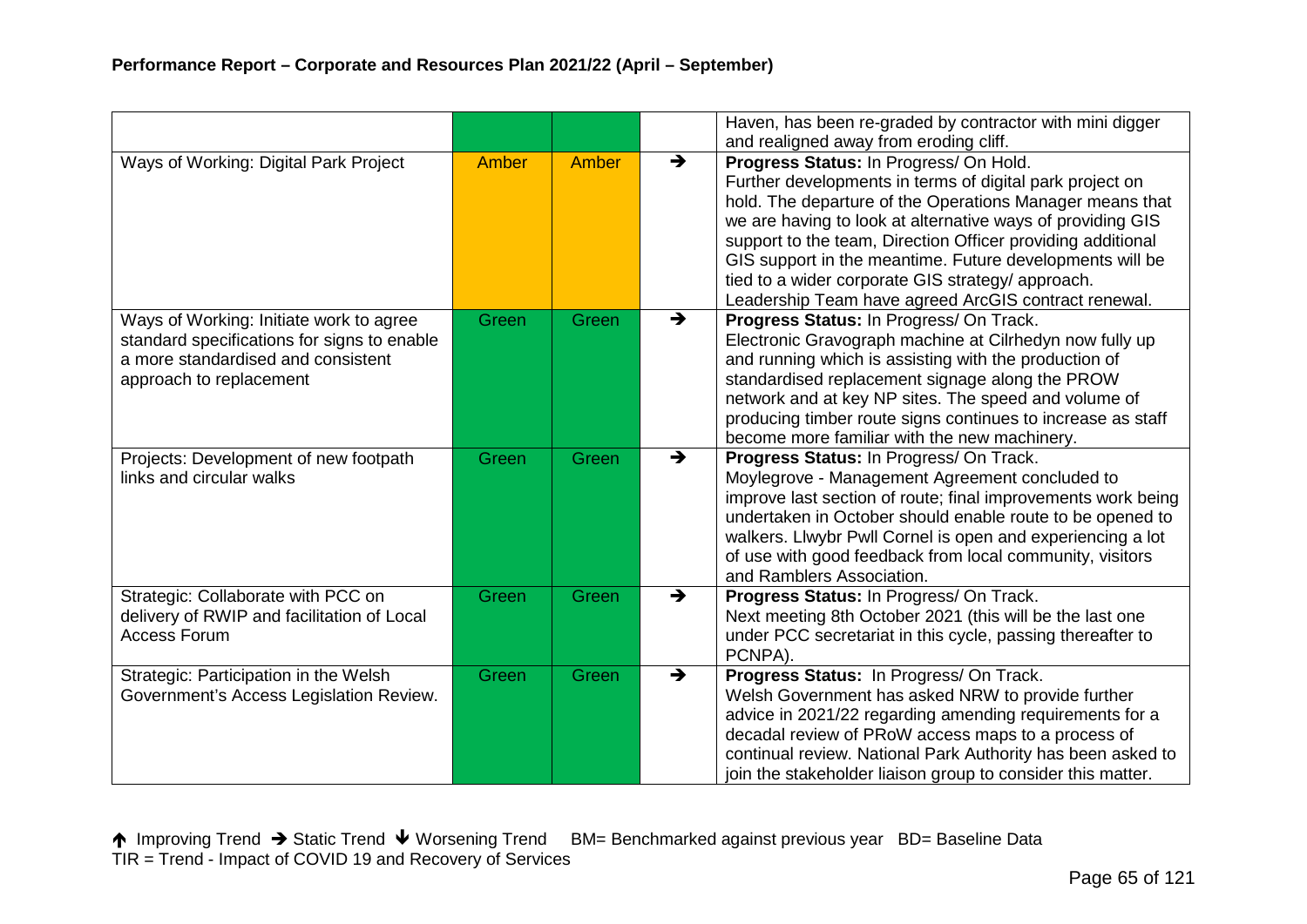| <b>Measure - Data</b>                   | 2020/21       | 2021/22       | 2021/22 Current Period - September |               |                |              |              |                                                                                                                                                               |  |  |
|-----------------------------------------|---------------|---------------|------------------------------------|---------------|----------------|--------------|--------------|---------------------------------------------------------------------------------------------------------------------------------------------------------------|--|--|
| <b>Available Monthly</b>                | <b>Sept</b>   | <b>August</b> | <b>Actual</b>                      | Original      | <b>Revised</b> | <b>RAG</b>   | <b>Trend</b> | <b>Comments</b>                                                                                                                                               |  |  |
|                                         | <b>Actual</b> | <b>Actual</b> |                                    | <b>Target</b> | <b>Target</b>  |              |              |                                                                                                                                                               |  |  |
| # visitors to Oriel Y Parc<br>ytd       | 22,552        | 43,474        | 54,865                             | TIR           |                |              |              | Centre re opened 26 April<br>in 2021/22. Limitations in<br>place on visitor numbers<br>at centre due to COVID<br>safety measures.<br>2019/20 ytd $- 87,832$ . |  |  |
| Oriel Y Parc Trip Advisor<br>rating 1-5 | 4.5           | 4.5           | 4.5                                | 4.5           |                | <b>Green</b> | →            | Google Review Rating: 4.4                                                                                                                                     |  |  |
| # Main website users ytd                | 129,879       | 172,545       | 200,010                            | <b>BM</b>     |                |              |              | 2020/21 ytd figures<br>affected by complete                                                                                                                   |  |  |
| # Main website page<br>views ytd        | 529,845       | 677,681       | 772,816                            | <b>BM</b>     |                |              |              | Google Analytics data for<br>May not being available<br>due to issue caused by<br>transfer to new website.                                                    |  |  |

## **Work Stream: Sustainable Tourism and Recreation – Management, Promotion and Engagement**

| Measure - Data Available Quarterly                                                                                            | 2020/21<br>$Q1 - Q2$<br>(April -<br>Sept) | 2021/22<br>Q1<br>(April -<br>June) | 2021/22 Current Period: Q1 - Q2 (April - September) |               |                                 |                 |
|-------------------------------------------------------------------------------------------------------------------------------|-------------------------------------------|------------------------------------|-----------------------------------------------------|---------------|---------------------------------|-----------------|
|                                                                                                                               | <b>Actual</b>                             | <b>Actual</b>                      | <b>Actual</b>                                       | <b>Target</b> | <b>Revised</b><br><b>Target</b> | <b>Comments</b> |
| # attending pop up events/ engagement activities<br>across the Park ytd                                                       | 888                                       | 15                                 | 3,843                                               | <b>TIR</b>    |                                 |                 |
| # people engaged with through Summer Rangers<br>business, tourist information and general public<br>networking activities ytd | .282                                      | 15                                 | 3,687                                               | <b>TIR</b>    |                                 |                 |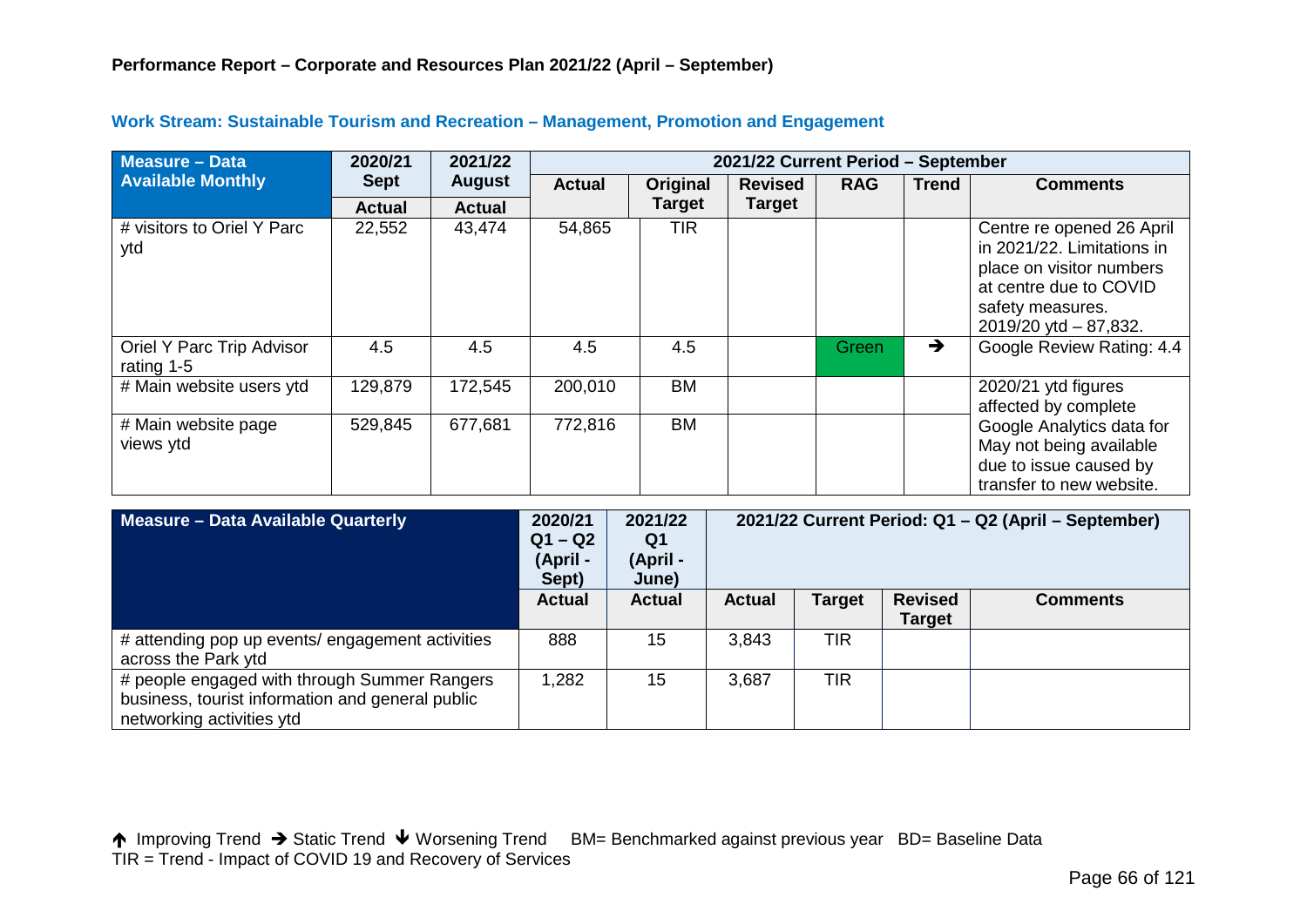| <b>Action</b>                                     | 2021/22       | 2021/22 Current Period - September |               |                                                                                                                         |
|---------------------------------------------------|---------------|------------------------------------|---------------|-------------------------------------------------------------------------------------------------------------------------|
|                                                   | <b>August</b> |                                    |               |                                                                                                                         |
|                                                   | <b>RAG</b>    | <b>RAG</b>                         | <b>Trend</b>  | <b>Comments</b>                                                                                                         |
| Engagement: Rangers Team (including               | Green         | Green                              | $\rightarrow$ | Progress Status: In Progress/ On Track.                                                                                 |
| summer rangers) visitor, community and            |               |                                    |               | Summer rangers have continued to work throughout                                                                        |
| landowner liaison activities during summer        |               |                                    |               | September providing activities, information and advice to                                                               |
| season 2021/22                                    |               |                                    |               | visitors as well as supporting the Ranger and Education                                                                 |
|                                                   |               |                                    |               | team in delivering education, community and volunteering<br>activities. Recreation pressures have reduced significantly |
|                                                   |               |                                    |               | this month although visitor numbers in the County remain                                                                |
|                                                   |               |                                    |               | high.                                                                                                                   |
| Ways of Working: Development and                  | <b>Amber</b>  | Amber                              | $\rightarrow$ | Progress Status: In Progress/ On Hold.                                                                                  |
| Implementation of incident reporting              |               |                                    |               | Incident reporter app has been created and is being trialled,                                                           |
| system for sites, coast path, IROW for            |               |                                    |               | and further development will be linked to wider corporate                                                               |
| Rangers and Wardens.                              |               |                                    |               | GIS strategy/ approach.                                                                                                 |
| <b>Engagement: Delivery of Communicating</b>      | Green         | Green                              | $\rightarrow$ | Progress Status: In Progress/ On Track.                                                                                 |
| out of Covid Strategy and associated              |               |                                    |               | Work is ongoing to implement the Tread Lightly campaign,                                                                |
| messaging and digital campaigns (SLSP)            |               |                                    |               | with autumn promotion focusing on positive visitor<br>behaviours and the benefits of visiting the Park out of           |
|                                                   |               |                                    |               | season, including feature editorial with Wales Online. Work                                                             |
|                                                   |               |                                    |               | is also in progress to link in with Visit Wales's autumn                                                                |
|                                                   |               |                                    |               | promotional campaign.                                                                                                   |
| Ways of Working: External Sustainable             | Green         | Green                              | $\rightarrow$ | Progress Status: In Progress/ On Track.                                                                                 |
| Events Research (including responding to          |               |                                    |               | Dates offered to on-line event with event organisers.                                                                   |
| recommendations) (S6)                             |               |                                    |               |                                                                                                                         |
| <b>Project: Sustainability Support Activities</b> | Green         | Green                              | $\rightarrow$ | Progress Status: In Progress/ On Track.                                                                                 |
| for World Rowing and Beach Sprint Event           |               |                                    |               | Swansea University 3rd year project brief offered to                                                                    |
| (S6)                                              |               |                                    |               | students. Cleaning and waste disposal meeting had with<br>PCC and key partners. ISO sustainable events on track.        |
| COVID 19 Recovery Activity: Re opening            | Green         | Green                              | →             | Progress Status: In Progress/ On Track.                                                                                 |
| of Oriel y Parc centre to visitors (informed      |               |                                    |               | Oriel y Parc continues to operate with mitigations in place to                                                          |
|                                                   |               |                                    |               | help reduce the risk of coronavirus. Numbers continue to be                                                             |
|                                                   |               |                                    |               |                                                                                                                         |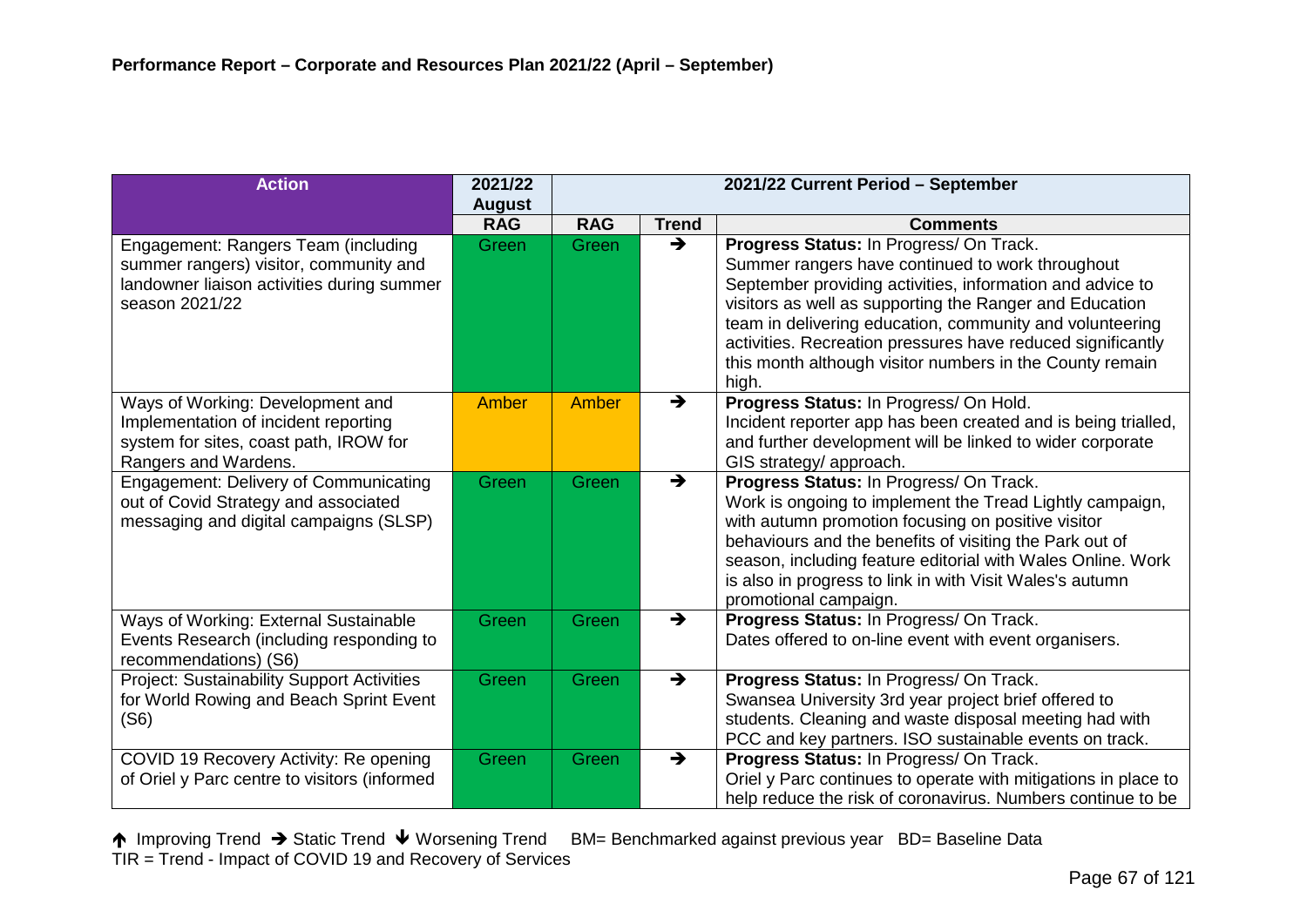| by risk assessment and adapted<br>approaches.)                                                              |       |       |               | restricted, with limits to the numbers on room hire, following<br>the sites Covid-19 Risk Assessment. Indoor events are still<br>restricted, however private hire with talks/presentations<br>have taken place with risk assessments in place. Indoor<br>craft activities are planned for half term with risk<br>assessments in place.                                                                                                                                                                                                                                                                                                                                                                                          |
|-------------------------------------------------------------------------------------------------------------|-------|-------|---------------|---------------------------------------------------------------------------------------------------------------------------------------------------------------------------------------------------------------------------------------------------------------------------------------------------------------------------------------------------------------------------------------------------------------------------------------------------------------------------------------------------------------------------------------------------------------------------------------------------------------------------------------------------------------------------------------------------------------------------------|
| Project: Re-positioning Oriel y Parc as<br>Discovery Centre and implementing its<br>interpretation plan     | Amber | Green | ₼             | Progress Status: In Progress/ On Track.<br>An artist has now been commissioned to create a new<br>visitor map for St Davids, to be displayed in the courtyard at<br>OyP. Community workshops will take place in October to<br>ensure the local community have their say in what should<br>be included. VSM has worked closely with community group<br>EcoDewi to programme events as part of the Great Big<br>Green Week, working towards creating closer links with the<br>community and growing positive perceptions of the use of<br>the Centre as an important community resource. Working<br>with the Ranger team in organising some of these events<br>also places OyP at the heart of wider National Park<br>activities. |
| Project: Development of Discovery points<br>across the park (SLSP)                                          | Green | Green | $\rightarrow$ | Progress Status: In Progress/ On Track.<br>Discovery Point panels have all been delivered. Feedback<br>will be gathered later on in the autumn.                                                                                                                                                                                                                                                                                                                                                                                                                                                                                                                                                                                 |
| Strategic Partnership: Collaboration with<br>Visit Pembrokeshire on destination<br>management and promotion | Green | Green | $\rightarrow$ | Progress Status: In Progress/ On Track.<br>Visit Pembrokeshire set up and operational. PCNPA<br>continues to engage with them to support their work.                                                                                                                                                                                                                                                                                                                                                                                                                                                                                                                                                                            |
| Partnership Project: Celtic Routes                                                                          | Green | Green | $\rightarrow$ | Progress Status: In Progress/ Behind.<br>Staff secondment arrangements confirmed for remaining<br>delivery of Celtic Routes. Project currently being audited via<br>WEFO. In September, three press trips took place: OK!<br>Magazine in Wales, i Paper in Ireland and Country Walking<br>in Ireland. Coverage is scheduled for the next few months<br>(TBC when at this stage). Coverage for the trip organised<br>for the editor of the Wexford People during the summer<br>went live in September (it also appeared in 10 other Irish<br>titles in print and also online on the Irish Independent).                                                                                                                          |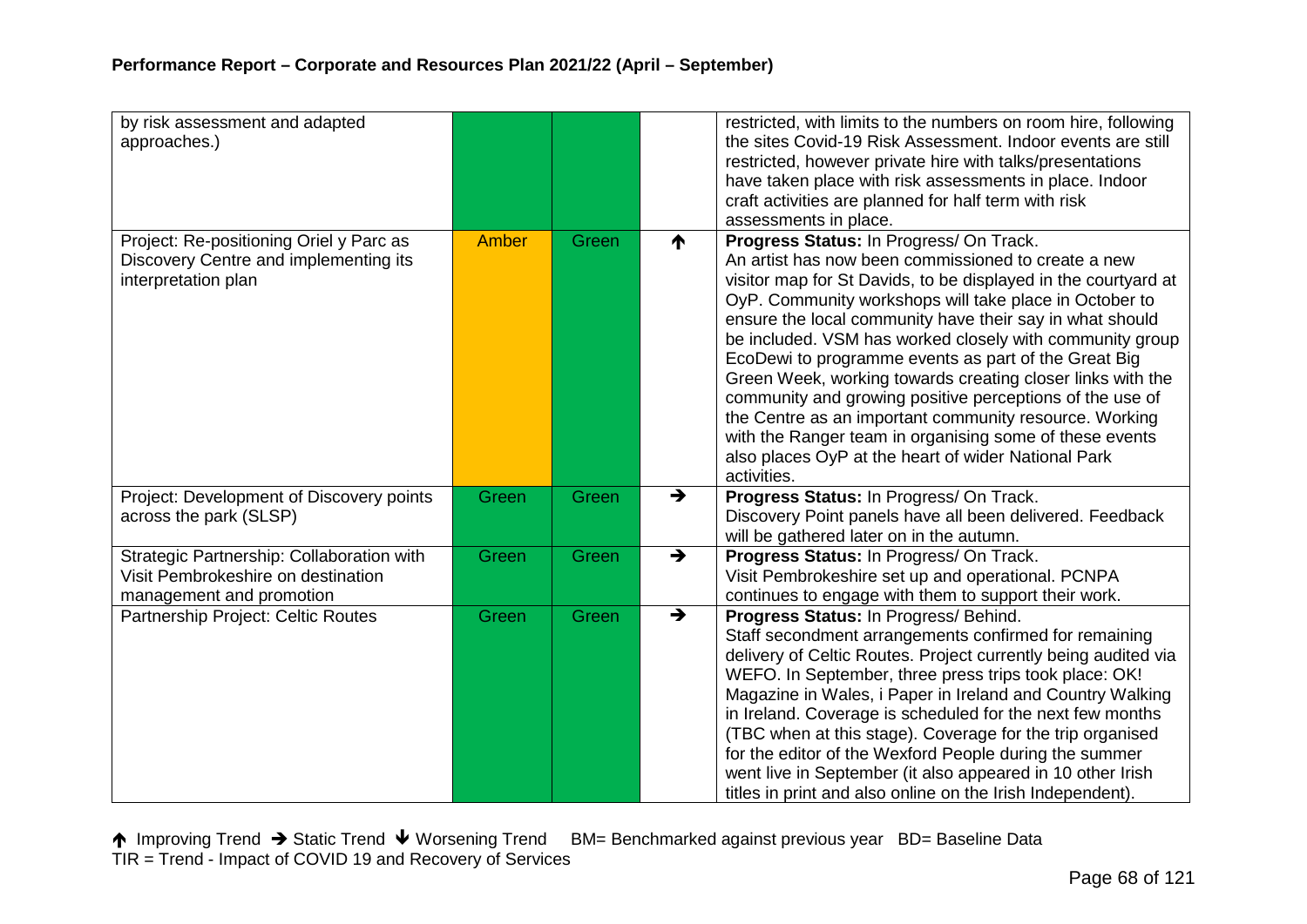|                                                                                                                              |       |       |               | We're still waiting on coverage for the two Telegraph trips<br>that have taken place to date                                                                                                                                                                                                                                                                                                                                                                                                                                                                                                                                     |
|------------------------------------------------------------------------------------------------------------------------------|-------|-------|---------------|----------------------------------------------------------------------------------------------------------------------------------------------------------------------------------------------------------------------------------------------------------------------------------------------------------------------------------------------------------------------------------------------------------------------------------------------------------------------------------------------------------------------------------------------------------------------------------------------------------------------------------|
| Partnership Project: Ancient Connections                                                                                     | Green | Green | $\rightarrow$ | Progress Status: In Progress/ Behind.<br>Ancient Connections are seeking expressions of interest<br>from artists, musicians and creatives to explore the theme of<br>Holy Wells in Pembrokeshire and Wexford. The €30K<br>budget will be allocated evenly between Pembrokeshire and<br>Wexford. It is likely that between 4-6 commissions will be<br>awarded, of varying values between €2,000 and €10,000,<br>depending on the nature of the project and the extent to<br>which it encompasses cross-border creatives. Proposals are<br>invited equally for small-scale projects as well as larger<br>more ambitious proposals. |
| Strategic Partnership: Co-ordination of<br>Managing Visitor Pressures and Visitor<br>Experiences Document with partners (S6) | Green | Green | $\rightarrow$ | Progress Status: Complete / On Track.<br>Action Completed in July. Document complete and shared<br>with all key partners for 2021.                                                                                                                                                                                                                                                                                                                                                                                                                                                                                               |
| Strategic Partnership: Pembrokeshire<br>Water Safety Forum and mapping of<br>coastal and foreshore incidents. (S6)           | Green | Green | $\rightarrow$ | Progress Status: In Progress/ On Track.<br>September Water Safety Forum meeting was postponed.<br>Incident data has reduced significantly this month with the<br>number of coastal incidents reported by the Coastguard<br>being similar to 2019 figures.                                                                                                                                                                                                                                                                                                                                                                        |
| Strategic Engagement: Liaison with<br>Recreation Groups and Pembrokeshire<br>Coastal Forum. (S6)                             | Green | Green | $\rightarrow$ | Progress Status: In Progress/ On Track.<br>No update for September, partnership meetings take place<br>quarterly or biannually. Quarterly PCF partnership meeting<br>took place in July.                                                                                                                                                                                                                                                                                                                                                                                                                                         |
| <b>Strategic: Development of Sustainable</b><br>Tourism Indicators in partnership with<br>other NP Authorities               | Amber | Amber | $\rightarrow$ | Progress Status: In Progress/ Behind.<br>Meeting to discuss scheduled for November.                                                                                                                                                                                                                                                                                                                                                                                                                                                                                                                                              |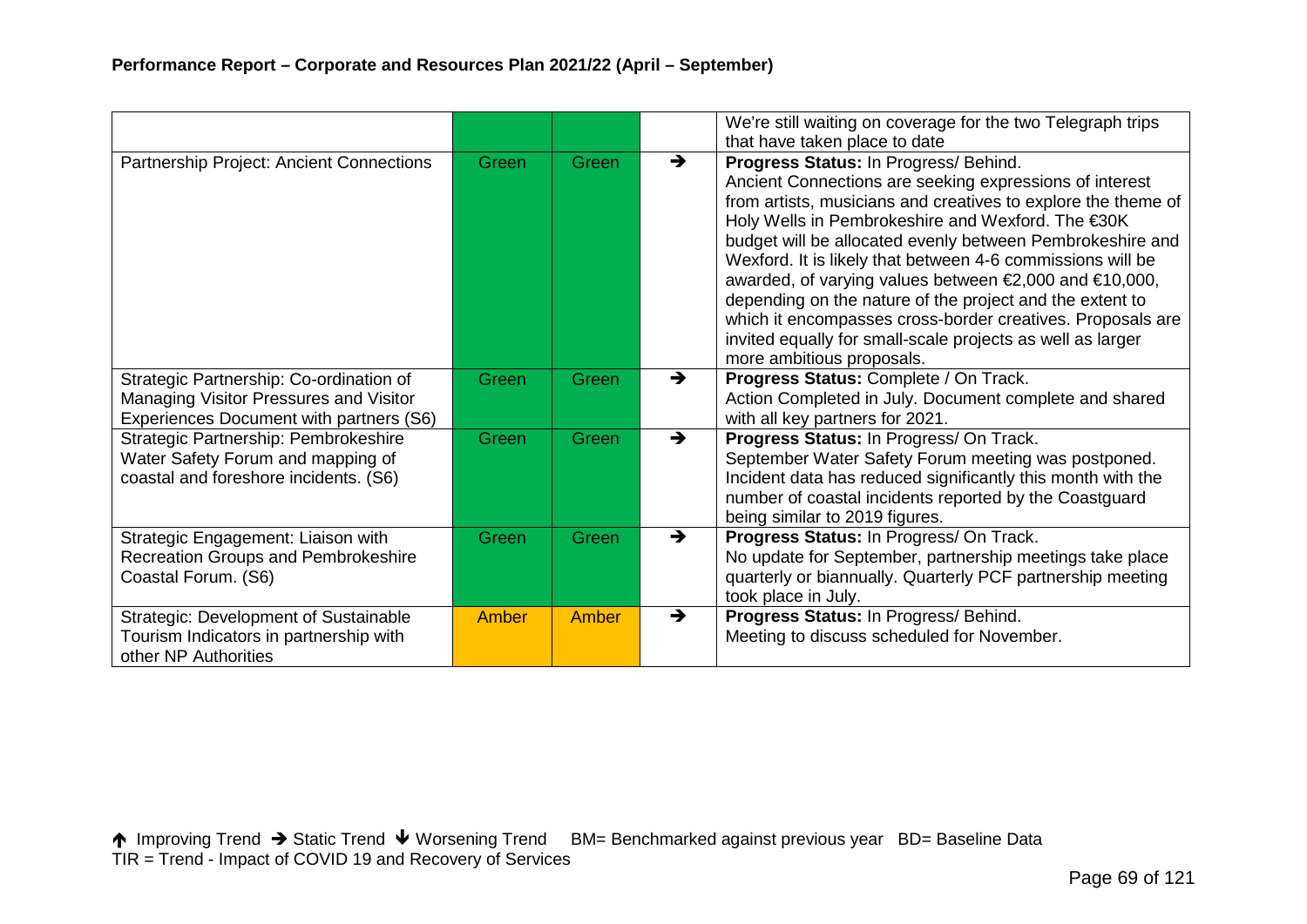| <b>Measure - Data</b>                     | 2020/21       | 2021/22       | 2021/22 Current Period - September |               |                |            |              |                                  |  |
|-------------------------------------------|---------------|---------------|------------------------------------|---------------|----------------|------------|--------------|----------------------------------|--|
| <b>Available Monthly</b>                  | <b>Sept</b>   | <b>August</b> | <b>Actual</b>                      | Original      | <b>Revised</b> | <b>RAG</b> | <b>Trend</b> | <b>Comments</b>                  |  |
|                                           | <b>Actual</b> | <b>Actual</b> |                                    | <b>Target</b> | <b>Target</b>  |            |              |                                  |  |
| % Authority spend locally<br>(S6)         | 46.61         | 38.70         | 43.06                              | <b>BM</b>     |                |            |              | £337,264 spent in SA<br>postcode |  |
| % Invoices paid on time<br>(Average) (S6) | 95.55         | 96.31         | 96.71                              | 97            |                | Amber      | Л            |                                  |  |

#### **Work Stream: Supporting Local Businesses and Sustainable Procurement**

| Measure - Data Available Quarterly                                                    | 2020/21<br>$Q1 - Q2$<br>(April -<br>Sept) | 2021/22<br>Q1<br>(April -<br>June) | 2021/22 Current Period: Q1 - Q2 (April - September) |               |                                 |                 |
|---------------------------------------------------------------------------------------|-------------------------------------------|------------------------------------|-----------------------------------------------------|---------------|---------------------------------|-----------------|
|                                                                                       | <b>Actual</b>                             | <b>Actual</b>                      | <b>Actual</b>                                       | <b>Target</b> | <b>Revised</b><br><b>Target</b> | <b>Comments</b> |
| # of stall holders participating in fairs and<br>events at Oriel Y Parc and Carew ytd |                                           |                                    | 15                                                  | <b>TIR</b>    |                                 |                 |
| # of artists and craft makers supported at Oriel<br>Y Parc ytd                        |                                           |                                    | 21                                                  | <b>TIR</b>    |                                 |                 |

| <b>Action</b>                              | 2021/22<br><b>August</b> | 2021/22 Current Period - September |       |                                                   |  |  |
|--------------------------------------------|--------------------------|------------------------------------|-------|---------------------------------------------------|--|--|
|                                            | <b>RAG</b>               | <b>RAG</b>                         | Trend | <b>Comments</b>                                   |  |  |
| Ways of Working: Commission external       | Amber                    | Amber                              |       | <b>Progress Status: No Started/ Behind.</b>       |  |  |
| review of Authority Procurement activities |                          |                                    |       | A three NPA approach is being developed, however, |  |  |
| (re sustainability, decarbonisation,       |                          |                                    |       | work has not commenced.                           |  |  |
| supporting local supply chains and         |                          |                                    |       |                                                   |  |  |
| community benefits) (S6)                   |                          |                                    |       |                                                   |  |  |

### **Work Stream: Employment Transformation and Skills Development in Pembrokeshire**

| Measure - Data Available | 2020/21 | 2021/22        | 2021/22 Current Period: Q1 - Q2 (April - September) |
|--------------------------|---------|----------------|-----------------------------------------------------|
| <b>Quarterly</b>         | Q1 - Q2 | Q <sub>1</sub> |                                                     |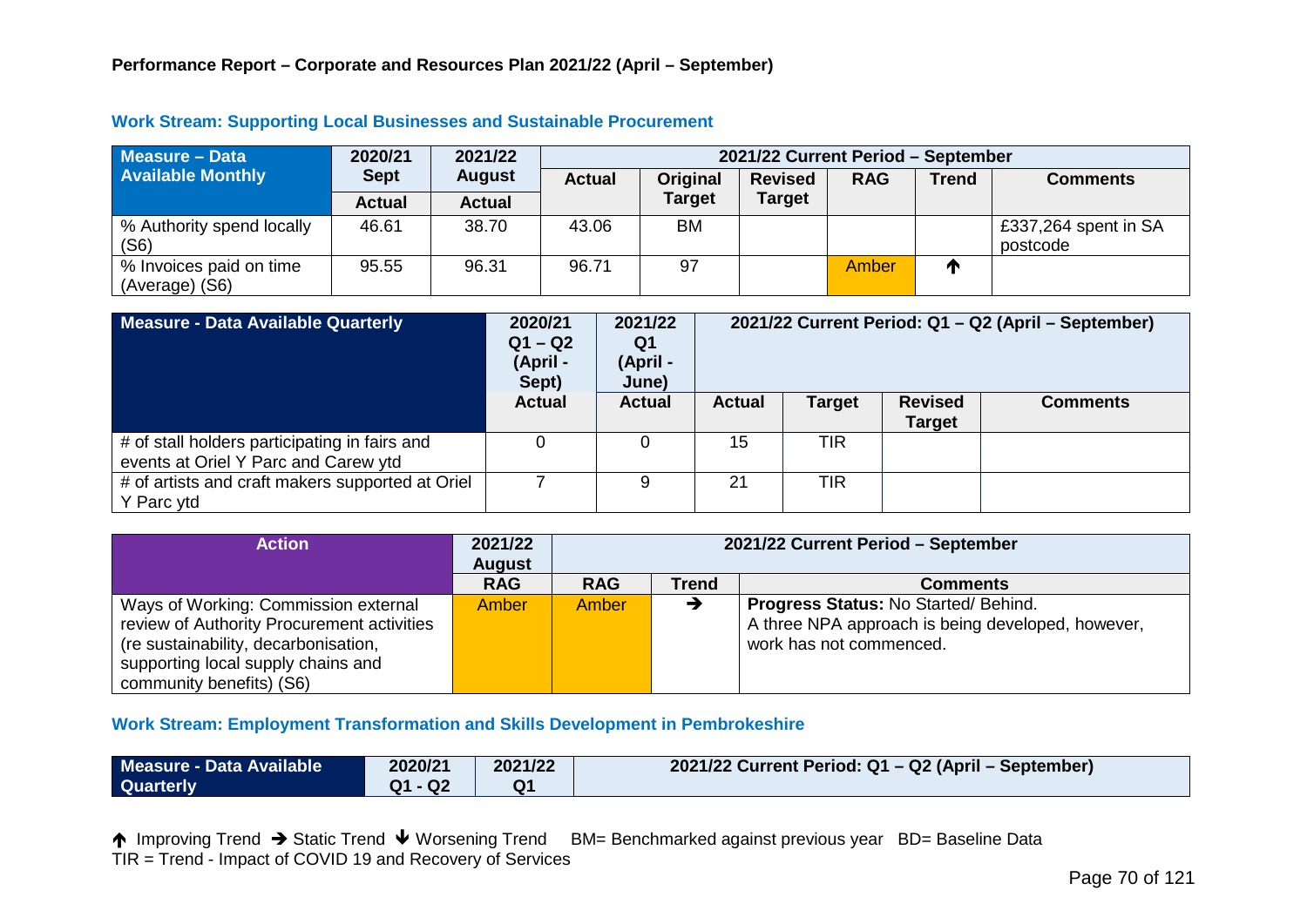|                                                                            | (April -<br>Sept) | (April -<br>June) |                |               |                                 |                                                                                                                                                                    |
|----------------------------------------------------------------------------|-------------------|-------------------|----------------|---------------|---------------------------------|--------------------------------------------------------------------------------------------------------------------------------------------------------------------|
|                                                                            | <b>Actual</b>     | <b>Actual</b>     | <b>Actual</b>  | <b>Target</b> | <b>Revised</b><br><b>Target</b> | <b>Comments</b>                                                                                                                                                    |
| # Work experience placements<br>provided ytd                               | $\Omega$          | 0                 | $\Omega$       | <b>TIR</b>    |                                 |                                                                                                                                                                    |
| # attending volunteer training<br>sessions ytd                             | 158               | 163               | 215            | <b>TIR</b>    |                                 | 2019/20 ytd $-$ 104.                                                                                                                                               |
| # volunteer days - new<br>volunteer opportunities<br>(volunteer roles) ytd | N/A               | 69.5              | 214.5          | <b>BD</b>     |                                 |                                                                                                                                                                    |
| # Kickstart Scheme<br>placements initiated ytd                             | N/A               | $\Omega$          | $\overline{2}$ | <b>BD</b>     |                                 | 5 roles advertised Q1. 2 placement<br>appointments in Q2 Customer<br>Experience & Site Warden placement<br>at Carew. Archaeologist Support<br>Assistant placement. |
| # Kickstart Scheme<br>placements completed ytd                             | N/A               | $\Omega$          | $\Omega$       | <b>BD</b>     |                                 |                                                                                                                                                                    |

| <b>Action</b>                                                                                                            | 2021/22<br><b>August</b> | 2021/22 Current Period - September |       |                                                                                                                                                                                                                                                                                                                                                                                                          |  |  |
|--------------------------------------------------------------------------------------------------------------------------|--------------------------|------------------------------------|-------|----------------------------------------------------------------------------------------------------------------------------------------------------------------------------------------------------------------------------------------------------------------------------------------------------------------------------------------------------------------------------------------------------------|--|--|
|                                                                                                                          | <b>RAG</b>               | <b>RAG</b>                         | Trend | <b>Comments</b>                                                                                                                                                                                                                                                                                                                                                                                          |  |  |
| Ways of Working: Develop a wider range<br>of volunteering opportunities, with step up<br>and training opportunities.     | Green                    | Green                              | →     | Progress Status: In Progress/ On Track.<br>Recruiting for volunteer mentors and investigating<br>training opportunities for this role. Discussions with<br>access and rangers regarding increasing footpath<br>monitoring opportunities to allow for more individual and<br>flexible opportunities. New roles of beach wheelchair<br>volunteer and visitor welcome volunteer became active in<br>August. |  |  |
| Project: Delivery of job placements under<br>Kickstart Scheme [placements for 16 to 24<br>year olds on Universal Credit] | Green                    | Green                              | →     | Progress Status: In Progress/ On Track.<br>Positive progress has been made following the<br>appointment of an Archaeological Assistant under the<br>Government's Kickstart Scheme. The placement will be<br>from September through to March 2022. A review with                                                                                                                                          |  |  |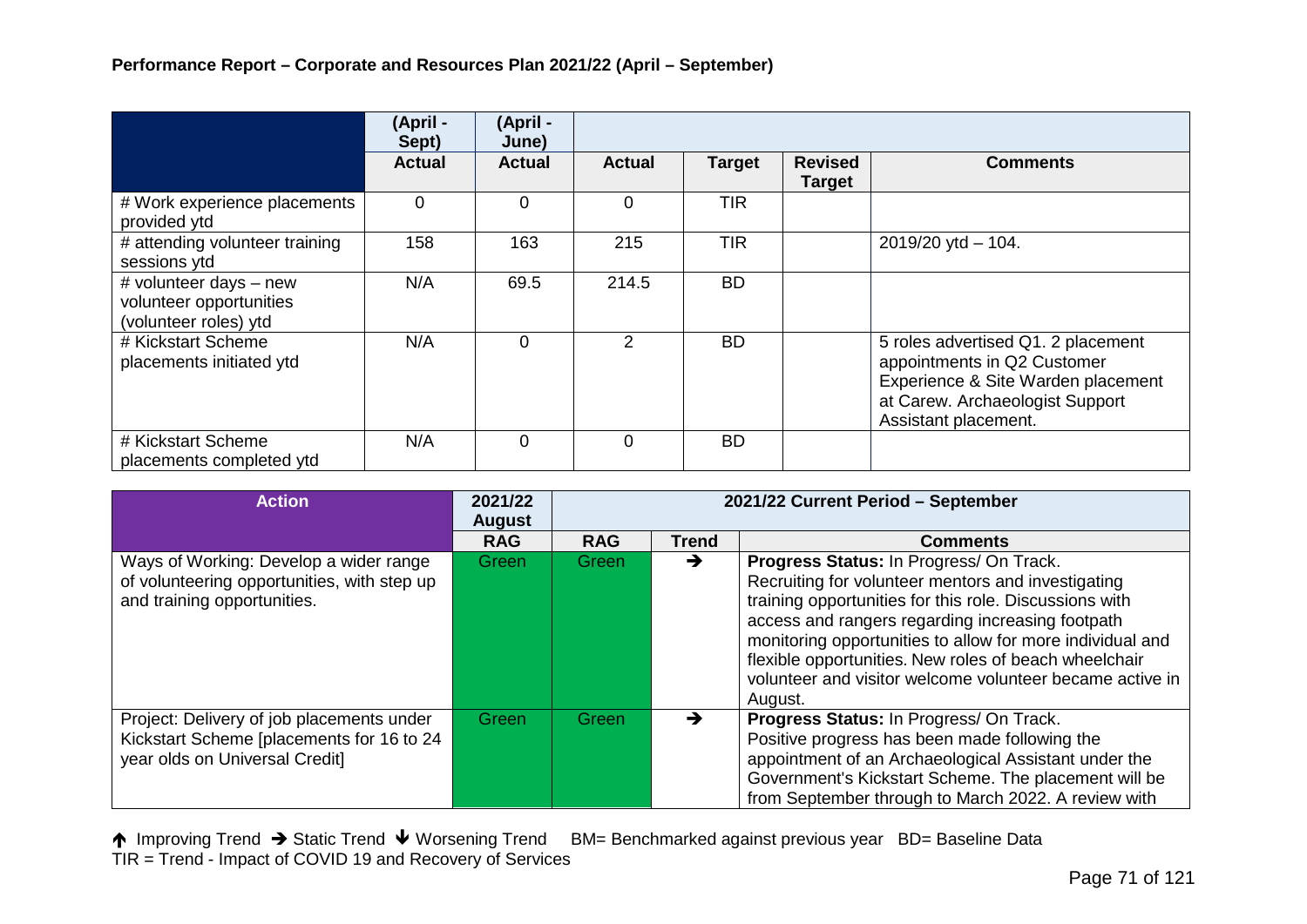|  | the Kickstart coordinator will take place in October as<br>PCNPA have been advised they are to close the |
|--|----------------------------------------------------------------------------------------------------------|
|  | remaining vacancies. In August an appointment was                                                        |
|  | made under the Scheme for a Customer Experience and                                                      |
|  | Site Warden Assistant placement at Carew Castle.                                                         |

## **Well-being Objective - Resilience**

### **Work Stream: Conservation Land Management – Managing Land for Nature**

| Measure - Data Available<br><b>Quarterly</b>                                | 2020/21<br>$Q1 - Q2$<br>(April -<br>Sept) | 2021/22<br>Q1<br>(April -<br>June) | 2021/22 Current Period: Q1- Q2 (April - September) |               |                                 |            |       |                                                                                   |
|-----------------------------------------------------------------------------|-------------------------------------------|------------------------------------|----------------------------------------------------|---------------|---------------------------------|------------|-------|-----------------------------------------------------------------------------------|
|                                                                             | <b>Actual</b>                             | <b>Actual</b>                      | <b>Actual</b>                                      | <b>Target</b> | <b>Revised</b><br><b>Target</b> | <b>RAG</b> | Trend | <b>Comments</b>                                                                   |
| Conservation Sites - % in<br>line with their formal<br>management plan (S6) | 100                                       | 100                                | 100                                                | 100%          |                                 | Green      | →     | Conserving the Park now<br>has a waiting list and is<br>closed to new agreements. |

| <b>Action</b>                                                                                                                         | 2021/22<br><b>August</b> | 2021/22 Current Period - September |              |                                                                                                                                                                                                                                                                                                                                                                                                                                                                                                                                                                                                     |  |  |
|---------------------------------------------------------------------------------------------------------------------------------------|--------------------------|------------------------------------|--------------|-----------------------------------------------------------------------------------------------------------------------------------------------------------------------------------------------------------------------------------------------------------------------------------------------------------------------------------------------------------------------------------------------------------------------------------------------------------------------------------------------------------------------------------------------------------------------------------------------------|--|--|
|                                                                                                                                       | <b>RAG</b>               | <b>RAG</b>                         | <b>Trend</b> | <b>Comments</b>                                                                                                                                                                                                                                                                                                                                                                                                                                                                                                                                                                                     |  |  |
| Work Programme: Delivery of Authority's<br>operational work programme for<br>conservation (with focus on priority<br>activities) (S6) | Amber                    | Amber                              | →            | Progress Status: In Progress/ Behind.<br>The peak of the summer season is over but the National<br>Park remains very busy and is likely to remain so until<br>the end of October (and possibly beyond). Thanks to the<br>extension of the WG Hardship Fund, the Authority has<br>been able to extend the Seasonal Wardens' contracts to<br>help catch-up on a range of jobs (including our practical<br>conservation work) that were originally put on-hold due to<br>the impact of the coronavirus pandemic. We hope to be<br>able to provide an update on progress by the end of next<br>quarter. |  |  |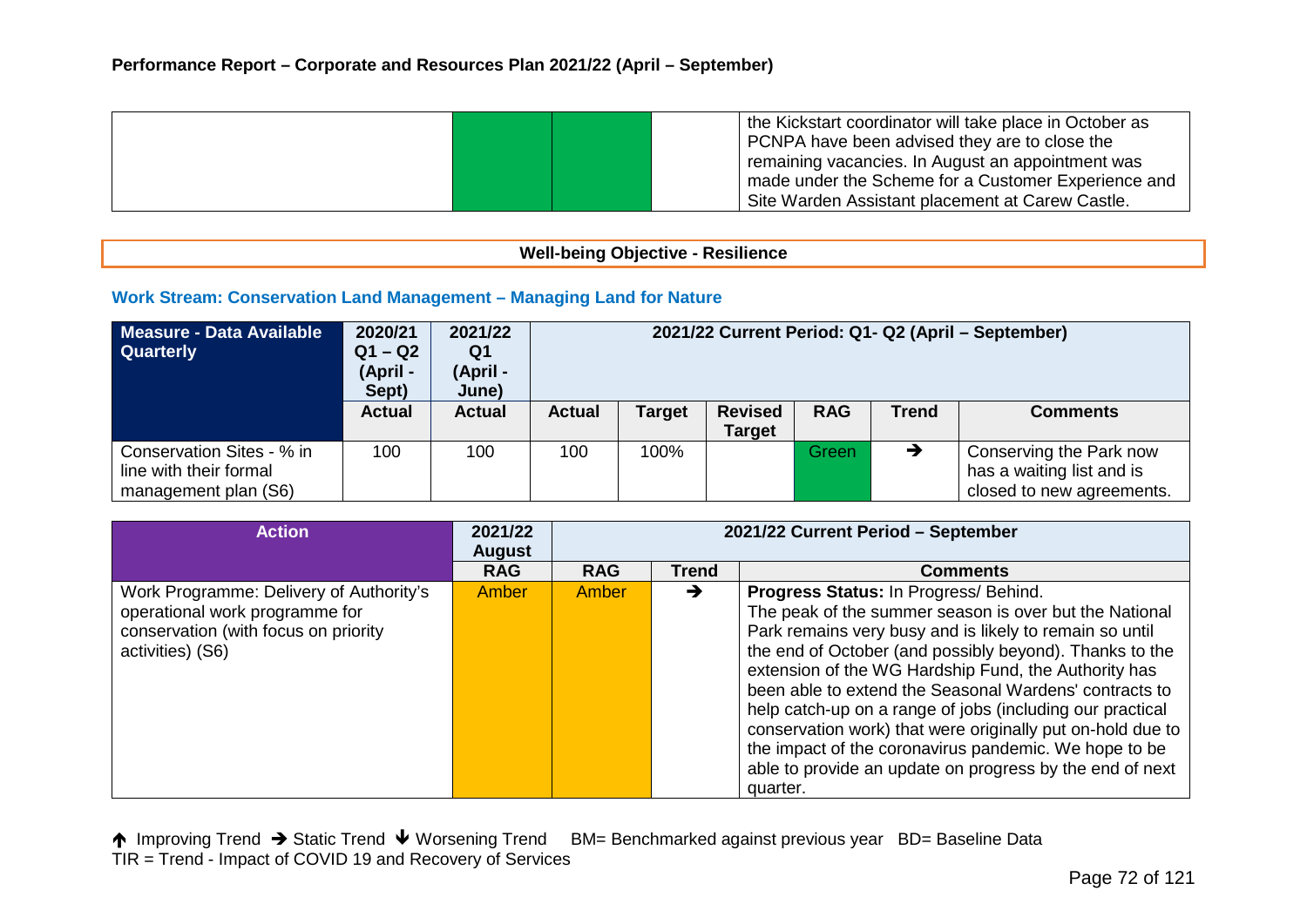| Work Programme: Delivery of annual                                                                                                                                                               | Green | Green | →             | Progress Status: In Progress/ On Track.                                                                                                                                                                                                                                                                                                                                                                                                                                                                                                                                                                                                                                                                                                                                                                                                                                                                                                                                                                                                          |
|--------------------------------------------------------------------------------------------------------------------------------------------------------------------------------------------------|-------|-------|---------------|--------------------------------------------------------------------------------------------------------------------------------------------------------------------------------------------------------------------------------------------------------------------------------------------------------------------------------------------------------------------------------------------------------------------------------------------------------------------------------------------------------------------------------------------------------------------------------------------------------------------------------------------------------------------------------------------------------------------------------------------------------------------------------------------------------------------------------------------------------------------------------------------------------------------------------------------------------------------------------------------------------------------------------------------------|
| cutting of the fire break network (S6)                                                                                                                                                           |       |       |               | No updates for September.                                                                                                                                                                                                                                                                                                                                                                                                                                                                                                                                                                                                                                                                                                                                                                                                                                                                                                                                                                                                                        |
| Engagement: Engagement Activities with<br>Dairy Industry/ Farmers (S6) / Project:<br>Greening Agriculture SLSP project (S6)                                                                      | Green | Green | $\rightarrow$ | Progress Status: In Progress/ On Track.<br>After working with First Milk to send out Expressions of<br>Interest for the Greening Agriculture pilot 4 businesses<br>showed an interest in developing carbon friendly<br>practises and offsetting current carbon emissions. After<br>meeting with all four farms to gain a better understanding<br>of each of the businesses ambitions, all four where<br>accepted onto the pilot. Two of the farms are in the<br>Fishguard /Newport area while the other two are in the<br>southern part of the county near Martletwy and<br>Jameston. All farms in the Greening Agriculture Pilot are<br>awaiting quotes for various works ranging from Solar<br>Photovoltaic and battery systems to water harvesting.<br>The Authority has commissioned Geldards Solicitors,<br>Cardiff to draw up an agreement between the Authority<br>and the Pilot farms with regards to expenditure and<br>reporting project status. This along with the farms quotes<br>is expected to be completed by the end of October |
| Strategic Partnership: Participation with<br>Pembrokeshire Nature Partnership and<br>delivery of Pembrokeshire Nature<br>Recovery Plan (S6)                                                      | Green | Amber | €             | Progress Status: In Progress/ On Track.<br>External funding element of the Pembrokeshire Nature<br>Partnership post ends in March 2022. No continuation<br>funding secured at present.                                                                                                                                                                                                                                                                                                                                                                                                                                                                                                                                                                                                                                                                                                                                                                                                                                                           |
| Strategic Partnership: Participation with<br>Pembrokeshire Grazing Network and<br>Pembrokeshire Wildfire Group. (S6)                                                                             | Green | Green | $\rightarrow$ | Progress Status: In Progress/ On Track.<br>The Grazing Network continues to expand, with new<br>sites coming on board at present, although very close to<br>running to full capacity now.                                                                                                                                                                                                                                                                                                                                                                                                                                                                                                                                                                                                                                                                                                                                                                                                                                                        |
| Strategic Engagement: Participate in<br>opportunities to influence and support the<br>design and delivery of the new<br>Sustainable Land Management Scheme<br>for Wales as it is developed. (S6) | Green | Green | $\rightarrow$ | Progress Status: In Progress/ On Track.<br>The Authority continues to monitor the situation and<br>engage with partners and Welsh Government when<br>required.                                                                                                                                                                                                                                                                                                                                                                                                                                                                                                                                                                                                                                                                                                                                                                                                                                                                                   |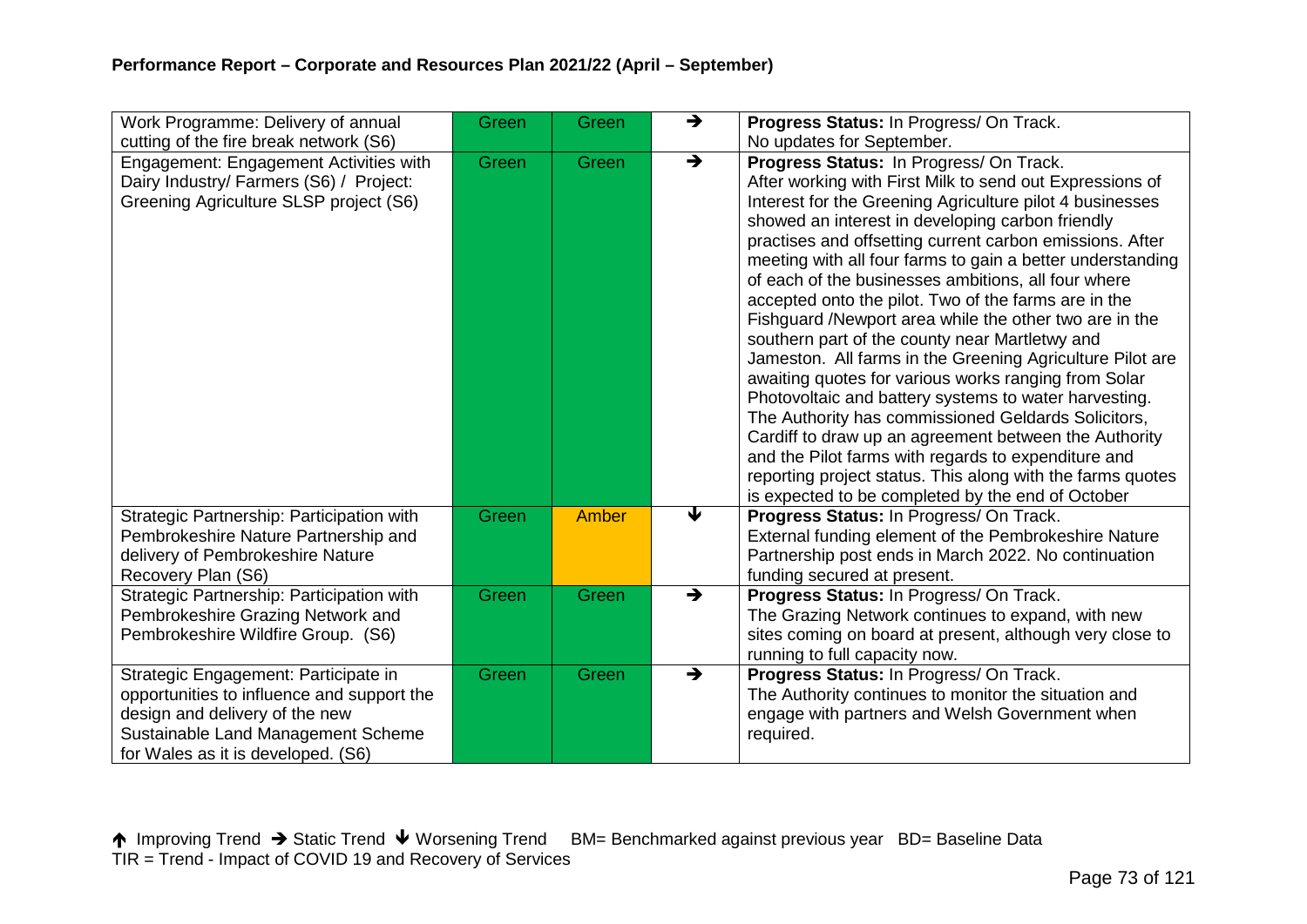#### **Work Stream: Biodiversity and Connectivity Projects**

| <b>Action</b>                                                                                                                                            | 2021/22<br><b>August</b> | 2021/22 Current Period - September |               |                                                                                                                                                                                                                                                                                                                       |  |  |
|----------------------------------------------------------------------------------------------------------------------------------------------------------|--------------------------|------------------------------------|---------------|-----------------------------------------------------------------------------------------------------------------------------------------------------------------------------------------------------------------------------------------------------------------------------------------------------------------------|--|--|
|                                                                                                                                                          | <b>RAG</b>               | <b>RAG</b>                         | <b>Trend</b>  | <b>Comments</b>                                                                                                                                                                                                                                                                                                       |  |  |
| Scheme: Traditional Boundary Grant<br>Scheme (S6)                                                                                                        | Green                    | Green                              | $\rightarrow$ | Progress Status: In Progress/ On Track.<br>Grant offer letters have been sent out to second tranche<br>applicants, with work about to commence.                                                                                                                                                                       |  |  |
| Project: People, Paths and Pollinator Pilot<br>Project (S6)                                                                                              | Green                    | Green                              | $\rightarrow$ | Progress Status: In Progress/ On Track.<br>Contractors have been working on the coast path,<br>clearing scrub along 600m of path at Marloes and<br>Monkhaven. This work widens the path, providing better<br>access for walkers and providing more space and habitat<br>opportunities for plant and insect diversity. |  |  |
| Project: Implementation of Dawnsio ar y<br>Diben SMS Coastal project work<br>programme (S6)                                                              | Green                    | Green                              | $\rightarrow$ | Progress Status: In Progress/ On Track.<br>Project has started. LIDAR work which is the largest<br>project element is now being tendered for on Sell to<br>Wales.                                                                                                                                                     |  |  |
| Project: Habitat use of Coastal Belt by<br>Adders. (S6)                                                                                                  | Green                    | Green                              | $\rightarrow$ | Progress Status: In Progress/ On Track.<br>Report is underway. Drone footage of project area has<br>been recorded to help with interpretation.                                                                                                                                                                        |  |  |
| Project: Development of long term<br>management plan for Southern Damselfly<br>and Marsh Fritillary (S6)                                                 | Green                    | Green                              | $\rightarrow$ | Progress Status: In Progress/ On Track.<br>A meeting has been organised to discuss monitoring and<br>management of Marsh Fritillary in Pembrokeshire.<br>Successful Nature Networks bid will implement practical<br>habitat management work to benefit Marsh Fritillary.                                              |  |  |
| Project: Long Term monitoring projects<br>Chough, Barn Owl, Carew Castle bats and<br>Skylarks and further analysis of Chough<br>Monitoring Data Set (S6) | Green                    | Green                              | $\rightarrow$ | Progress Status: In Progress/ On Track.<br>Final bat count of the season takes place this month. St.<br>David's skylark monitoring report has been received.                                                                                                                                                          |  |  |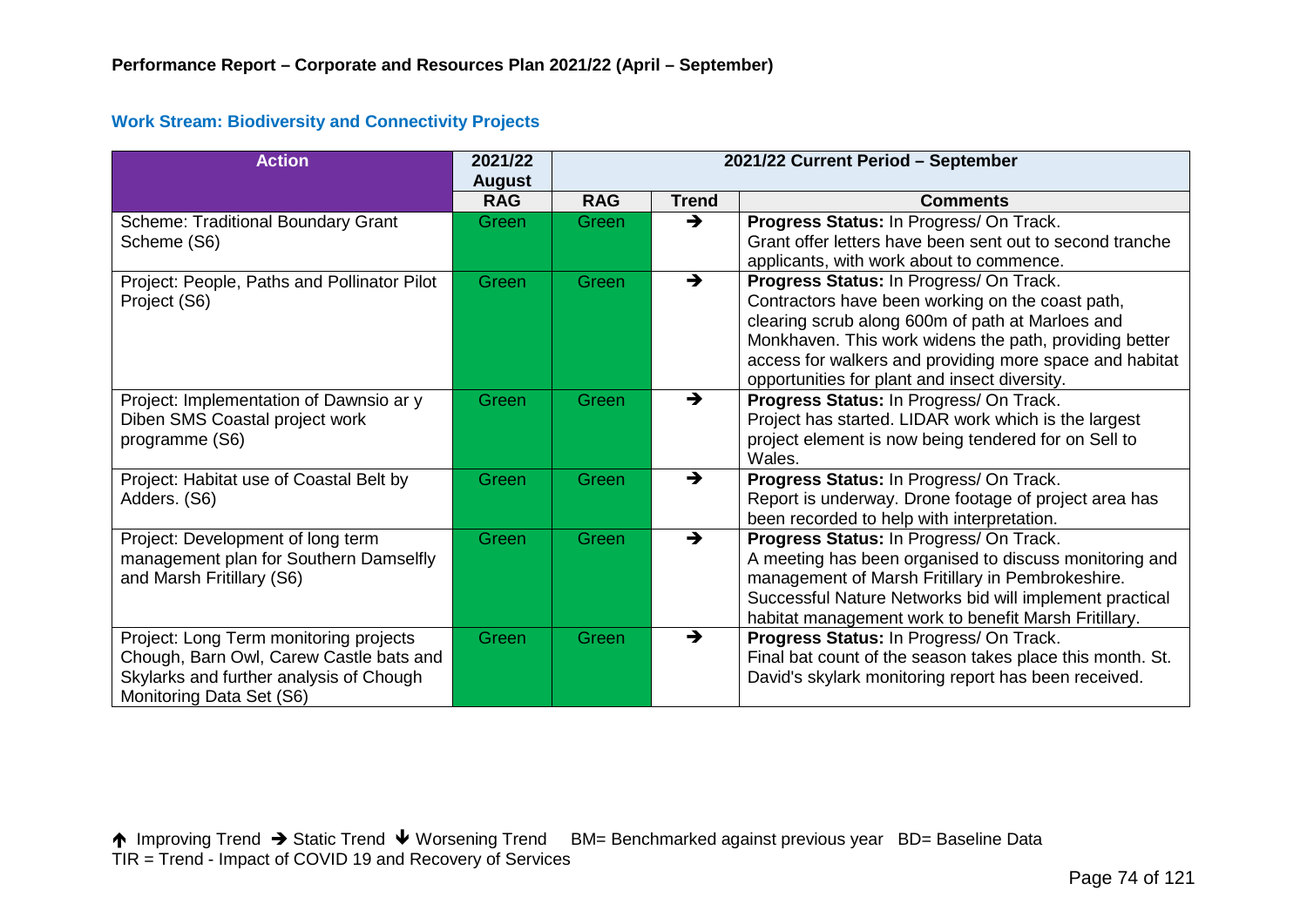| Measure - Data Available Quarterly                                  | 2020/21<br>$Q1 - Q2$<br>(April - Sept) | 2021/22<br>Q1<br>(April - June) | 2021/22 Current Period: Q1- Q2 (April - September) |            |                                 |                   |
|---------------------------------------------------------------------|----------------------------------------|---------------------------------|----------------------------------------------------|------------|---------------------------------|-------------------|
|                                                                     | <b>Actual</b>                          | Actual                          | <b>Actual</b>                                      | Target     | <b>Revised</b><br><b>Target</b> | <b>Comments</b>   |
| Hectares - Invasive species removed at<br>source/ injected ytd (S6) | 48.22                                  | 45.49                           | 88.49                                              | Trend      |                                 |                   |
| # Volunteer days - Invasive species work<br>ytd $(S6)$              | 18                                     | 44.5                            | 119.5                                              | TIR        |                                 |                   |
| # volunteer days $-$ conservation ytd (S6)                          | 96.5                                   | 268.5                           | 468.5                                              | TIR        |                                 | 2019/20 ytd - 627 |
| # social action days $-$ conservation ytd (S6)                      |                                        | 48                              | 48                                                 | <b>TIR</b> |                                 |                   |

#### **Work Stream: Engagement and Volunteering in looking after the Park's Ecosystem**

| <b>Action</b>                                                                 | 2021/22<br><b>August</b> | 2021/22 Current Period - September |               |                                                                                                                                                                                                                                                                                                                                                                                                                                                                                                                                                                                                                                                                                                                                             |  |  |
|-------------------------------------------------------------------------------|--------------------------|------------------------------------|---------------|---------------------------------------------------------------------------------------------------------------------------------------------------------------------------------------------------------------------------------------------------------------------------------------------------------------------------------------------------------------------------------------------------------------------------------------------------------------------------------------------------------------------------------------------------------------------------------------------------------------------------------------------------------------------------------------------------------------------------------------------|--|--|
|                                                                               | <b>RAG</b>               | <b>RAG</b>                         | Trend         | <b>Comments</b>                                                                                                                                                                                                                                                                                                                                                                                                                                                                                                                                                                                                                                                                                                                             |  |  |
| Project: Stitch in Time (S6)                                                  | <b>Amber</b>             | Amber                              | $\rightarrow$ | Progress Status: In Progress/ On Track.<br>In Amber as currently no continuation funding in place,<br>officers working on this, funding application made to<br>Scottish Power in August, applicants to receive notice of<br>12 month funding during Q4 2021. No volunteer balsam<br>pulling activities took place during September due to bad<br>weather when arranged, officer focus switched to<br>Japanese Knotweed. During September a total of 22<br>sites across the project catchments and areas the NP<br>manage i.e near PROW where management is impacted<br>were included in treatment. Contractors continue with<br>balsam work in Clydach and Castlemartin corse<br>catchment. Project Steering group met end of<br>September. |  |  |
| Project: Enhancement of picnic area and<br>woodland area at Oriel y Parc (S6) | Green                    | <b>Green</b>                       | →             | Progress Status: In Progress/ On Track.                                                                                                                                                                                                                                                                                                                                                                                                                                                                                                                                                                                                                                                                                                     |  |  |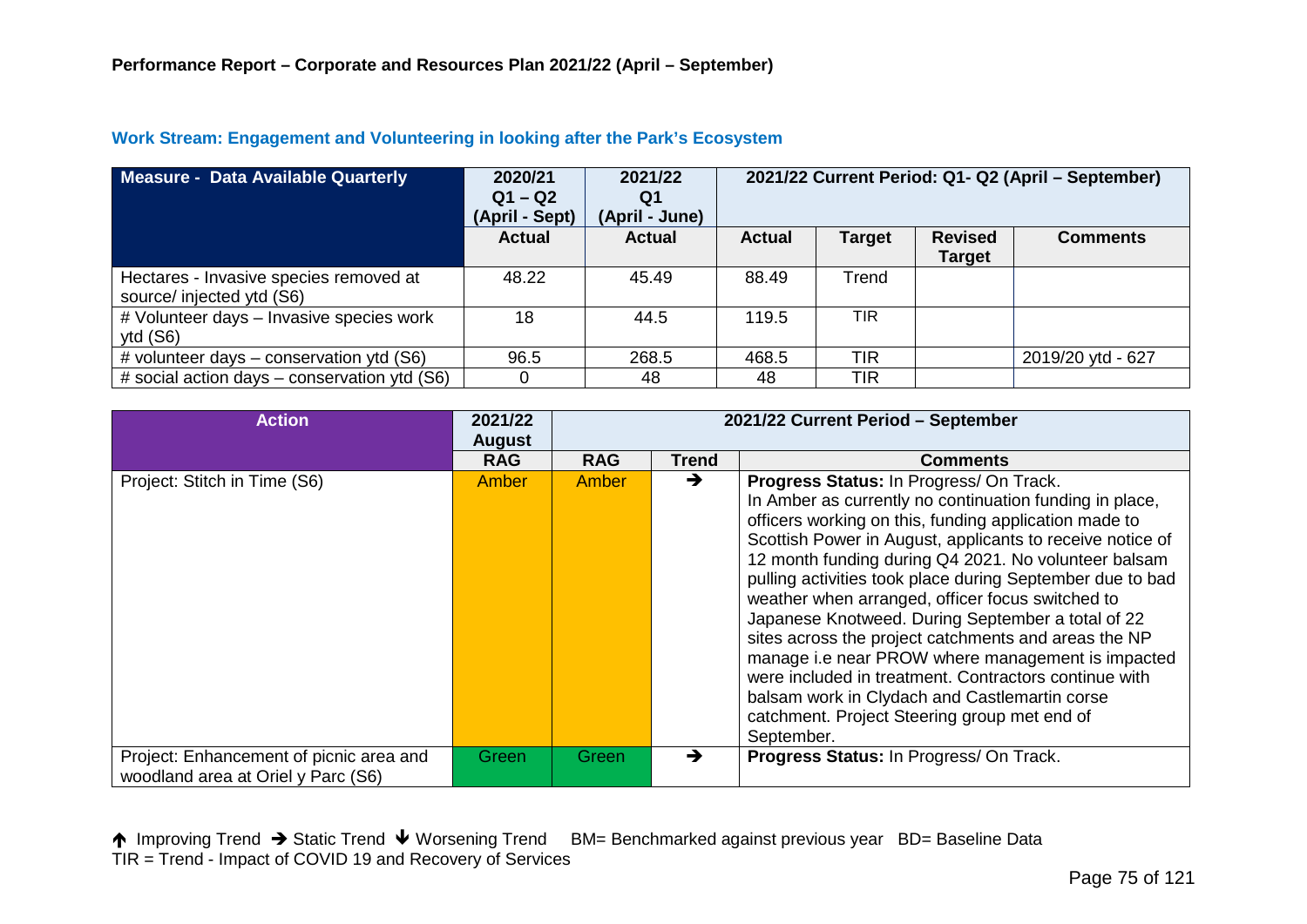|                                                                                                                                                                    |       |       |   | No further progress. In August advice received from<br>pollinator warden and implemented. A follow up meeting<br>will take place in Autumn to plan further planting.                                                                                                                                                                             |
|--------------------------------------------------------------------------------------------------------------------------------------------------------------------|-------|-------|---|--------------------------------------------------------------------------------------------------------------------------------------------------------------------------------------------------------------------------------------------------------------------------------------------------------------------------------------------------|
| Project: Recruit and train specialist<br>volunteers to carry out reptile, Marsh<br>Fritillary and Southern Damselfly<br>monitoring (S6)                            | Green | Green | → | Progress Status: In Progress/ On Track.<br>Further adder emergence surveys are planned for<br>Feb/March.                                                                                                                                                                                                                                         |
| Partnership: Participate with<br>Pembrokeshire Light Pollution Partnership,<br>including carrying out community<br>engagement activities where appropriate<br>(S6) | Amber | Green | T | Progress Status: In Progress/ On Track.<br>Meeting had with PCC to engage in further partnership<br>working. Contact made with MHWSG Industry to gauge<br>interest in participating in potential case study.<br>Preliminary discussions started with other designated<br>landscapes on potential for south Wales light pollution<br>partnership. |

## **Work Stream: Looking after Trees in the Landscapes**

| Measure - Data Available Quarterly                                    | 2020/21<br>$Q1 - Q2$<br>(April - Sept) | 2021/22<br>Q1<br>(April - June) | 2021/22 Current Period: Q1 - Q2 (April - September) |               |                                 |                           |
|-----------------------------------------------------------------------|----------------------------------------|---------------------------------|-----------------------------------------------------|---------------|---------------------------------|---------------------------|
|                                                                       | <b>Actual</b>                          | <b>Actual</b>                   | <b>Actual</b>                                       | <b>Target</b> | <b>Revised</b><br><b>Target</b> | <b>Comments</b>           |
| # of applications for works to<br>protected trees determined ytd (S6) | 20                                     |                                 | 10                                                  | Trend         |                                 |                           |
| # of new tree preservation orders<br>made ytd (S6)                    |                                        | 0                               | 0                                                   | Trend         |                                 |                           |
| # volunteer and social action days -<br>tree planting ytd (S6)        |                                        | 60                              | 65                                                  | TIR           |                                 | Tree Matt fitting focused |

| <b>Action</b>                         | 2021/22<br><b>August</b> | 2021/22 Current Period - September |              |                                                         |  |  |
|---------------------------------------|--------------------------|------------------------------------|--------------|---------------------------------------------------------|--|--|
|                                       | <b>RAG</b>               | <b>RAG</b>                         | <b>Trend</b> | Comments                                                |  |  |
| Work Programme: Delivery of 2021/22   | Green                    | Green                              |              | <b>Progress Status: In Progress/ Behind.</b>            |  |  |
| work programme to manage ash die back |                          |                                    |              | A few glitches with the GIS programme used by the       |  |  |
| on our estate (S6)                    |                          |                                    |              | Authority has delayed some inspection work but priority |  |  |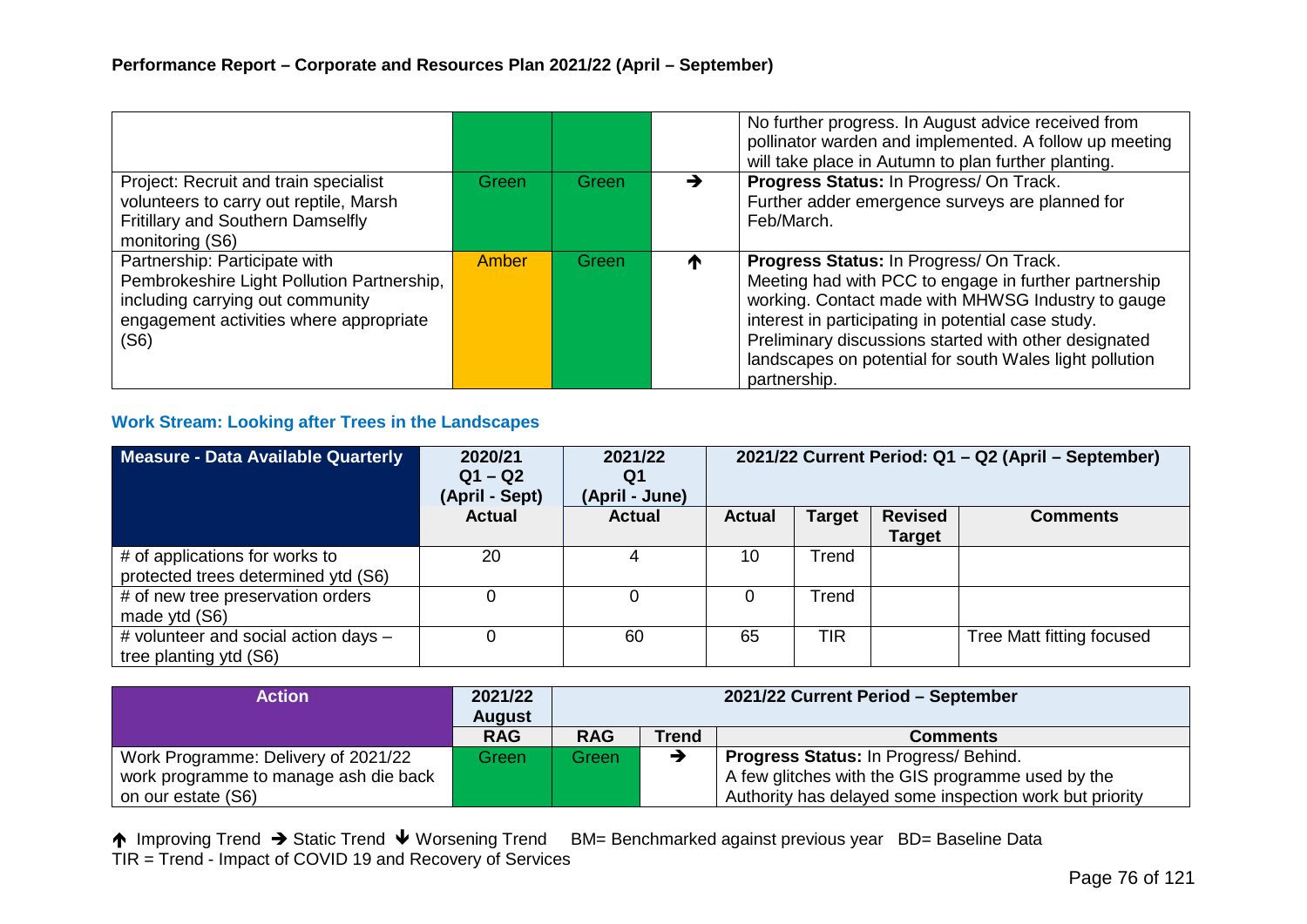|                                                                                                                   |  | sites have all been assessed and any remedial action taken.  |  |  |
|-------------------------------------------------------------------------------------------------------------------|--|--------------------------------------------------------------|--|--|
|                                                                                                                   |  | A specific meeting was held in September to try and resolve  |  |  |
|                                                                                                                   |  | the GIS related issues, with support from the Park Direction |  |  |
|                                                                                                                   |  | Team, and hopefully this will help accelerate the inspection |  |  |
|                                                                                                                   |  | regime across Zone 2 & 3 sites.                              |  |  |
| See Responding to Climate Change Emergency Work Stream Section for information on Community Woodland SPSL Project |  |                                                              |  |  |

## **Work Stream: Marine and Foreshore Environment**

| Measure - Data Available Quarterly                                                                 | 2020/21<br>$Q1 - Q2$<br>(April -<br>Sept) | 2021/22<br>Q1<br>(April) | 2021/22 Current Period: Q1 - Q2 (April - September) |               |                                 |                                                                       |
|----------------------------------------------------------------------------------------------------|-------------------------------------------|--------------------------|-----------------------------------------------------|---------------|---------------------------------|-----------------------------------------------------------------------|
|                                                                                                    | <b>Actual</b>                             | <b>Actual</b>            | <b>Actual</b>                                       | <b>Target</b> | <b>Revised</b><br><b>Target</b> | <b>Comments</b>                                                       |
| # volunteer and social action days -<br>beach, foreshore and river cleaning<br>activities ytd (S6) | 9                                         | 59.5                     | 60                                                  | TIR           |                                 | Doesn't include Summer<br>Ranger beach cleans<br>with general public. |

| <b>Action</b>                                                                                                                                                            | 2021/22<br><b>August</b> | 2021/22 Current Period - September |              |                                                                                                                                                                                                                                                                                                                                                                  |  |  |
|--------------------------------------------------------------------------------------------------------------------------------------------------------------------------|--------------------------|------------------------------------|--------------|------------------------------------------------------------------------------------------------------------------------------------------------------------------------------------------------------------------------------------------------------------------------------------------------------------------------------------------------------------------|--|--|
|                                                                                                                                                                          | <b>RAG</b>               | <b>RAG</b>                         | <b>Trend</b> | <b>Comments</b>                                                                                                                                                                                                                                                                                                                                                  |  |  |
| Project: Initiate development of                                                                                                                                         | Green                    | Amber                              | ₩            | Progress Status: In Progress/ Behind.                                                                                                                                                                                                                                                                                                                            |  |  |
| sustainable seaweed collection policy.(S6)                                                                                                                               |                          |                                    |              | Report delayed.                                                                                                                                                                                                                                                                                                                                                  |  |  |
| Collaboration: Explore opportunities<br>through partnerships to develop projects<br>that can support/ enhance carbon<br>sequestration in the marine environment.<br>(S6) | Green                    | Green                              | →            | Progress Status: In Progress/ On Track.<br>Following a monitoring site visit in early September,<br>reports are that good seagrass growth has been found<br>and is on a path to successfully cover the planned area.<br>The Pembrokeshire Marine Officer provided updates to<br>PCF and the local Dale parish newsletter. Further<br>information available here. |  |  |
| <b>Collaboration: Involvement with Foreshore</b><br>Management Plan and collaborate on<br>marine pollution prevention, contingency                                       | Green                    | Green                              | →            | Progress Status: In Progress/ On Track.                                                                                                                                                                                                                                                                                                                          |  |  |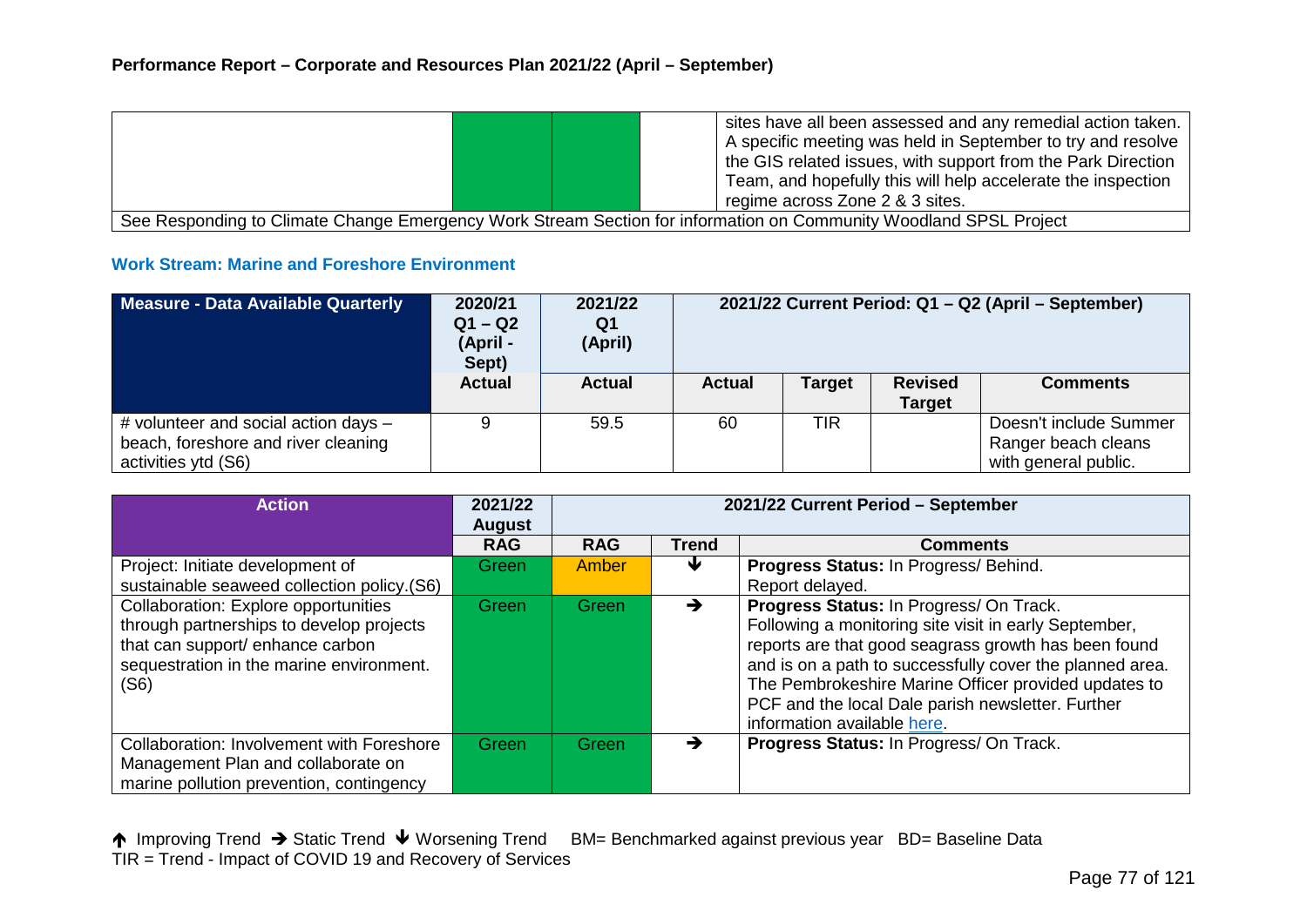| planning and response and support others<br>in managing commercial gathering activity.<br>(S6)                                                                                                         |       |       |               | Work with PCF is underway with an agreed programme<br>to deliver a model plan with stakeholder engagement and<br>a prioritised foreshore action plan.                                                                                                                                                                                                                                                                                                                                                                                                                                                                                                                                                                                                                                                                                                           |
|--------------------------------------------------------------------------------------------------------------------------------------------------------------------------------------------------------|-------|-------|---------------|-----------------------------------------------------------------------------------------------------------------------------------------------------------------------------------------------------------------------------------------------------------------------------------------------------------------------------------------------------------------------------------------------------------------------------------------------------------------------------------------------------------------------------------------------------------------------------------------------------------------------------------------------------------------------------------------------------------------------------------------------------------------------------------------------------------------------------------------------------------------|
| Collaboration: Explore opportunities for<br>joint working to improve water quality<br>information and land management and to<br>expand water quality work from the<br>Waterway to the open coast. (S6) | Green | Green | $\rightarrow$ | Progress Status: In Progress/ On Track.<br>A second phase of the CLEAN project has been<br>proposed and PCNPA is assisting in looking for funding<br>sources. A final evaluation report of the Building<br>Resilience in Catchments Project is in preparation by a<br>consultant commissioned by Pembrokeshire Coastal<br>Forum and PLANED. A Nutrient Management (Plan)<br>Board, with a focus on phosphate targets, is in the<br>process of being set up by Pembrokeshire County<br>Council. PCNPA would likely have board representation.                                                                                                                                                                                                                                                                                                                    |
| Strategic Partnerships: Participate in<br>Relevant Authority Groups for SAC areas<br>and Marine protected areas management<br>at a Wales/ Welsh Government level. (S6)                                 | Green | Green | $\rightarrow$ | Progress Status: In Progress/ On Track.<br>News of the outcome of the tender submission for the<br>Natur Am Byth Pembrokeshire coordinator for marine<br>work is awaited. This is for a 17-month post to work on<br>the development phase of the project. It would contribute<br>to improving SAC feature condition and it significantly<br>boost finances enabling comfortable maintenance of the<br>Pembs Marine SAC Officer post into 2023. The SAC<br>Officer spent some days working on the submission of a<br>spreadsheet to ABPMer (on behalf of NRW) to contribute<br>to the "Nature Networks" scoping phase. The<br>spreadsheet included input from members and this and a<br>summary list of actions had been shared with RAG<br>members. It is hoped that the information will aid the<br>funding programme to meet the needs of site<br>management. |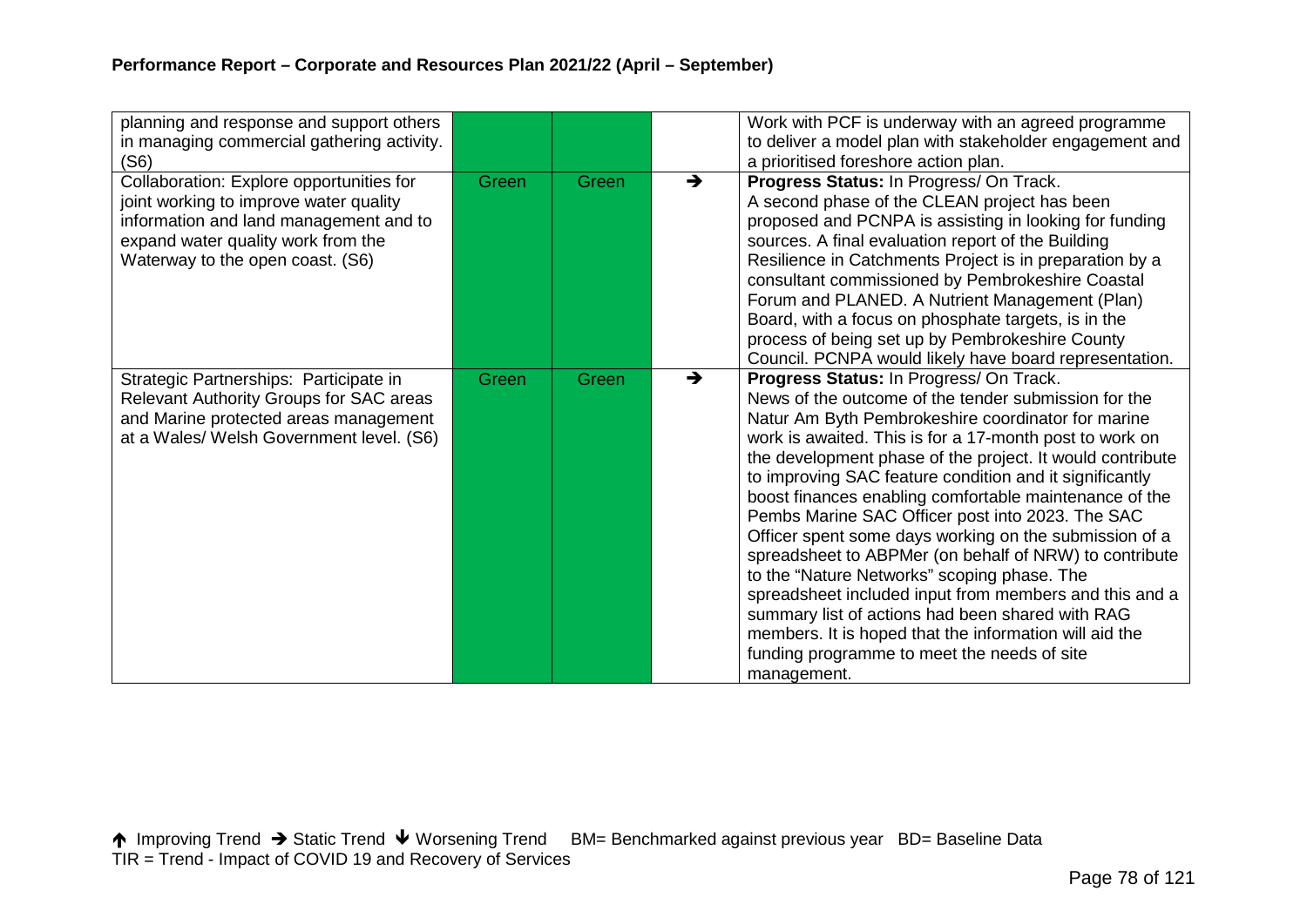| <b>Action</b>                                                                                                                                                                                                                                                                        | 2021/22<br><b>August</b> | 2021/22 Current Period - September |              |                                                                                                                                                                                                                                                            |  |  |
|--------------------------------------------------------------------------------------------------------------------------------------------------------------------------------------------------------------------------------------------------------------------------------------|--------------------------|------------------------------------|--------------|------------------------------------------------------------------------------------------------------------------------------------------------------------------------------------------------------------------------------------------------------------|--|--|
|                                                                                                                                                                                                                                                                                      | <b>RAG</b>               | <b>RAG</b>                         | <b>Trend</b> | <b>Comments</b>                                                                                                                                                                                                                                            |  |  |
| Collaboration: Work with regional partners<br>to develop a South West regional<br>approach to specialist advice on one<br>planet developments and biodiversity<br>enhancements conditions under<br>Environment Section 6 biodiversity duty<br>(including exploring opportunities for | Amber                    | Amber                              | →            | Progress Status: In Progress/ On Hold.<br>Tender process has closed but awaiting response from<br>Carmarthenshire Council. Whilst the joint tender process<br>has taken place, recent changes in other Authorities has<br>meant that this work is on hold. |  |  |
| biodiversity enhancements to have a<br>positive socio economic duty impact.) (S6)                                                                                                                                                                                                    |                          |                                    |              |                                                                                                                                                                                                                                                            |  |  |

### **Work Stream: Planning - Sustainable Management of Natural Resources (SMNR) and Responding to Biodiversity Loss**

### **Well-being Objective – Health & Well-being**

## **Work Stream: Supported Walking Opportunities**

| <b>Measure - Data Available Quarterly</b>                                   | 2020/21<br>$Q1 - Q2$<br>(April -<br>Sept) | 2021/22<br>Q1<br>(April -<br>June) | 2021/22 Current Period: Q1 - Q2 (April - September) |               |                                 |                                                              |
|-----------------------------------------------------------------------------|-------------------------------------------|------------------------------------|-----------------------------------------------------|---------------|---------------------------------|--------------------------------------------------------------|
|                                                                             | <b>Actual</b>                             | <b>Actual</b>                      | <b>Actual</b>                                       | <b>Target</b> | <b>Revised</b><br><b>Target</b> | <b>Comments</b>                                              |
| # participants in Walkability supported<br>walks ytd                        | 26                                        | 88                                 | 204                                                 | TIR           |                                 | Includes pilot scooter walk<br>session.                      |
| # Pembrokeshire participants in Walking<br>for Well-being project walks ytd | 28                                        | 156                                | 437                                                 | TIR           |                                 | <b>Including Dementia</b><br>Supportive Well-being<br>Walks. |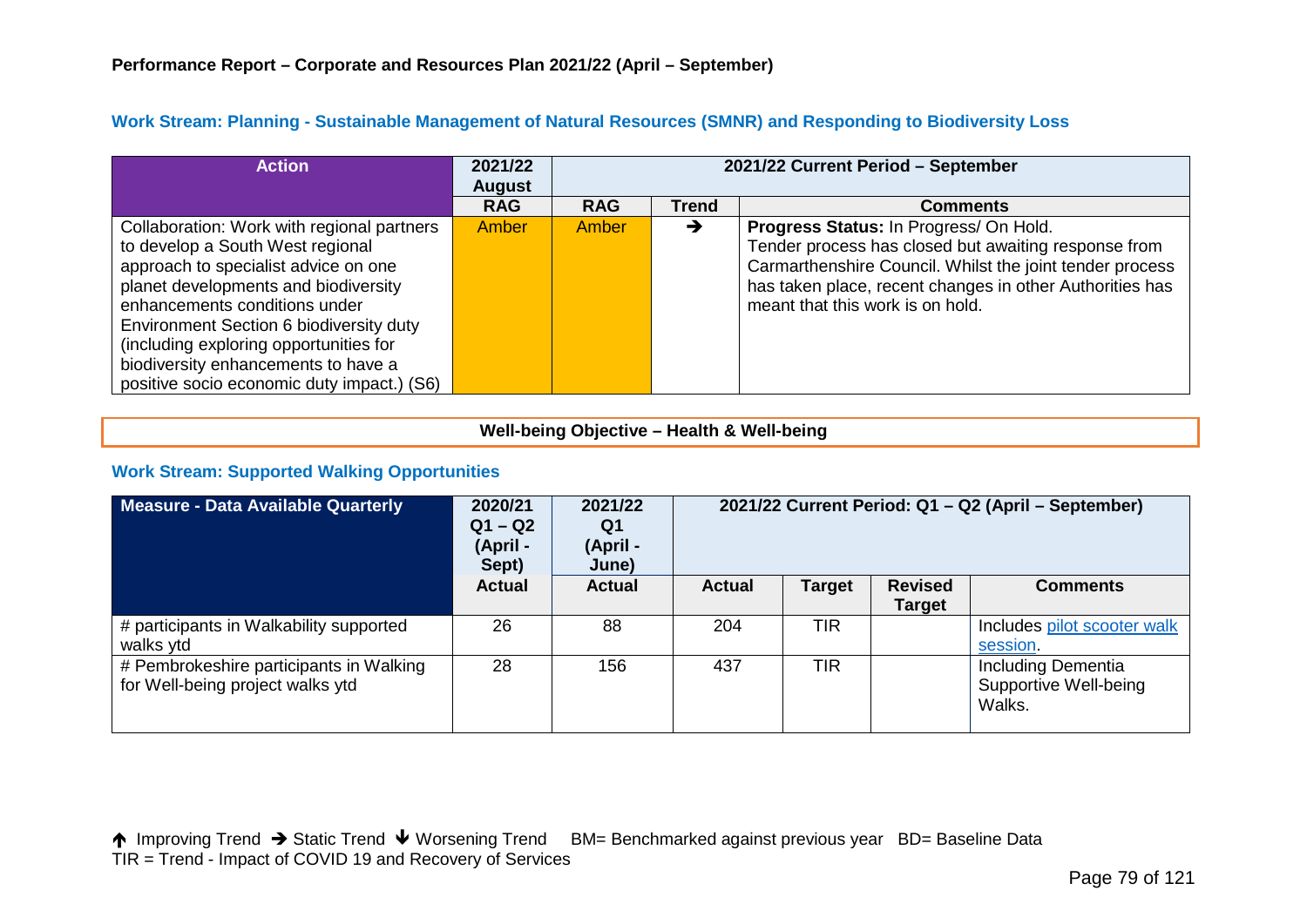| <b>Action</b>                                                       | 2021/22<br><b>August</b> | 2021/22 Current Period - September |              |                                                                                                                                                                                                                                                                                                                                                 |  |
|---------------------------------------------------------------------|--------------------------|------------------------------------|--------------|-------------------------------------------------------------------------------------------------------------------------------------------------------------------------------------------------------------------------------------------------------------------------------------------------------------------------------------------------|--|
|                                                                     | <b>RAG</b>               | <b>RAG</b>                         | <b>Trend</b> | <b>Comments</b>                                                                                                                                                                                                                                                                                                                                 |  |
| Project: West Wales Walking for Well-<br>being partnership project. | Green                    | Green                              | →            | Progress Status: In Progress/ On Track.<br>Walking activity continued throughout September.<br>Changes were introduced to the participant registration<br>process, to make it easier for those interested to get<br>involved. Walkers can now register and book onto walks<br>on-line, over the phone or face to face at the start of<br>walks. |  |

#### **Work Stream: Promoting Health Benefits of the Park - Partnerships, Initiatives and Projects**

| Measure - Data                                                | 2020/21       | 2021/22       | 2021/22 Current Period - September |               |                |                                                                                                    |  |  |  |
|---------------------------------------------------------------|---------------|---------------|------------------------------------|---------------|----------------|----------------------------------------------------------------------------------------------------|--|--|--|
| <b>Available Monthly</b>                                      | <b>Sept</b>   | <b>August</b> | <b>Actual</b>                      | Original      | <b>Revised</b> | <b>Comments</b>                                                                                    |  |  |  |
|                                                               | <b>Actual</b> | Actual        |                                    | <b>Target</b> | <b>Target</b>  |                                                                                                    |  |  |  |
| # of online walk maps<br>downloaded from PCNPA<br>website ytd | 8,065         | 17,308        | 20,408                             | TIR           |                | 2020/21 data affected by no data in May due<br>to analytics issues with transfer to new<br>website |  |  |  |

| Measure - Data Available Quarterly                                                              | 2020/21<br>$Q1 - Q2$<br>(April - Sept) | 2021/22<br>Q1<br>(April - June) | 2021/22 Current Period: Q1 - Q2 (April - September) |               |                                 |                           |
|-------------------------------------------------------------------------------------------------|----------------------------------------|---------------------------------|-----------------------------------------------------|---------------|---------------------------------|---------------------------|
|                                                                                                 | <b>Actual</b>                          | <b>Actual</b>                   | <b>Actual</b>                                       | <b>Target</b> | <b>Revised</b><br><b>Target</b> | <b>Comments</b>           |
| # volunteer days ytd                                                                            | 307.0                                  | 537.2                           | .171.4                                              | <b>TIR</b>    |                                 | $2019/20$ ytd $- 1,672.3$ |
| # participants in volunteering and<br>social action sessions involving<br>physical activity ytd | 261                                    | 658                             | 1,257                                               | <b>TIR</b>    |                                 |                           |
| # participants in PCNPA led walks ytd                                                           | 235                                    | 492                             | 1,234                                               | <b>TIR</b>    |                                 | $2019/20$ ytd $- 2,231$   |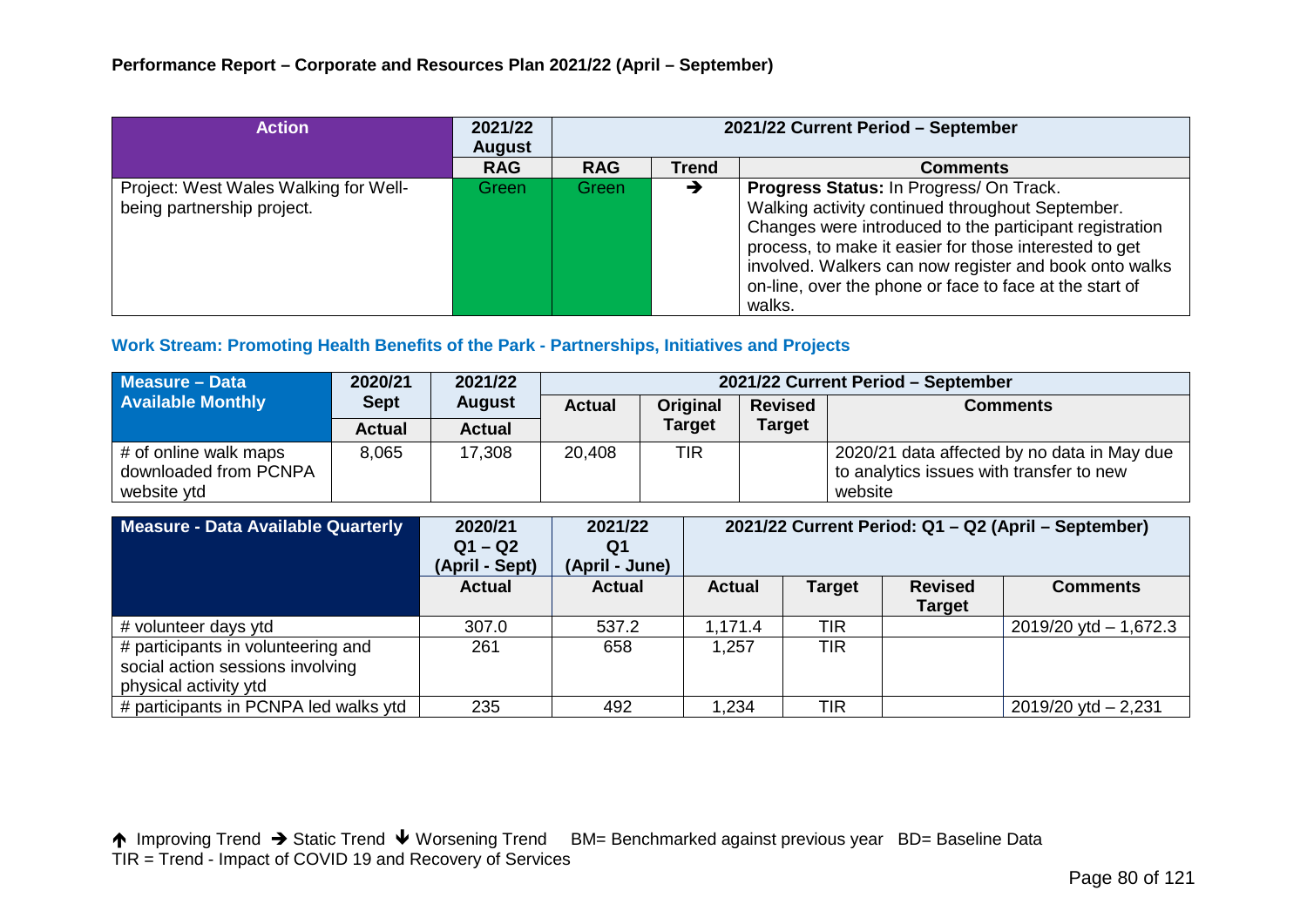| <b>Action</b>                                                                  | 2021/22       | 2021/22 Current Period - September |               |                                                                                                                                                                                                                                                                                                                                                                                                                                                                                                                                                                                                                                                                                                                                                                                                                                                                                                                                                                                                                                                                                                                                                                      |  |  |  |  |
|--------------------------------------------------------------------------------|---------------|------------------------------------|---------------|----------------------------------------------------------------------------------------------------------------------------------------------------------------------------------------------------------------------------------------------------------------------------------------------------------------------------------------------------------------------------------------------------------------------------------------------------------------------------------------------------------------------------------------------------------------------------------------------------------------------------------------------------------------------------------------------------------------------------------------------------------------------------------------------------------------------------------------------------------------------------------------------------------------------------------------------------------------------------------------------------------------------------------------------------------------------------------------------------------------------------------------------------------------------|--|--|--|--|
|                                                                                | <b>August</b> |                                    |               |                                                                                                                                                                                                                                                                                                                                                                                                                                                                                                                                                                                                                                                                                                                                                                                                                                                                                                                                                                                                                                                                                                                                                                      |  |  |  |  |
|                                                                                | <b>RAG</b>    | <b>RAG</b>                         | <b>Trend</b>  | <b>Comments</b>                                                                                                                                                                                                                                                                                                                                                                                                                                                                                                                                                                                                                                                                                                                                                                                                                                                                                                                                                                                                                                                                                                                                                      |  |  |  |  |
| Project: Pathways Project                                                      | Green         | Green                              | $\rightarrow$ | Progress Status: In Progress/ On Track.<br>A new proposal for a Pathways project extension (based<br>on funds already available) was submitted to the<br>Leadership Team and agreed. The project will run for 18<br>months from the start of 2022 with a similar delivery model<br>to the existing project. Pathways sessions for volunteers<br>continued in September - in the short-term 1-2 days weeks<br>of the Roots to Recovery Volunteer Officers role will be<br>used to continue providing Pathways sessions this<br>Autumn.                                                                                                                                                                                                                                                                                                                                                                                                                                                                                                                                                                                                                                |  |  |  |  |
| Project: Roots to Recovery Project Bid<br>(and project delivery if Successful) | Green         | Green                              | $\rightarrow$ | Progress Status: In Progress/ On Track.<br>The Roots to Recovery (R2R) project is funded through<br>the Community Lottery Fund and is a partnership between<br>Mind Pembrokeshire and Pembrokeshire Coast National<br>Park Authority. The project aims to support the mental<br>health of local people through a range of outdoor<br>experiences at locations in and around the National Park.<br>Working alongside mental health practitioners the project<br>will establish 'hubs' for activity that are accessible to those<br>needing support. R2R started on the 1st of September and<br>is a three year project with the following targets identified<br>in the business plan for the project: Project Targets: 6,000<br>volunteer days over the 3 years. Deliver 750<br>volunteer/activity sessions. Engage and support 500<br>individuals that identify as having a mental health problem<br>across Pembrokeshire. Support the training of 30<br>Volunteer Peer-to-Peer Mentors. Provide access to over<br>100 training sessions to help empower participants to grow<br>in confidence and learn new skills that can be applied<br>across all walks of life. |  |  |  |  |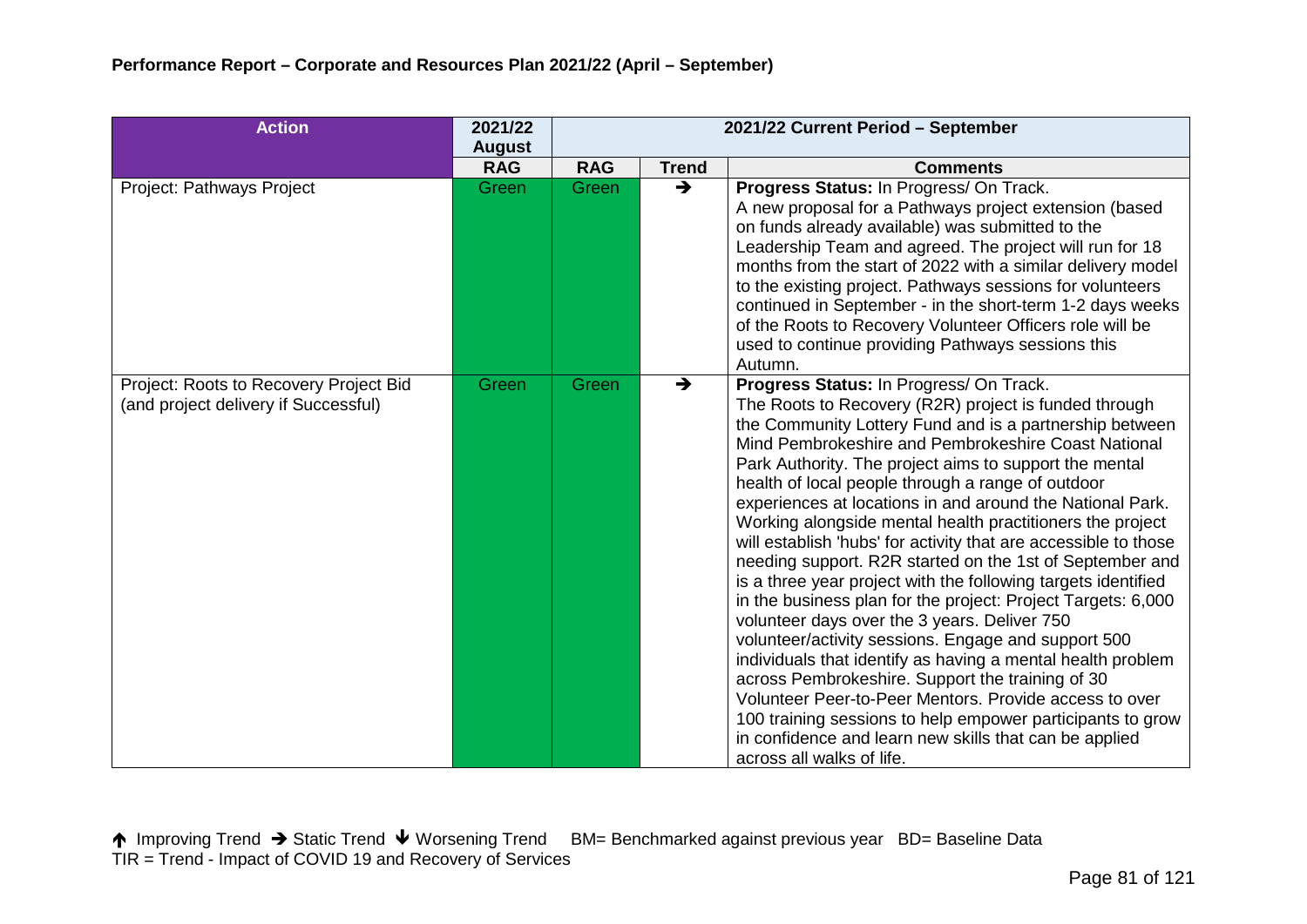| Ways of Working: Commission review of<br>volunteer offer, to guide our long term<br>approach                                                | Green | Green | $\rightarrow$ | Progress Status: In Progress/ On Track.<br>The majority of consultation in relation to the review has<br>been undertaken. Outstanding work includes meetings<br>with the National Trust and Wildlife Trust locally to get an<br>understanding of their role in conservation volunteering in<br>the National Park and identify areas for collaboration. A<br>draft version of the final report will be available in early<br>November. |
|---------------------------------------------------------------------------------------------------------------------------------------------|-------|-------|---------------|---------------------------------------------------------------------------------------------------------------------------------------------------------------------------------------------------------------------------------------------------------------------------------------------------------------------------------------------------------------------------------------------------------------------------------------|
| Strategic: Development of a National Park<br>Management Action Plan for our Health<br>and Well-being activities                             | Green | Green | $\rightarrow$ | Progress Status: Complete/ On Track.<br>Action Completed July 2021. Action Plan approved by<br>Members at July NPA.                                                                                                                                                                                                                                                                                                                   |
| Partnership: Co-ordinate the West Wales<br>Nature Based Health Service Network                                                              | Green | Green | $\rightarrow$ | Progress Status: In Progress/ On Track.<br>Meetings now brought back to on-line due to pandemic.                                                                                                                                                                                                                                                                                                                                      |
| <b>Collaboration: Support Public Health</b><br>Wales with its strategic activities on social<br>and Green solutions for health              | Green | Amber | ₩             | Progress Status: In Progress/ On Track.<br>Work still stymied by the focus of PHW on the pandemic.<br>However PHW now has Social Prescribing Strategy. PHW<br>presented at WWNBHS network in August.                                                                                                                                                                                                                                  |
| Collaboration: Work with partners to<br>develop and promote active travel and<br>every day walking and cycling<br>opportunities in the Park | Amber | Green | ₼             | Progress Status: In Progress/ On Track.<br>Let's Walk Partnership due for review in autumn and may<br>include this element of work.                                                                                                                                                                                                                                                                                                   |

## **Work Stream: Outdoor School and Play**

| Measure - Data Available Quarterly                                                            | 2020/21<br>$Q1 - Q2$<br>(April -<br>Sept) | 2021/22<br>Q1 (April -<br>June) | 2021/22 Current Period: Q1 - Q2 (April - September) |               |                                 |                        |
|-----------------------------------------------------------------------------------------------|-------------------------------------------|---------------------------------|-----------------------------------------------------|---------------|---------------------------------|------------------------|
|                                                                                               | <b>Actual</b>                             | <b>Actual</b>                   | <b>Actual</b>                                       | <b>Target</b> | <b>Revised</b><br><b>Target</b> | <b>Comments</b>        |
| # participants in PCNPA outdoor<br>learning sessions ytd                                      | 554                                       | 1,600                           | 3,229                                               | <b>TIR</b>    |                                 | $2019/20$ ytd $-5,030$ |
| % schools in National Park engaged<br>with PCNPA outdoor learning sessions/<br>activities ytd | 7.69                                      | 38.46                           | 53.85                                               | <b>TIR</b>    |                                 |                        |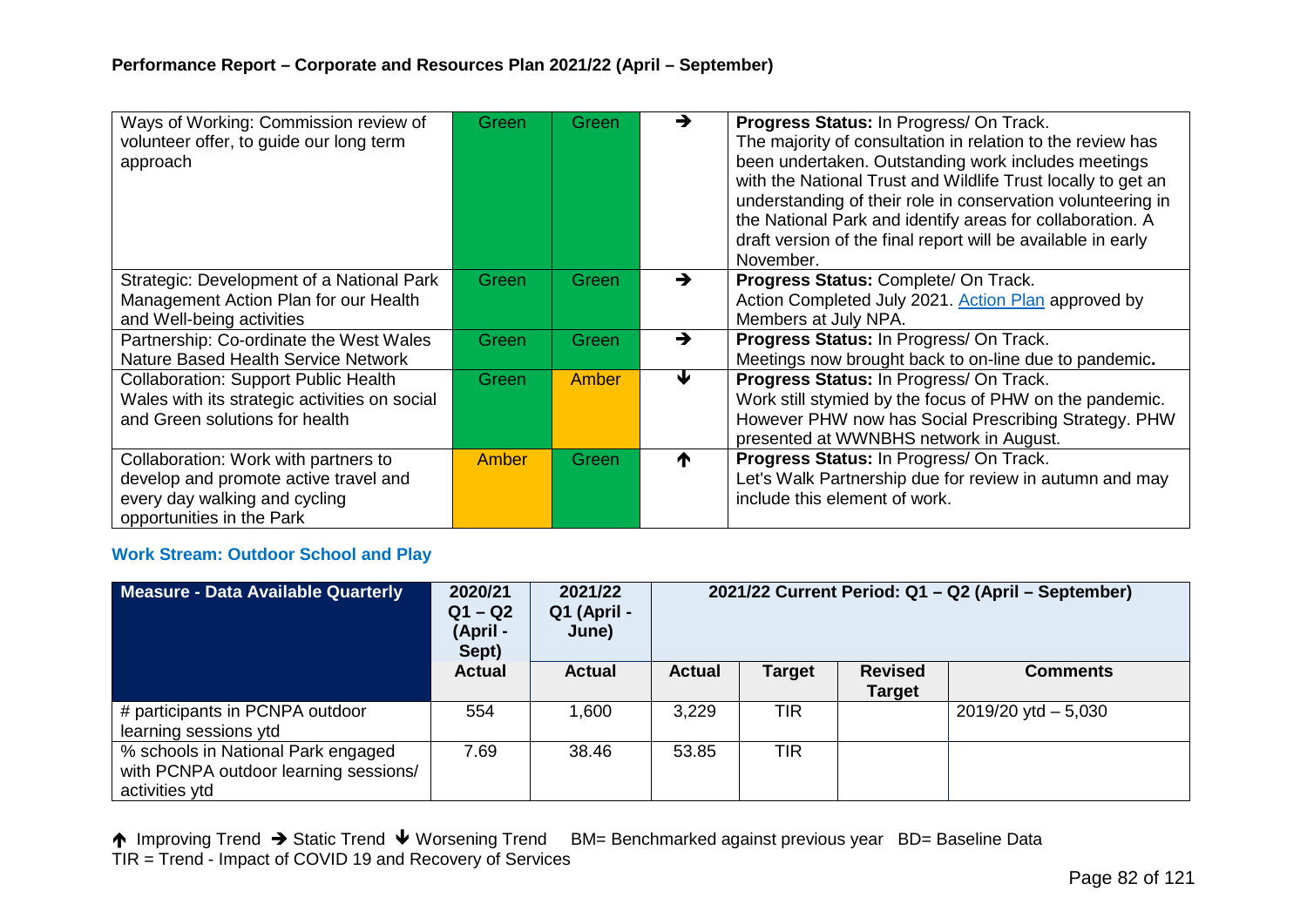## **Performance Report – Corporate and Resources Plan 2021/22 (April – September)**

| I % schools in Pembrokeshire engaged  | 8.06 | 20.97 | 38.7' | <b>TIR</b> |  |
|---------------------------------------|------|-------|-------|------------|--|
| with PCNPA outdoor learning sessions/ |      |       |       |            |  |
| activities ytd                        |      |       |       |            |  |

| <b>Action</b>                          | 2021/22<br><b>August</b> | 2021/22 Current Period - September |               |                                                                                                                                                                                                                                                                                                                                                                                                                                                                                                                        |  |  |
|----------------------------------------|--------------------------|------------------------------------|---------------|------------------------------------------------------------------------------------------------------------------------------------------------------------------------------------------------------------------------------------------------------------------------------------------------------------------------------------------------------------------------------------------------------------------------------------------------------------------------------------------------------------------------|--|--|
|                                        | <b>RAG</b>               | <b>RAG</b>                         | <b>Trend</b>  | <b>Comments</b>                                                                                                                                                                                                                                                                                                                                                                                                                                                                                                        |  |  |
| Project: Pembrokeshire Outdoor Schools | Green                    | Green                              | $\rightarrow$ | Progress Status: In Progress/ On Track.<br>Support for schools has focused on school grounds work.<br>Working alongside the PCNPA Conservation Officer,<br>several schools have been helped enhancing grassland<br>areas around their school, these included Johnston<br>Primary School and Penrhyn VC School on the Angle<br>Peninsula. The PODS Co-ordinator also presented<br>Cymbrogi Festival of Learning (a Lawrenny based outdoor<br>learning venue), introducing Outdoor Schools to delegates<br>at the event. |  |  |
| Project: Roots/ Gwreiddiau Project     | Green                    | Green                              | $\rightarrow$ | Progress Status: In Progress/ On Track.<br>Delivered visits to St Bride's orchard for 4 schools<br>(Coastlands, Johnston, Gelliswick, St Francis) and Apple<br>juice "roadshow" (mobile press) in 2 project schools<br>(Neyland & Johnston). Advised schools (Johnston,<br>Neyland, Gelliswick, Coastlands) on school ground<br>developments.                                                                                                                                                                          |  |  |
| Project: First 1000 days               | Amber                    | <b>Amber</b>                       | $\rightarrow$ | Progress Status: Not Started/ Behind.<br>Following a review of the Job Description the post was re-<br>advertised for a third time in September. The closing date<br>for applications is in October, but no further progress made<br>in terms of project delivery.                                                                                                                                                                                                                                                     |  |  |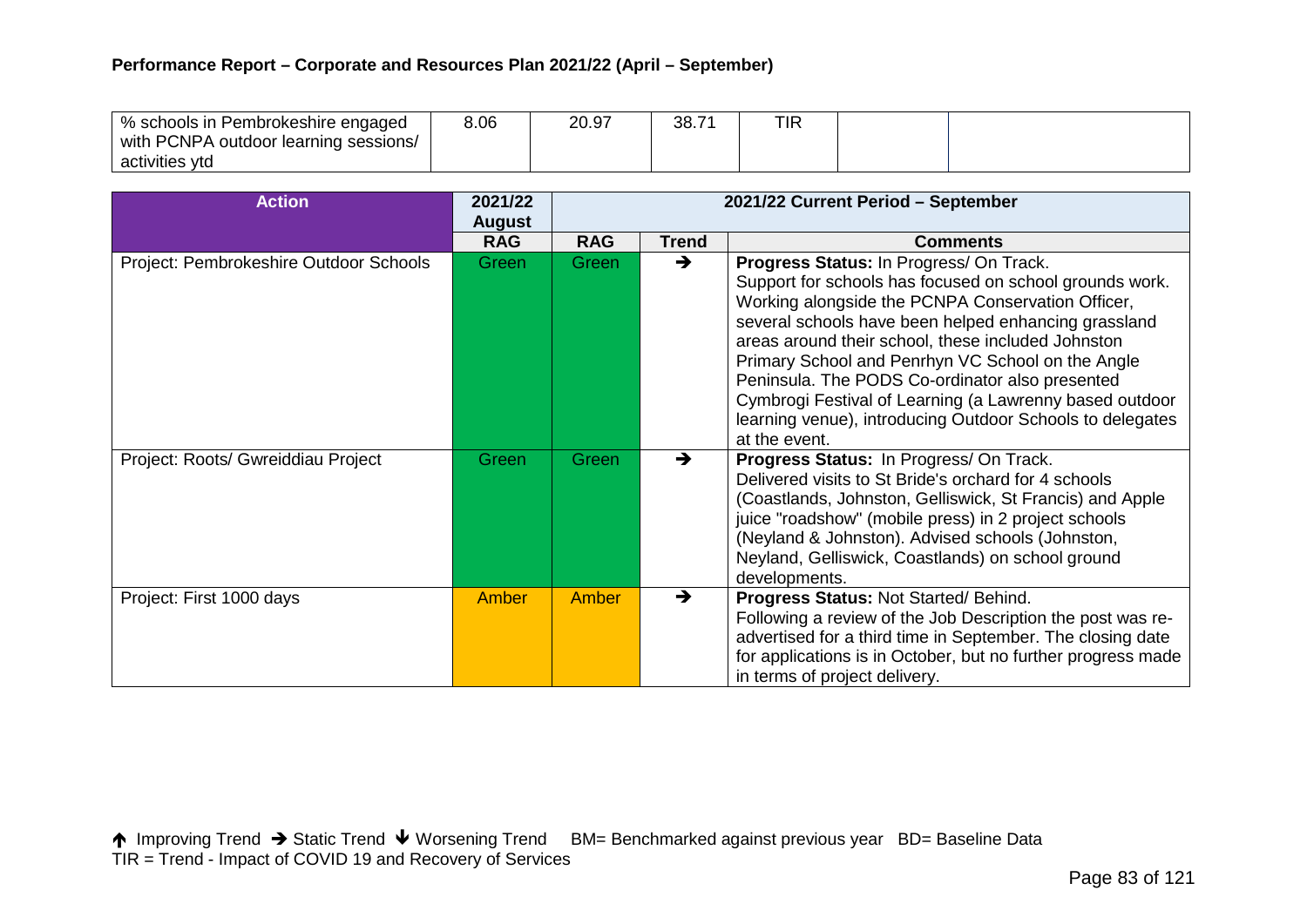| Measure - Data Available<br><b>Quarterly</b>           | 2020/21<br>$Q1 - Q2$<br>(April -<br>Sept) | 2021/22<br>Q1<br>(April -<br>June) | 2021/22 Current Period: Q1 - Q2 (April - September)                                  |                                              |  |  |  |  |  |
|--------------------------------------------------------|-------------------------------------------|------------------------------------|--------------------------------------------------------------------------------------|----------------------------------------------|--|--|--|--|--|
|                                                        | <b>Actual</b>                             | <b>Actual</b>                      | <b>Revised</b><br><b>Target</b><br><b>Actual</b><br><b>Comments</b><br><b>Target</b> |                                              |  |  |  |  |  |
| % of housing units approved<br>that are affordable ytd | 72.34                                     |                                    |                                                                                      | See APR and Annual<br>Local Development Plan |  |  |  |  |  |
| # affordable housing units<br>approved ytd             | 102                                       |                                    | monitoring report for<br>context                                                     |                                              |  |  |  |  |  |

## **Work Stream: Planning Affordable Housing**

### **Work Stream: Workforce Well-being, Resilience and Development**

| Measure - Data Available                                                                         | 2020/21       | 2021/22       | 2021/22 Current Period - September |               |                |                     |  |  |
|--------------------------------------------------------------------------------------------------|---------------|---------------|------------------------------------|---------------|----------------|---------------------|--|--|
| <b>Monthly</b>                                                                                   | <b>Sept</b>   | <b>August</b> | <b>Actual</b>                      | Original      | <b>Revised</b> | <b>Comments</b>     |  |  |
|                                                                                                  | <b>Actual</b> | <b>Actual</b> |                                    | <b>Target</b> | <b>Target</b>  |                     |  |  |
| # Days Lost through Sickness<br>Absence excluding Long Term<br><b>Sickness</b>                   | N/A           | 41.5<br>(Aug) | 9<br>(Sept)                        | <b>BD</b>     |                | YTD 2021/22: 23.75. |  |  |
| # Days Lost through Sickness<br>Absence including Long Term<br><b>Sickness</b>                   | N/A           | 41.5<br>(Aug) | 27<br>(Sept)                       | <b>BD</b>     |                | YTD 2021/22: 50.75. |  |  |
| % of hours lost as a result of<br>Sickness absences per employee<br>excluding Long Term Sickness | N/A           | 1.31<br>(Aug) | 1.64<br>(Sept)                     | <b>BD</b>     |                | Average YTD: 1.06.  |  |  |
| % of hours lost as a result of<br>Sickness absences per employee<br>including Long Term Sickness | N/A           | 1.31<br>(Aug) | 2.20<br>(Sept)                     | <b>BD</b>     |                | Average YTD: 1.95.  |  |  |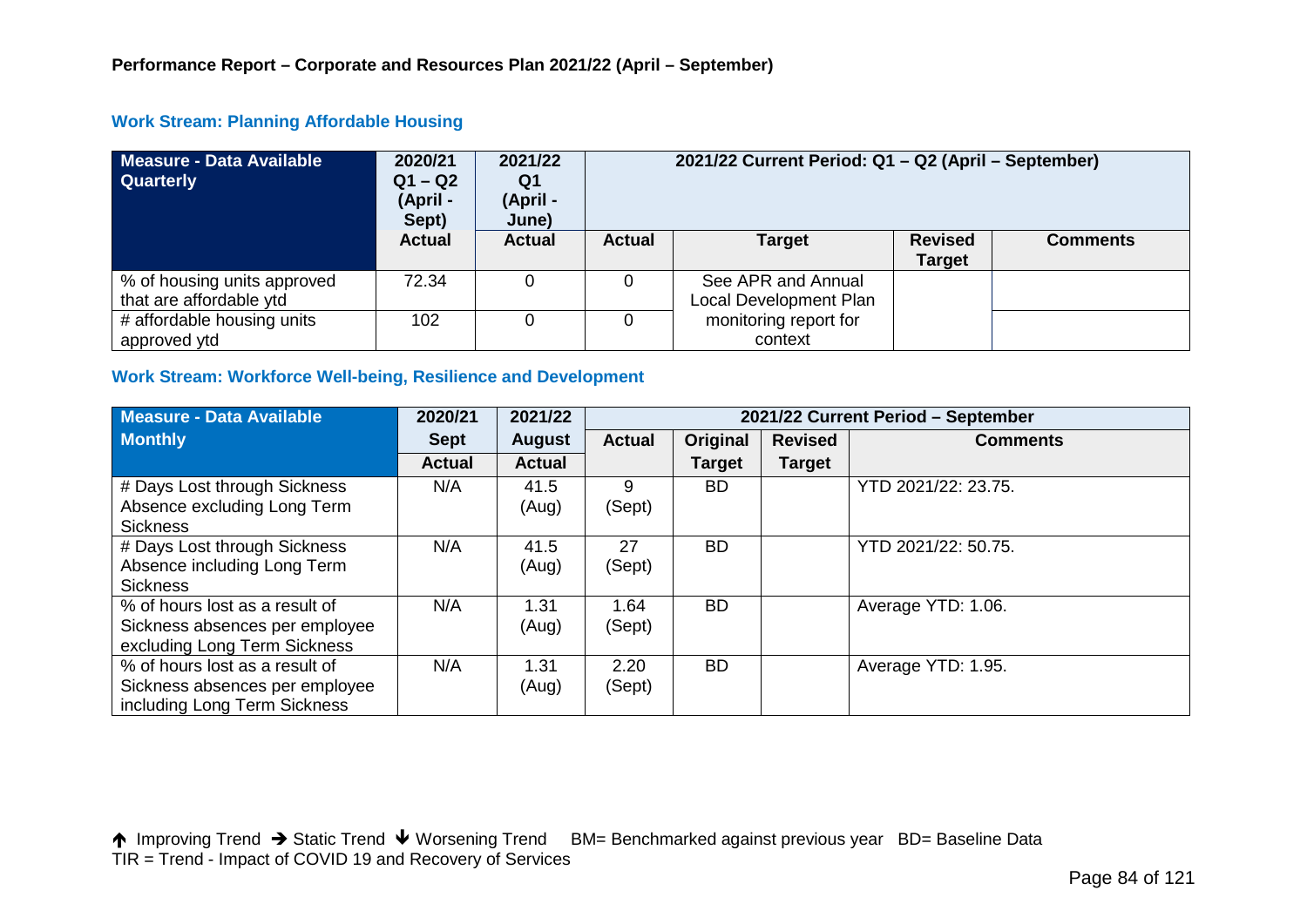| <b>Action</b>                                                                                                                                                                                          | 2021/22       | 2021/22 Current Period - September |               |                                                                                                                                                                                                                                                                                                                                                                                                           |  |  |
|--------------------------------------------------------------------------------------------------------------------------------------------------------------------------------------------------------|---------------|------------------------------------|---------------|-----------------------------------------------------------------------------------------------------------------------------------------------------------------------------------------------------------------------------------------------------------------------------------------------------------------------------------------------------------------------------------------------------------|--|--|
|                                                                                                                                                                                                        | <b>August</b> |                                    |               |                                                                                                                                                                                                                                                                                                                                                                                                           |  |  |
|                                                                                                                                                                                                        | <b>RAG</b>    | <b>RAG</b>                         | <b>Trend</b>  | <b>Comments</b>                                                                                                                                                                                                                                                                                                                                                                                           |  |  |
| Covid 19 Recovery: Pro-actively manage<br>and support our workforce in response to<br>COVID 19 related developments during<br>the year.                                                                | Green         | Green                              | $\rightarrow$ | Progress Status: In Progress/ On Track.<br>Briefing drafted for line managers to use Work and<br>Wellbeing Reviews as a further springboard for individual<br>staff discussions to continue to support staff over the<br>autumn and winter as Welsh Government's guidance is to<br>continue working from home where possible. Events<br>programme being drawn up to continue focus on staff<br>wellbeing. |  |  |
| Covid 19 Recovery: Planning and<br>managing phased opportunities, for staff<br>across different teams to return to their<br>normal place of work or duties (or long<br>term home working arrangements) | Green         | Green                              | $\rightarrow$ | Progress Status: In Progress/ On Track.<br>It is unlikely that a return to 'normal' working will take place<br>within the current reporting period for Llanion staff. All other<br>areas of the Authority are working as standard. A significant<br>proportion of staff have requested hybrid working and the<br>Authority will be formalising these arrangements over the<br>coming months.              |  |  |
| Ways of Working: Activities to support<br>PCNPA achieving Bronze level under<br>Corporate Health Standard                                                                                              | Green         | Green                              | $\rightarrow$ | Progress Status: In Progress/ On Track.<br>Evidence being collated to support accreditation process.                                                                                                                                                                                                                                                                                                      |  |  |
| Ways of Working: Creation of Training and<br>Development Plan to support workforce<br>resilience                                                                                                       | Green         | Amber                              | ↓             | Progress Status: In Progress/ Behind.<br>Work slightly behind as not all Work and Wellbeing Reviews<br>have been completed. Further chasers have resulted in<br>95% of reviews being completed.                                                                                                                                                                                                           |  |  |
| Ways of Working: Implementation of<br>PCNPA People Plan                                                                                                                                                | Green         | Green                              | $\rightarrow$ | Progress Status: In Progress/ On Track.<br>Priority No. 1 - Reward and Recognition Draft paper has<br>been produced for discussion with the Leadership Team in<br>October, to progress a top to bottom review of all posts<br>utilising the National Joint Council's Job Evaluation model,<br>whilst moving away from Hay methodology.                                                                    |  |  |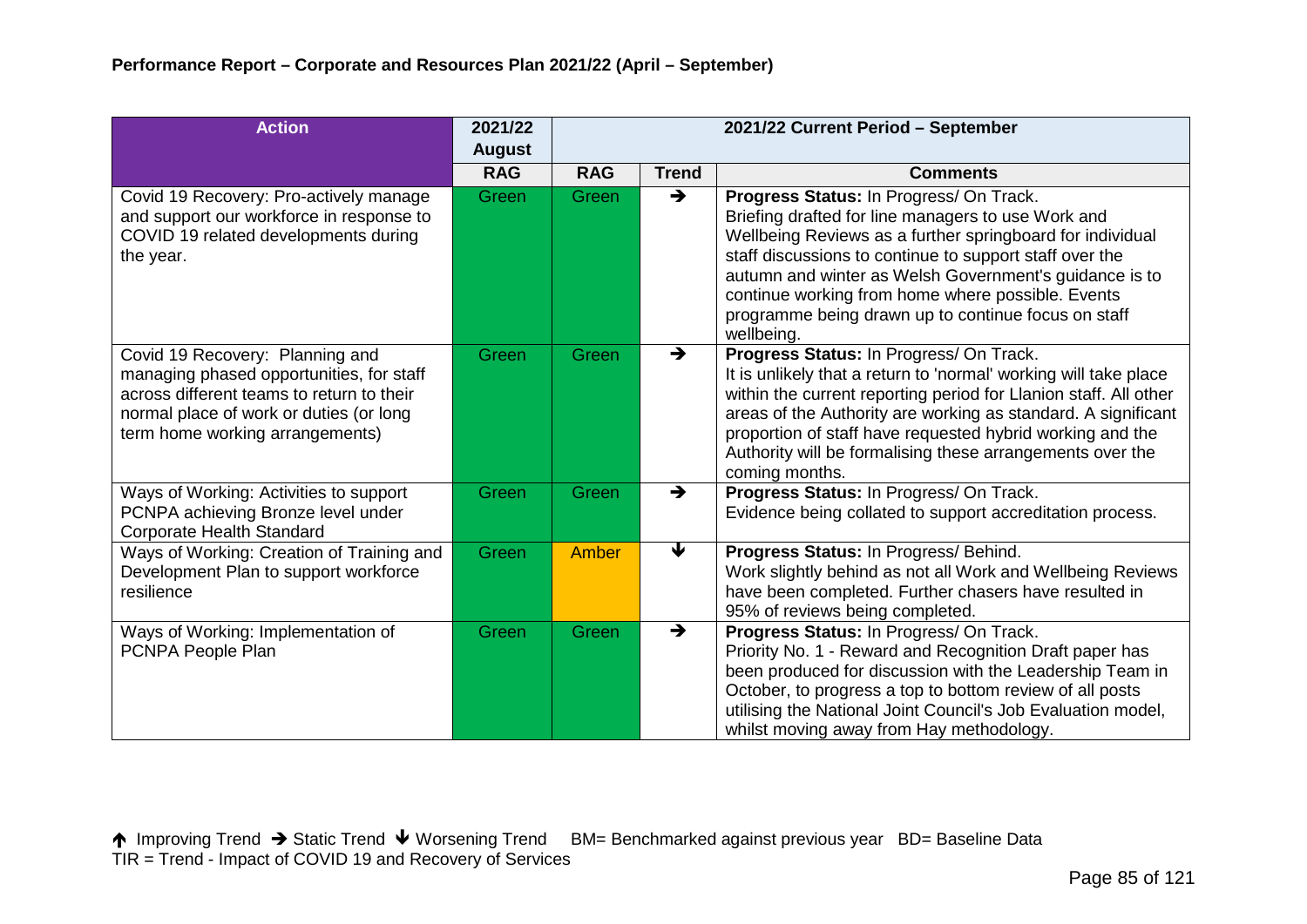#### **Well-being Objective – Equality**

#### **Work Stream: Strategic Equality - Our Workforce and Services**

| <b>Measure - Data Available</b><br>Quarterly                                                                                                                    | 2020/21<br>$Q1 - Q2$<br>(April -<br>Sept) | 2021/22<br>Q <sub>1</sub><br>(April -<br>June) | 2021/22 Current Period: Q1 - Q2 (April - September) |               |                                 |            |              |                                                                                                                                                                                                                                                                                                                                                                                                                                                                          |
|-----------------------------------------------------------------------------------------------------------------------------------------------------------------|-------------------------------------------|------------------------------------------------|-----------------------------------------------------|---------------|---------------------------------|------------|--------------|--------------------------------------------------------------------------------------------------------------------------------------------------------------------------------------------------------------------------------------------------------------------------------------------------------------------------------------------------------------------------------------------------------------------------------------------------------------------------|
|                                                                                                                                                                 | <b>Actual</b>                             | <b>Actual</b>                                  | <b>Actual</b>                                       | <b>Target</b> | <b>Revised</b><br><b>Target</b> | <b>RAG</b> | <b>Trend</b> | <b>Comments</b>                                                                                                                                                                                                                                                                                                                                                                                                                                                          |
| # Integrated Assessments<br>for Strategic Plans and<br>Decisions completed ytd<br>(Equality Impact<br>Assessments<br>form part of the integrated<br>assessment) | N/A                                       | $\mathbf 0$                                    |                                                     | Trend         |                                 |            |              | 1 Integrated Assessment<br>Completed on High Level<br>Strategy on a Page.                                                                                                                                                                                                                                                                                                                                                                                                |
| % workforce equality<br>monitoring information<br>completed on people<br>management system                                                                      | 76.8                                      | 78.6                                           | 52.6                                                | 70            |                                 | <b>Red</b> |              | From this quarter this<br>data is being obtained<br>from the new HR system.<br>For confidential reasons<br>this data could not be<br>upload from the previous<br>HR system, instead we<br>have asked staff to input<br>this data to familiarise<br>themselves with the new<br>system. To ensure that<br>data is captured for all<br>new starters we intend to<br>ask all new starters to<br>complete their data as<br>part of the induction<br>process (confidentially). |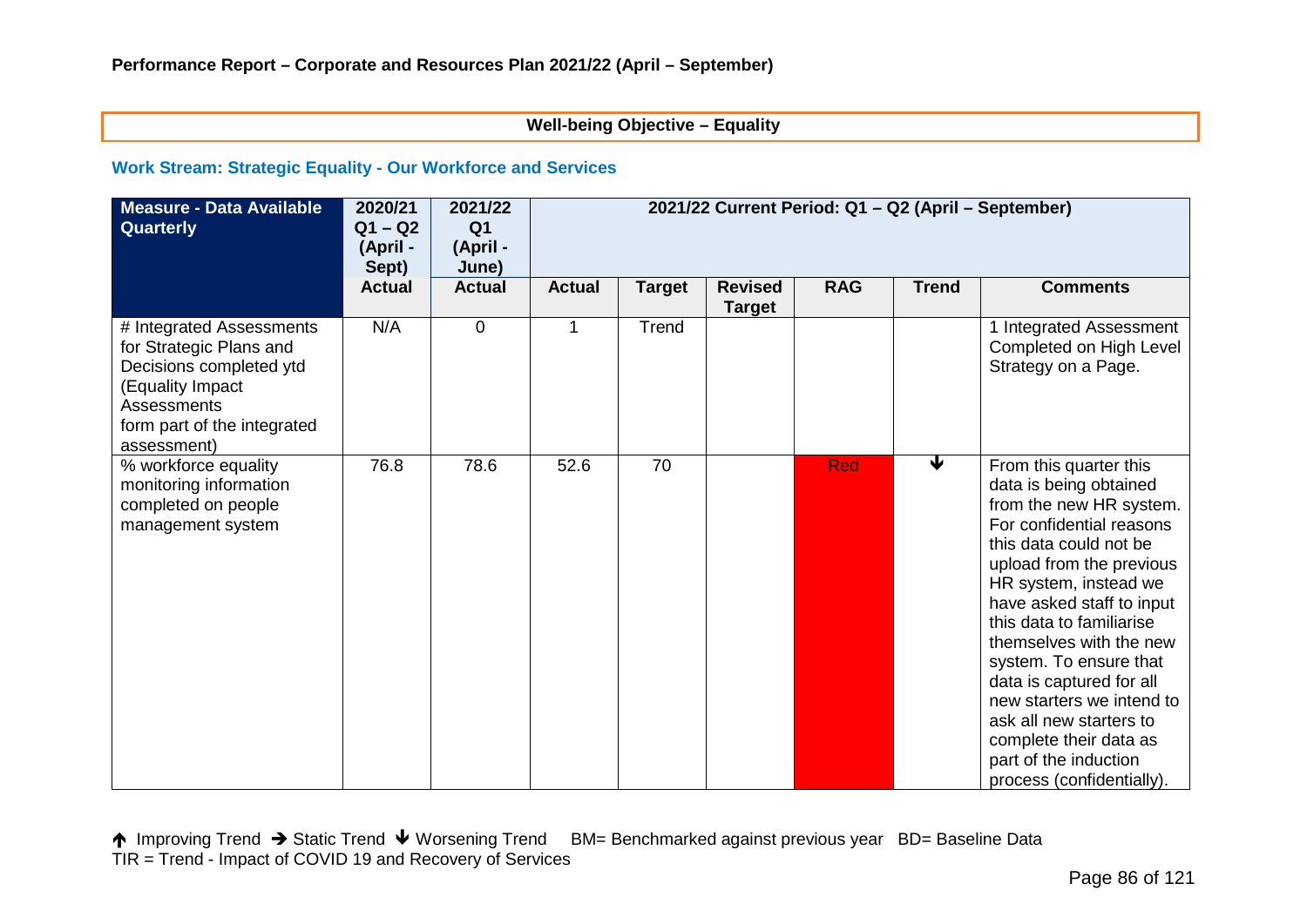| <b>Action</b>                                                                                                                               | 2021/22       | 2021/22 Current Period - September |               |                                                                                                                                                                                                                                                                                                                                                                                                                                              |  |  |  |
|---------------------------------------------------------------------------------------------------------------------------------------------|---------------|------------------------------------|---------------|----------------------------------------------------------------------------------------------------------------------------------------------------------------------------------------------------------------------------------------------------------------------------------------------------------------------------------------------------------------------------------------------------------------------------------------------|--|--|--|
|                                                                                                                                             | <b>August</b> |                                    |               |                                                                                                                                                                                                                                                                                                                                                                                                                                              |  |  |  |
|                                                                                                                                             | <b>RAG</b>    | <b>RAG</b>                         | <b>Trend</b>  | <b>Comments</b>                                                                                                                                                                                                                                                                                                                                                                                                                              |  |  |  |
| Ways of Working: Embed the Socio<br>Economic Duty in our decision making<br>processes                                                       | Amber         | Amber                              | $\rightarrow$ | Progress Status: In Progress/ On Track.<br>Draft Integrated assessment overview, trigger template<br>and assessment template prepared to go to Leadership<br>Team for comment. Officer due to attend EHRC Public<br>Sector Leaders Forum: Socio Economic Duty in October,<br>which should provide insight and learning from other<br>Public Bodies approaches.                                                                               |  |  |  |
| Ways of Working: Ways of Working:<br>Activities to address and further analyse<br>Gender Pay Gap in the Authority.                          | <b>Amber</b>  | Amber                              | $\rightarrow$ | Progress Status: Not Started/ Behind.<br>Project to commence as soon as Pay and Grading<br>Project is started and in line with implementation of new<br>organisational structure.                                                                                                                                                                                                                                                            |  |  |  |
| Ways of Working: Develop corporate<br>approach to Web Accessibility Regulation<br>compliance.                                               | Green         | Green                              | $\rightarrow$ | Progress Status: In Progress/ On Track.<br>Training continuing. Move from use of PDF documents<br>on website to HTML continuing.                                                                                                                                                                                                                                                                                                             |  |  |  |
| Ways of Working: Integrate equality<br>training and awareness into the Training<br>and Development Plan for the Authority.                  | Green         | <b>Green</b>                       | $\rightarrow$ | Progress Status: In Progress/ On Track.<br>Training content to be evaluated before roll out via e-<br>learning software.                                                                                                                                                                                                                                                                                                                     |  |  |  |
| Ways of Working: Initiate activities to<br>support us achieving Level 1 under the UK<br><b>Governments Disability Confidence</b><br>Scheme. | Green         | Green                              | $\rightarrow$ | Progress Status: In Progress/ On Track.<br>The Disability Confident Scheme is up and running with<br>clear signposting on the PCNPA jobs page. A paper is<br>being presented to the Leadership Team to fully engage<br>all recruiting managers behind the scheme. Work will be<br>done with Marketing and Comms to help set out<br>PCNPA's commitment throughout social media pages to<br>say that we are proud to be members of the Scheme. |  |  |  |
| Ways of Working: Sign up to the EHRC<br>'Working Forward' pledge.                                                                           | Green         | Green                              | $\rightarrow$ | Progress Status: In Progress/ On Track.<br>Awaiting response from EHRC to obtain marketing<br>collateral to position PCNPA as flexible employer and<br>supporting the Working Forward pledge. Flexible<br>Working Policy has been reviewed and redrafted to<br>respond not only to ongoing demands for home working                                                                                                                          |  |  |  |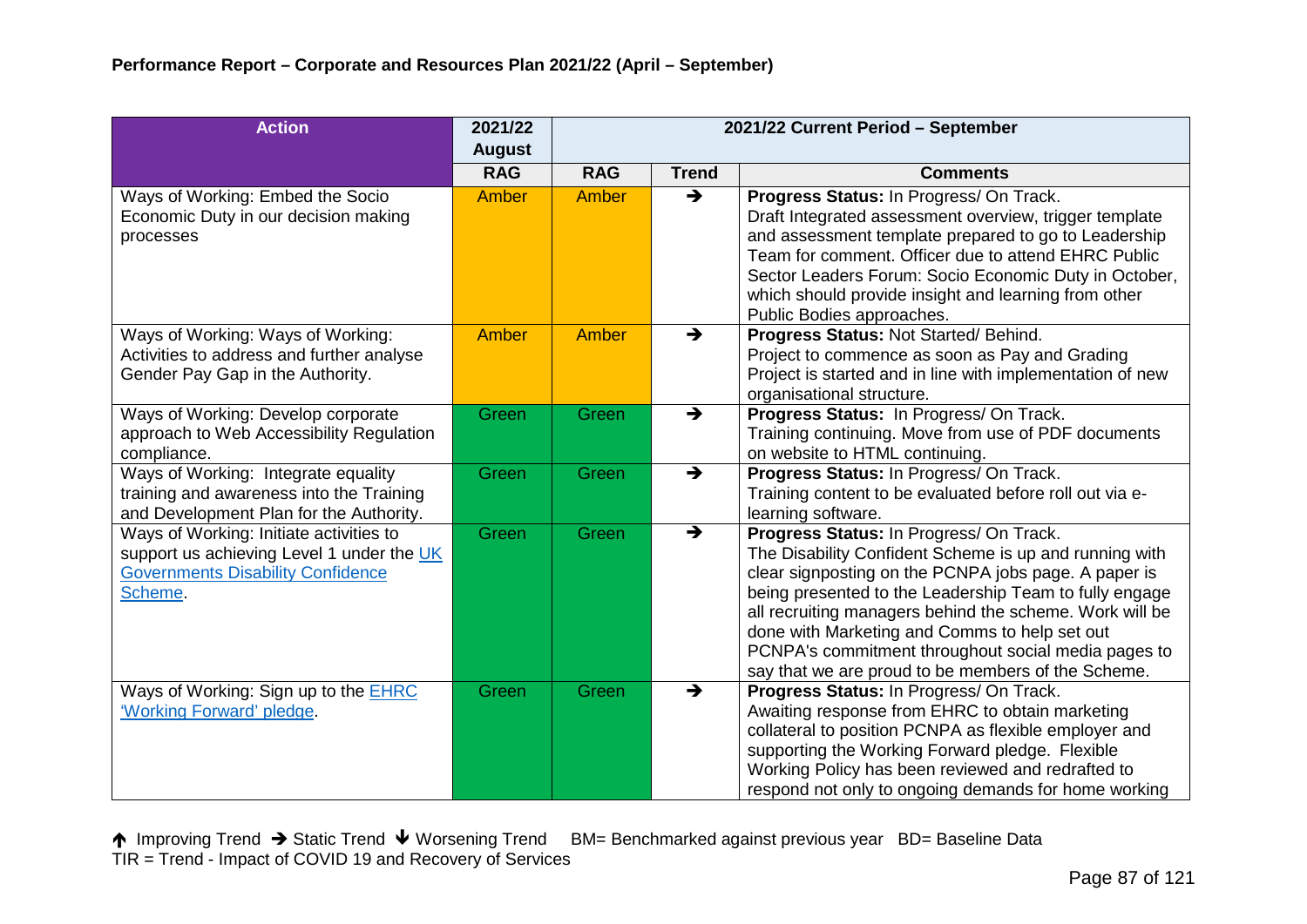|                                                                                                                                                                                                                                         |       |       |   | as a result of Covid-19 but to better support staff coming<br>back from maternity leave.                                                                                                     |
|-----------------------------------------------------------------------------------------------------------------------------------------------------------------------------------------------------------------------------------------|-------|-------|---|----------------------------------------------------------------------------------------------------------------------------------------------------------------------------------------------|
| <b>Collaboration: Explore with other National</b><br>Parks, conservation and heritage<br>providers opportunities to develop a<br>scheme or initiatives to promote job<br>opportunities within the sector to<br>underrepresented groups. | Green | Green | → | <b>Progress Status: In Progress/ On Track.</b><br>This project is being delivered through the Government's<br>Kickstart Scheme and in collaboration with the other<br><b>National Parks.</b> |

### **Work Stream: Landscapes for Everyone - Inclusive Experiences and Social Inclusion**

| Measure - Data Available                         | 2020/21       | 2021/22       | 2021/22 Current Period - September |               |                |                                                                                                     |  |  |  |
|--------------------------------------------------|---------------|---------------|------------------------------------|---------------|----------------|-----------------------------------------------------------------------------------------------------|--|--|--|
| <b>Monthly</b>                                   | <b>Sept</b>   | <b>August</b> | <b>Original</b><br><b>Actual</b>   |               | <b>Revised</b> | <b>Comments</b>                                                                                     |  |  |  |
|                                                  | <b>Actual</b> | <b>Actual</b> |                                    | <b>Target</b> | <b>Target</b>  |                                                                                                     |  |  |  |
| # of web wheelchair walks<br>maps downloaded ytd | 335           | 612           | 694                                | TIR           |                | 2020/21 data affected by no data in May due<br>to analytics issues with transfer to new<br>website. |  |  |  |

| Measure - Data Available Quarterly                                                 | 2020/21<br>$Q1 - Q2$<br>(April -<br>Sept) | 2021/22<br>Q1<br>(April -<br>June) | 2021/22 Current Period: Q1 - Q2 (April - September) |               |                                 |                 |  |
|------------------------------------------------------------------------------------|-------------------------------------------|------------------------------------|-----------------------------------------------------|---------------|---------------------------------|-----------------|--|
|                                                                                    | <b>Actual</b>                             | <b>Actual</b>                      | <b>Actual</b>                                       | <b>Target</b> | <b>Revised</b><br><b>Target</b> | <b>Comments</b> |  |
| # people engaged with through social<br>inclusion activities ytd                   | 226                                       | 478                                | 1,265                                               | <b>TIR</b>    |                                 |                 |  |
| # participants engaged with through social<br>inclusion work with young people ytd | 99                                        | 97                                 | 267                                                 | <b>TIR</b>    |                                 |                 |  |
| # of active Youth Rangers                                                          | 8<br>(Q2)                                 | 15<br>(Q1)                         | 16<br>(Q2)                                          | <b>TIR</b>    |                                 |                 |  |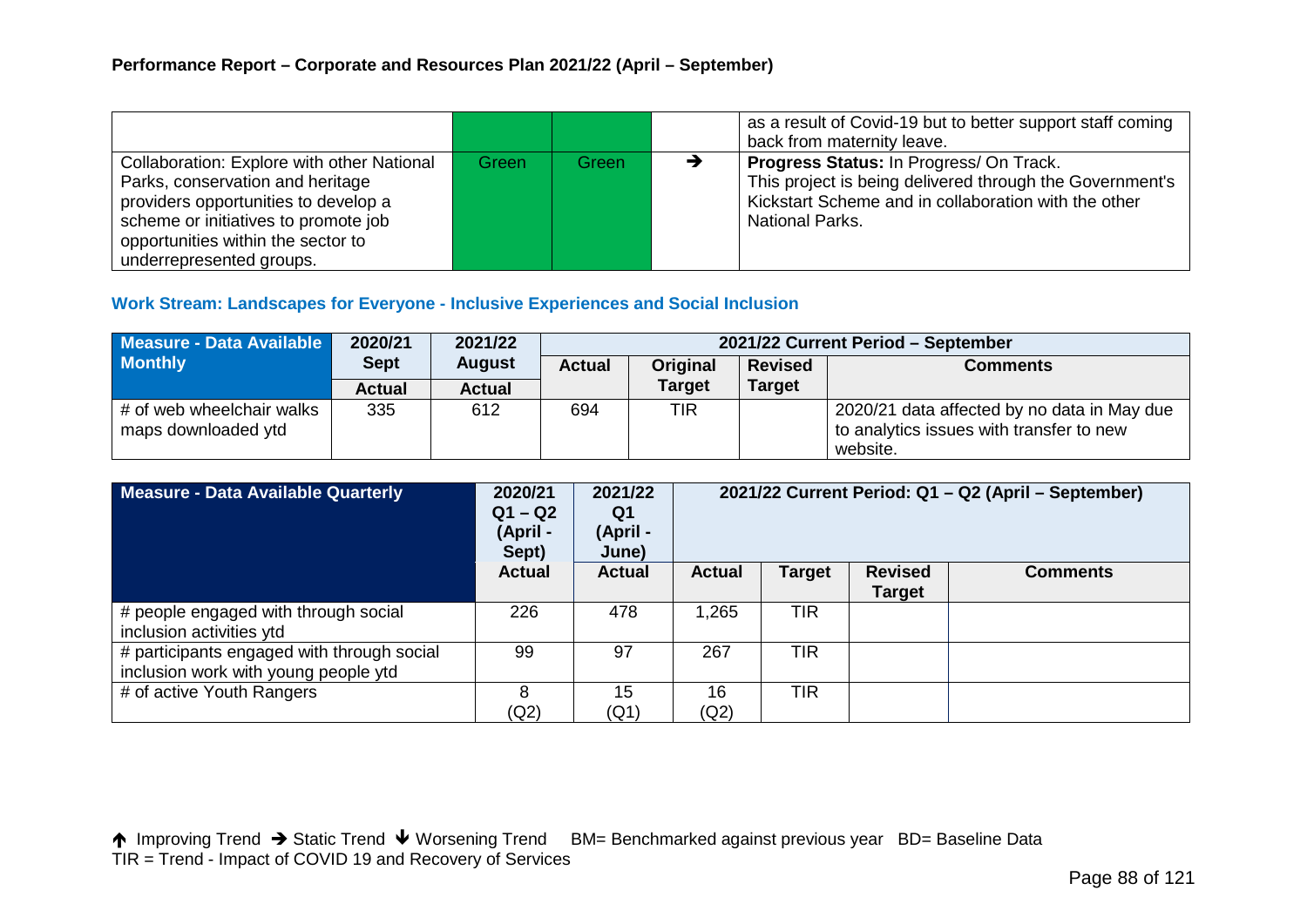| <b>Action</b>                                                                                                                                            | 2021/22<br><b>August</b> | 2021/22 Current Period - September |                                  |                                                                                                                                                                                                                                                                                                                                                                                                                                                                                                                                                                                                                                                                                                                                       |  |  |
|----------------------------------------------------------------------------------------------------------------------------------------------------------|--------------------------|------------------------------------|----------------------------------|---------------------------------------------------------------------------------------------------------------------------------------------------------------------------------------------------------------------------------------------------------------------------------------------------------------------------------------------------------------------------------------------------------------------------------------------------------------------------------------------------------------------------------------------------------------------------------------------------------------------------------------------------------------------------------------------------------------------------------------|--|--|
|                                                                                                                                                          | <b>RAG</b>               | <b>RAG</b>                         | <b>Trend</b>                     | <b>Comments</b>                                                                                                                                                                                                                                                                                                                                                                                                                                                                                                                                                                                                                                                                                                                       |  |  |
| Project: Review of Beach Wheelchair<br>Initiative and look at opportunities to<br>further develop our offer                                              | Green                    | Green                              | $\rightarrow$                    | Progress Status: In Progress/ On Track.<br>Beach Wheelchair Coordinator drafting report on the<br>project.                                                                                                                                                                                                                                                                                                                                                                                                                                                                                                                                                                                                                            |  |  |
| Project: Experience for All Project<br>(including responding to<br>recommendations.)                                                                     | Green                    | Green                              | $\rightarrow$                    | Progress Status: In Progress/ On Track.<br>Final report due by end of year.                                                                                                                                                                                                                                                                                                                                                                                                                                                                                                                                                                                                                                                           |  |  |
| Ways of Working: Develop project<br>checklist that can be shared with<br>partners to ensure projects developed<br>to address NPMP impacts are inclusive. | Amber                    | Amber                              | $\rightarrow$                    | Progress Status: In Progress/ Behind.<br>Awaiting Experience for All research to complete, check<br>list is likely to be included as part of report that can then<br>be used at project level.                                                                                                                                                                                                                                                                                                                                                                                                                                                                                                                                        |  |  |
| Project: Creation of more accessible<br>circuit walk at reed bed, Freshwater<br>East and access work at Carew Castle                                     | <b>Amber</b>             | Amber                              | $\rightarrow$                    | Progress Status: Not Started/ Behind.<br>This work is due to be completed in the Autumn. It was<br>put on-hold due to COVID but work will resume once the<br>main cutting season is over.                                                                                                                                                                                                                                                                                                                                                                                                                                                                                                                                             |  |  |
| Project: Physical Access Improvements<br>at St Non's                                                                                                     | Green                    | Green                              | $\overline{\blacktriangleright}$ | Progress Status: In Progress/ On Track.<br>New path contract complete, path improvements made to<br>allow disabled access closer to the ruins. There are 3<br>elements to the interpretation work underway including:<br>1. A nature rubbing trail aimed at families - this is nearly<br>complete. 2. A new panel at St Non's - planning process<br>is underway, and we are commissioning a painting of St<br>Non to go on the panel. 3. The Sound Walk, which is a<br>digital/audio piece that will be accessed via the web from<br>anywhere, and which will be driven by the voices of the<br>people of St Davids. The producer was in St Davids to<br>make the audio recordings in August and is currently<br>working on the edit. |  |  |
| Project: Carew Castle Access Project                                                                                                                     | Green                    | Green                              | $\rightarrow$                    | Progress Status: In Progress/ Behind.<br>This project has been delayed and is still in the initial<br>stages of planning. A brief has been written and we hope<br>to undertake the work in February/March 2022 subject to<br>relevant consents.                                                                                                                                                                                                                                                                                                                                                                                                                                                                                       |  |  |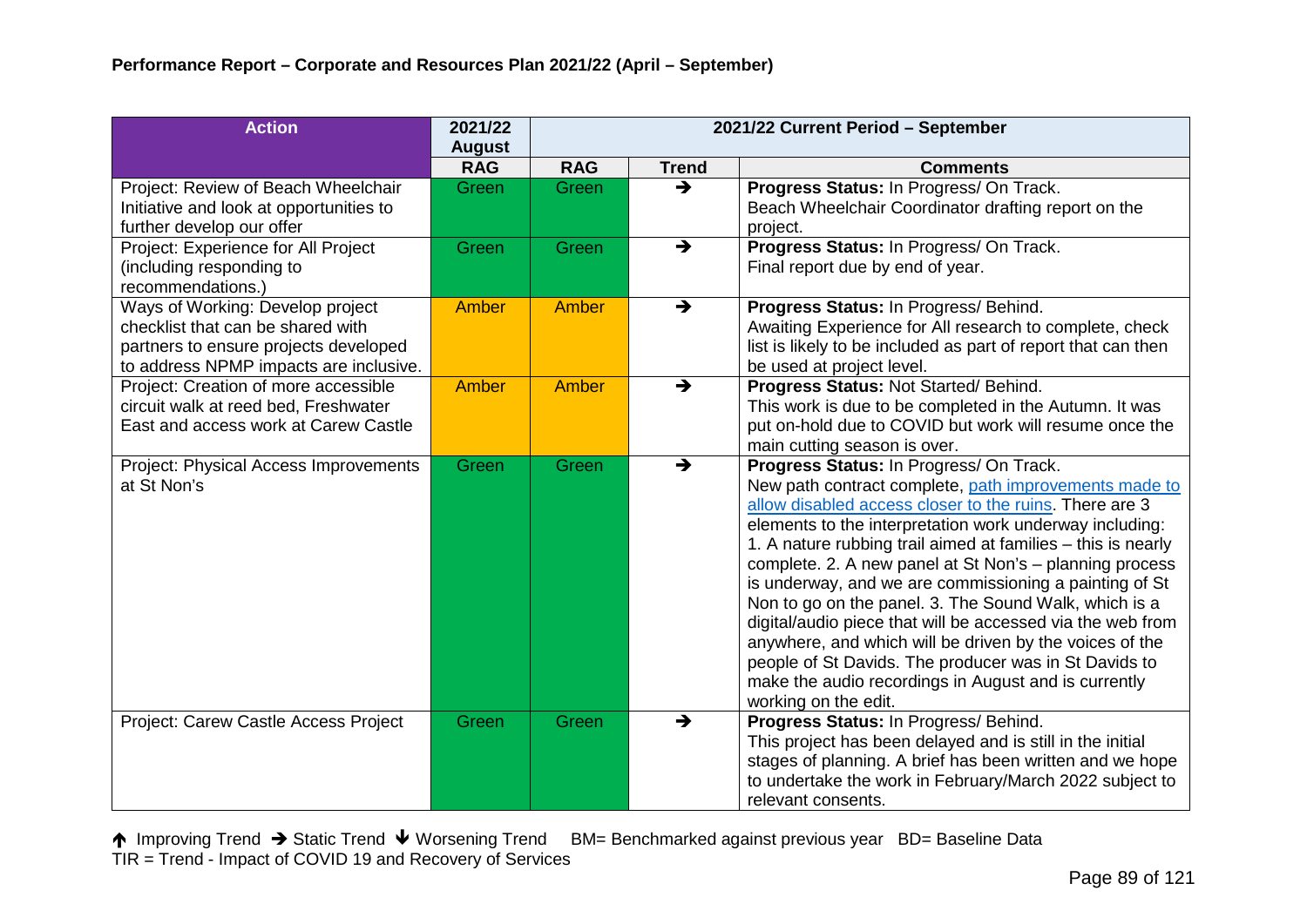| Project: Upgrading beach access for<br>wheelchair accessibility - make good<br>the 'all ability' access path / boardwalk<br>at Manorbier beach and Poppit Sands<br>(SLSP)          | Green      | Green      | →             | Progress Status: In Progress/ On Track.<br>Meetings are scheduled to plan the project work. A<br>beach signage audit has been undertaken and additional<br>signage requirements identified. |
|------------------------------------------------------------------------------------------------------------------------------------------------------------------------------------|------------|------------|---------------|---------------------------------------------------------------------------------------------------------------------------------------------------------------------------------------------|
| Project: SLSP All terrain electric<br>scooters at Castell Henllys Iron Age<br>Village                                                                                              | Green      | Green      | $\rightarrow$ | Progress Status: In Progress/ On Track.<br>Trampers have been ordered but still awaiting delivery.<br>Due to lack of delivery drivers it is estimated they will<br>arrive in October.       |
| Ways of Working: Initiate a process to<br>explore the potential for developing an<br>enhanced specification and inspection<br>regime for easy access routes                        | <b>Red</b> | <b>Red</b> |               | Progress Status: Not Started/On Hold.<br>Work currently put on hold following departure of<br><b>Operations Manager.</b>                                                                    |
| Collaboration: Review with the other 2<br>Welsh NPA the joint position statement<br>'Landscapes for Everyone' to ensure<br>socio economic considerations are<br>embedded within it | Green      | Green      | →             | Progress Status: In Progress/ On Track.<br>Draft being proofed for circulation to SMT in October.                                                                                           |

## **Work Stream: Engagement**

| <b>Action</b>                                  | 2021/22<br><b>August</b> | 2021/22 Current Period - September |               |                                                                                                                                                                                                                                                                                                                                                                                                                                                                                                                                                                                                                                                                                               |  |  |
|------------------------------------------------|--------------------------|------------------------------------|---------------|-----------------------------------------------------------------------------------------------------------------------------------------------------------------------------------------------------------------------------------------------------------------------------------------------------------------------------------------------------------------------------------------------------------------------------------------------------------------------------------------------------------------------------------------------------------------------------------------------------------------------------------------------------------------------------------------------|--|--|
|                                                | <b>RAG</b>               | <b>RAG</b>                         | <b>Trend</b>  | <b>Comments</b>                                                                                                                                                                                                                                                                                                                                                                                                                                                                                                                                                                                                                                                                               |  |  |
| Engagement: Facilitation of Youth<br>Committee | Green                    | Green                              | $\rightarrow$ | Progress Status: In Progress/ On Track.<br>Youth Committee meeting resumed in September. The committee<br>received a presentation on Active Travel from Pembrokeshire<br>County Council and consultants looking at future plans for active<br>travel in the County. This was a theme identified by the group in<br>outlining their 'Youth Manifesto'. The committee was able to hold<br>one of it's meetings at an outdoor venue (Portfield Gate<br>Community Woodland) and completed a review of the Youth<br>Manifesto and worked with the consultant on the Experiences for<br>All project to add their views on accessibility and the National<br>Park from a young people's perspective. |  |  |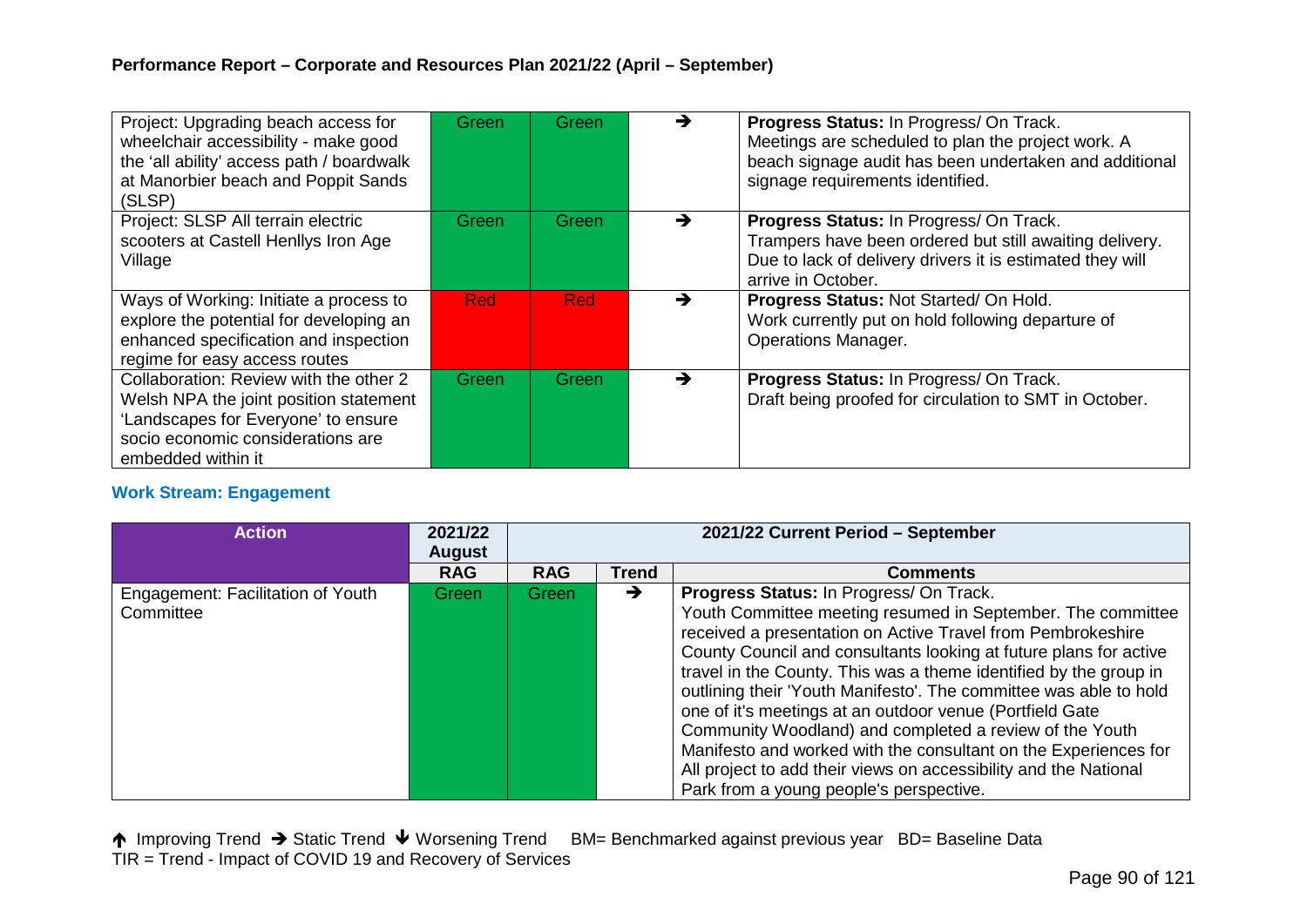| Engagement: Facilitation of<br><b>Volunteer Forum</b>                                                                                                                                                       | Green | Green | →             | Progress Status: In Progress/ On Track.<br>Comments sought for volunteer policy. Only 1 response. Plans to<br>promote the forum at autumn volunteer get togethers. Next<br>meeting due in November.                                                                                                                 |
|-------------------------------------------------------------------------------------------------------------------------------------------------------------------------------------------------------------|-------|-------|---------------|---------------------------------------------------------------------------------------------------------------------------------------------------------------------------------------------------------------------------------------------------------------------------------------------------------------------|
| Engagement: Engagement Action<br>Plan group - engagement with<br>Members, staff and Leadership<br>Team to progress priorities within<br>the plan/identification of future<br>priorities for the action plan | Green | Green | $\rightarrow$ | Progress Status: In Progress/ On Track.<br>Meeting arranged for October, focus will be on diversity and<br>engagement. Experiences for All representative will attend to talk<br>about the research/ engagement carried out. Walkability officer<br>will also be attending to discuss Total Communication proposal. |
| Engagement: Involvement of<br>Members, Staff, stakeholders and<br>the public in the review of the<br>Authority's priorities<br>and Well-being Objectives                                                    | Green | Green | →             | Progress Status: In Progress/ On Track.<br>A new high level strategy has been agreed and work is continuing<br>to develop a new Corporate and Resources Plan and well-being<br>objectives                                                                                                                           |

### **Well-being Objective – Communities**

### **Work Stream: Community Activities and Projects benefiting the Park and People**

| <b>Measure - Data Available Quarterly</b>         | 2020/21<br>$Q1 - Q2$<br>(April -<br>Sept) | 2021/22<br>Q1<br>(April -<br>June) | 2021/22 Current Period: Q1 (April – September) |               |                                 |                 |  |
|---------------------------------------------------|-------------------------------------------|------------------------------------|------------------------------------------------|---------------|---------------------------------|-----------------|--|
|                                                   | <b>Actual</b>                             | <b>Actual</b>                      | <b>Actual</b>                                  | <b>Target</b> | <b>Revised</b><br><b>Target</b> | <b>Comments</b> |  |
| # community project/ engagement activities<br>ytd | 259                                       | 255                                | 479                                            | <b>TIR</b>    |                                 |                 |  |
| # social action participant days ytd              |                                           | 98                                 | 98                                             | <b>TIR</b>    |                                 |                 |  |
| # community events held at centres ytd            |                                           |                                    | 19                                             | <b>TIR</b>    |                                 |                 |  |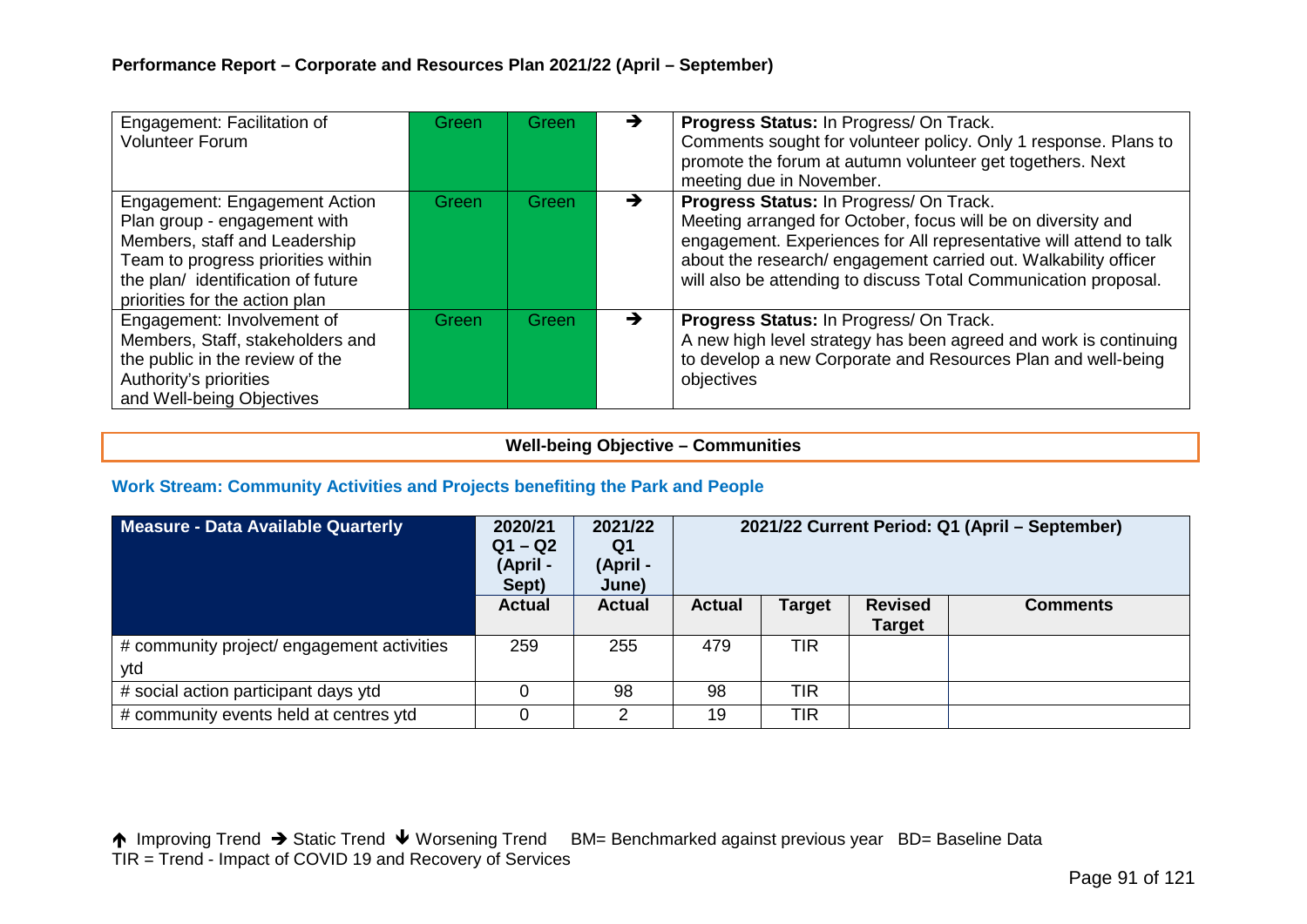| <b>Action</b>                                                                                                                                         | 2021/22       | 2021/22 Current Period - September |               |                                                                                                                                                                                                                                                                                                                                                                                                                                                                                                                                                                                                                                                                                                                                                                                                                                                                      |  |  |
|-------------------------------------------------------------------------------------------------------------------------------------------------------|---------------|------------------------------------|---------------|----------------------------------------------------------------------------------------------------------------------------------------------------------------------------------------------------------------------------------------------------------------------------------------------------------------------------------------------------------------------------------------------------------------------------------------------------------------------------------------------------------------------------------------------------------------------------------------------------------------------------------------------------------------------------------------------------------------------------------------------------------------------------------------------------------------------------------------------------------------------|--|--|
|                                                                                                                                                       | <b>August</b> |                                    |               |                                                                                                                                                                                                                                                                                                                                                                                                                                                                                                                                                                                                                                                                                                                                                                                                                                                                      |  |  |
|                                                                                                                                                       | <b>RAG</b>    | <b>RAG</b>                         | <b>Trend</b>  | <b>Comments</b>                                                                                                                                                                                                                                                                                                                                                                                                                                                                                                                                                                                                                                                                                                                                                                                                                                                      |  |  |
| Engagement: Rangers community liaison<br>work and participation in local<br><b>Community Safety Partnership and Rural</b><br><b>Crime Partnership</b> | Green         | Green                              | $\rightarrow$ | Progress Status: In Progress/ On Track.<br>Ranger Service Manager contributes to new weekly Cohesion<br>meeting whenever possible.                                                                                                                                                                                                                                                                                                                                                                                                                                                                                                                                                                                                                                                                                                                                   |  |  |
| Project: Stitch in Time project<br>engagement with Communities                                                                                        | Amber         | Amber                              | $\rightarrow$ | Progress Status: In Progress/ On Track.<br>No volunteer balsam pulling activities took place during<br>September due to bad weather when arranged, Officer<br>switches focus to Japanese Knotweed. During September a<br>total of 22 sites across the project catchments and areas the<br>NP manage i.e near PROW where management is impacted<br>were included in treatment. Contractors continue with balsam<br>work in Clydach and Castlemartin corse catchment. Project<br>Steering group met end of September. In Amber as currently<br>no continuation funding in place, officers working on this,<br>funding application made to Scottish Power in August,<br>applicants to receive notice of 12 month funding during Q4<br>2021.                                                                                                                             |  |  |
| Ways of Working: Centres engagement<br>activity with local communities.<br>(Individual one for each centre)                                           | Green         | Green                              | $\rightarrow$ | CH: Progress Status: In Progress/ On Track.<br>We are working with PLANED and Preseli Heartlands Project<br>to hold a Dark skies evening during October which will be a<br>free event for those participating. Pembrokeshire People First<br>are continuing to use the tipi. We are running Dished y<br>Dysgwyr for the local community as well as visitors. Value<br>Independence group have also expressed interest in returning<br>and using the tipi and the site for their members.<br>OYP: Progress Status: In Progress/ On Track.<br>VSM contributed to the planning and delivery of the St Davids<br>Peninsula Great Big Green Week 2021. Working with local<br>community group EcoDewi to arrange various events at the<br>Centre. Specifically at Oriel y Parc, there was an outdoor eco-<br>market with approximately 500 visitors, an evening of climate |  |  |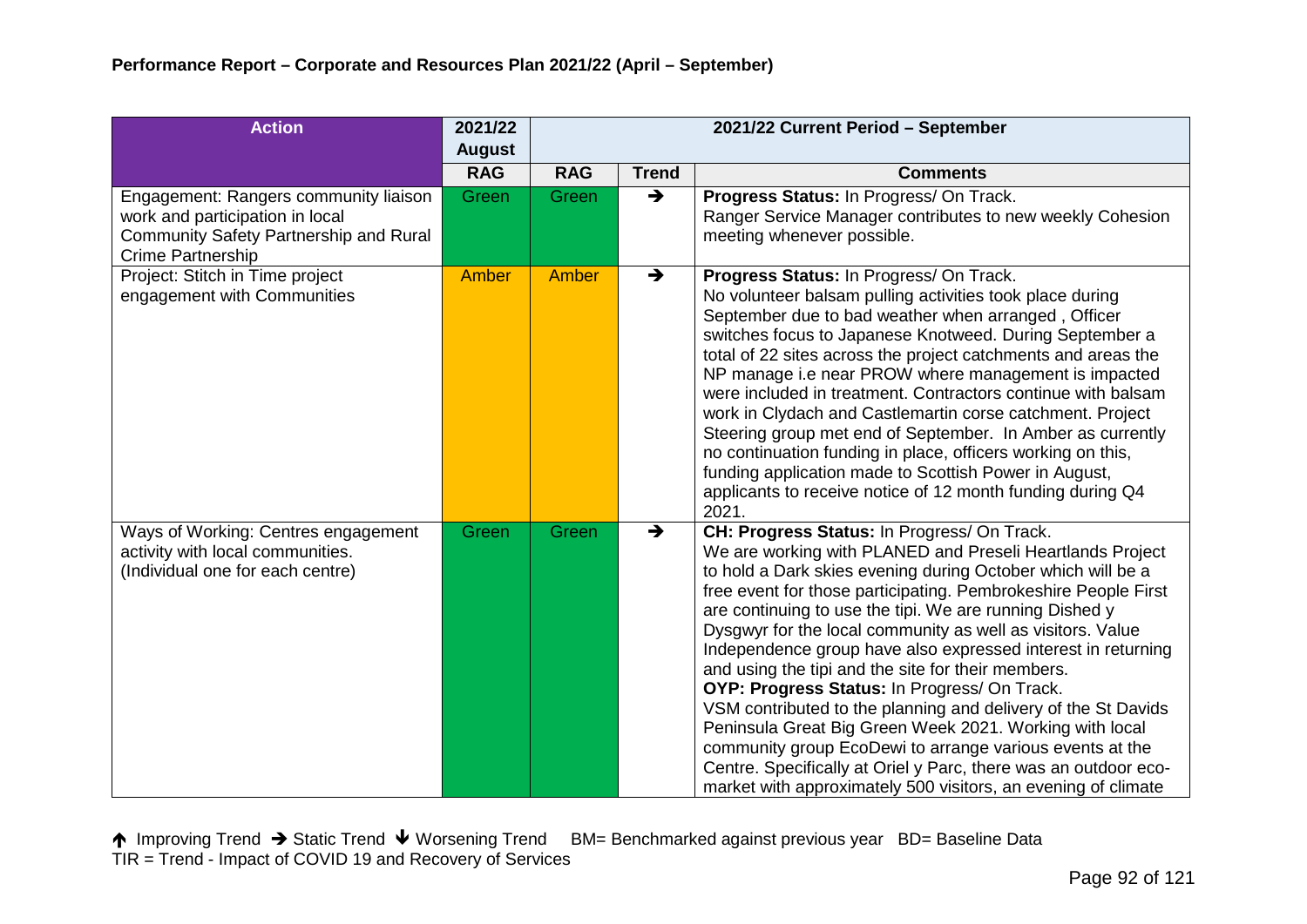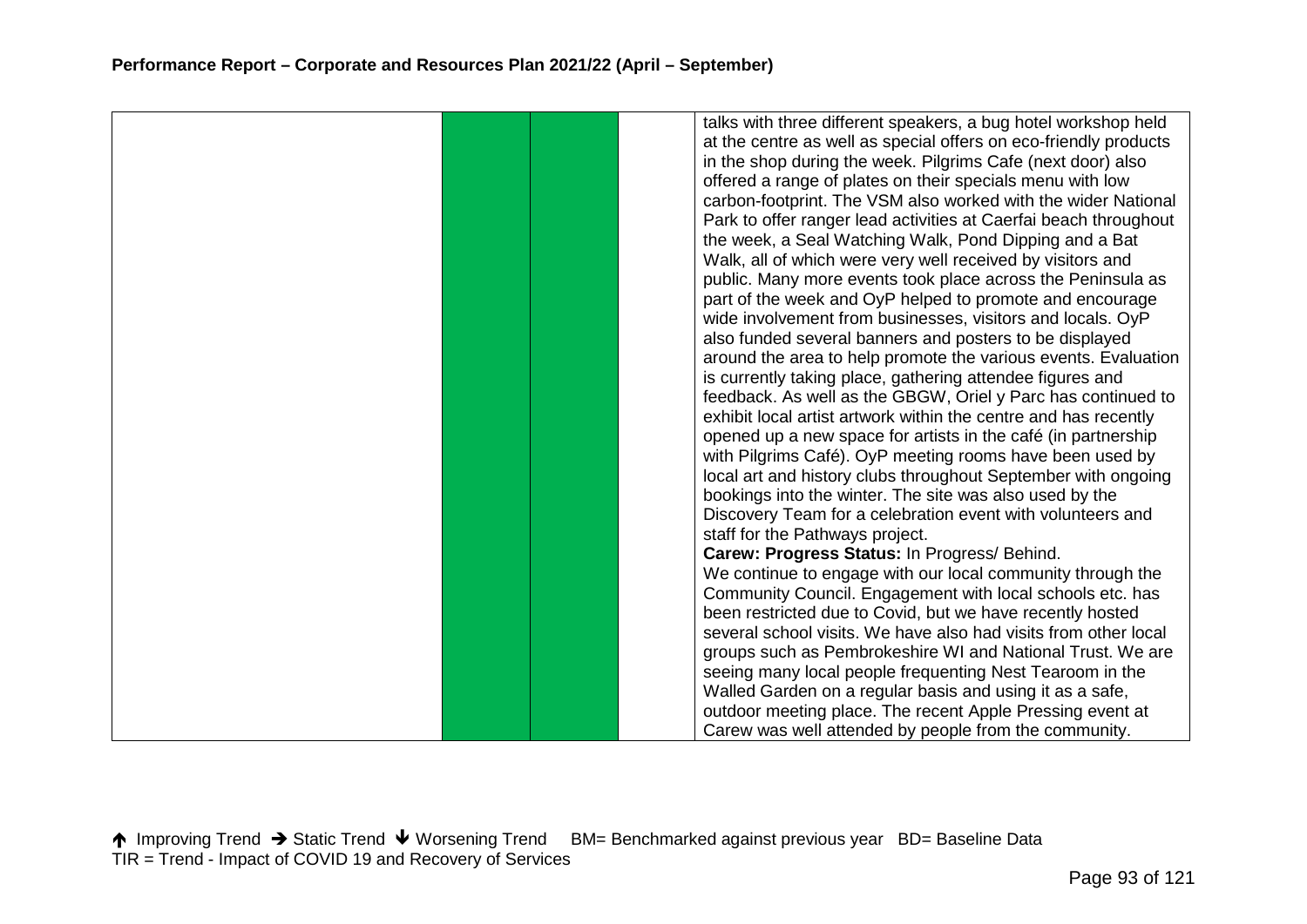| Measure - Data Available<br><b>Quarterly</b>                        | 2020/21<br>$Q1 - Q2$<br>(April -<br>Sept) | 2021/22<br>Q <sub>1</sub><br>(April -<br>June) | 2021/22 Current Period: Q1 - Q2 (April - September) |                  |                                 |                                                                                                                                                                                                                                                                                                                                                                    |  |  |  |
|---------------------------------------------------------------------|-------------------------------------------|------------------------------------------------|-----------------------------------------------------|------------------|---------------------------------|--------------------------------------------------------------------------------------------------------------------------------------------------------------------------------------------------------------------------------------------------------------------------------------------------------------------------------------------------------------------|--|--|--|
|                                                                     | <b>Actual</b>                             | <b>Actual</b>                                  | <b>Actual</b>                                       | Target           | <b>Revised</b><br><b>Target</b> | <b>Comments</b>                                                                                                                                                                                                                                                                                                                                                    |  |  |  |
| # SDF community<br>decarbonisation projects<br>approved ytd         | $\Omega$                                  | 5                                              | 5                                                   |                  |                                 | April SDF Committee: 1 Renewable Energy<br>(Solva Club House Solar Project.) 1 Transport<br>(Paul Sartori Foundation Warehouse Carbon<br>Reduction Initiative.) 2 Minimise Waste<br>(Community Organised Allotment for Solva<br>Tenants. Recycling Facilities Tenby United RFC.)<br>1 Other (Eco Dewi Community-led<br>decarbonisation across St Davids Peninsula) |  |  |  |
| # SDF Community<br><b>Decarbonisation Projects</b><br>Completed ytd | $\Omega$                                  | $\Omega$                                       | 3                                                   | Trend            |                                 | 3 Renewable energy projects completed using<br>SDF funding. 1. Clwb Rygbi Crymych Cyf, 12kW<br>solar pv installed. 2. Wildlife Trust South & West<br>Wales, 20 new PV panels on Skomer and a new<br>invertor to collect and convert more solar energy<br>to electricity. 3. Pembrokeshire Mencap Ltd,<br>1.5kW solar panel.                                        |  |  |  |
| % of Sustainable<br>Development Fund<br>allocated ytd               | 3.24                                      | 26.99                                          | 26.99                                               | 100%<br>(Annual) |                                 | £51,272 allocated ytd. Next SDF Committee in<br>October.                                                                                                                                                                                                                                                                                                           |  |  |  |

## **Work Stream: Sustainable Development Fund – Supporting Community Decarbonisation Projects**

#### **Work Stream: Planning Service – Enforcement, Placemaking and Community Engagement**

| Measure - Data Available Quarterly | 2021/22<br>2020/21<br>$Q1 - Q2$<br>Q1<br>(April -<br>(April -<br>Sept)<br>June) |               | 2021/22 Current Period: Q1 - Q2 (April - September) |               |                                 |                 |  |  |
|------------------------------------|---------------------------------------------------------------------------------|---------------|-----------------------------------------------------|---------------|---------------------------------|-----------------|--|--|
|                                    | <b>Actual</b>                                                                   | <b>Actual</b> | <b>Actual</b>                                       | <b>Target</b> | <b>Revised</b><br><b>Target</b> | <b>Comments</b> |  |  |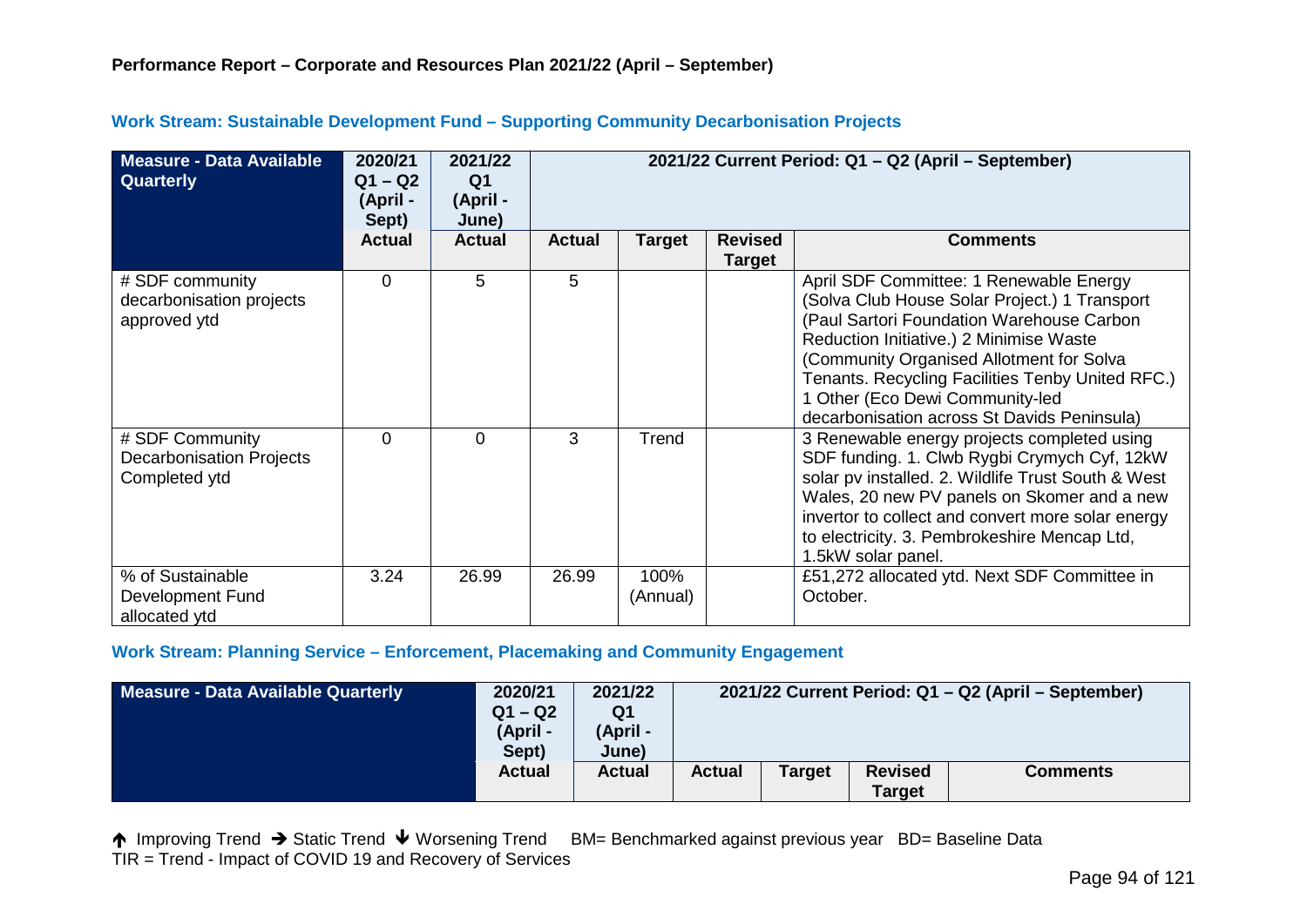## **Performance Report – Corporate and Resources Plan 2021/22 (April – September)**

| % of enforcement cases investigated (within<br>84 days) ytd        | 100  | 97.78 | 95.05 | BM        |  |
|--------------------------------------------------------------------|------|-------|-------|-----------|--|
| Average time taken to investigate<br>enforcement cases in days ytd | 52.5 | 59    | 59.5  | <b>BM</b> |  |
| Average time taken to take enforcement<br>action in days ytd       | 81.5 | 78    | 67    | <b>BM</b> |  |
| # retrospective planning applications<br>registered ytd            |      |       | 10    | Trend     |  |

| <b>Action</b>                       | 2021/22<br><b>August</b> | 2021/22 Current Period - September            |   |                                                        |  |  |  |
|-------------------------------------|--------------------------|-----------------------------------------------|---|--------------------------------------------------------|--|--|--|
|                                     | <b>RAG</b>               | <b>RAG</b><br><b>Trend</b><br><b>Comments</b> |   |                                                        |  |  |  |
| <b>Engagement: Planning Service</b> | Green                    | Greenl                                        | → | <b>Progress Status: In Progress/ On Track.</b>         |  |  |  |
| engagement with Community Councils  |                          |                                               |   | Ongoing positive engagement with community councils    |  |  |  |
|                                     |                          |                                               |   | including officers attending meetings where requested. |  |  |  |

### **Well-being Objective – Culture**

### **Work Stream: Historic Inspiration and Experiences**

| <b>Measure - Data Available</b>                   | 2020/21       | 2021/22       |               | 2021/22 Current Period - September |                |            |              |                                                                            |  |  |
|---------------------------------------------------|---------------|---------------|---------------|------------------------------------|----------------|------------|--------------|----------------------------------------------------------------------------|--|--|
| <b>Monthly</b>                                    | <b>Sept</b>   | <b>August</b> | <b>Actual</b> | Original                           | <b>Revised</b> | <b>RAG</b> | <b>Trend</b> | <b>Comments</b>                                                            |  |  |
|                                                   | <b>Actual</b> | <b>Actual</b> |               | <b>Target</b>                      | <b>Target</b>  |            |              |                                                                            |  |  |
| # Visitors to Carew Castle<br>ytd                 | 10,237        | 33,121        | 37,558        | <b>TIR</b>                         |                |            |              | 2020/21 data impacted<br>by COVID 19 closures.<br>2019/20 ytd $-37,850$    |  |  |
| Carew Trip Advisor rating<br>1-5                  | 4.5           | 4.5           | 4.5           | 4.5                                |                | Green      | →            | <b>Google Review Rating:</b><br>4.6                                        |  |  |
| # Visitors to Castell<br>Henllys ytd              | 4,425         | 9,042         | 10,710        | <b>TIR</b>                         |                |            |              | 2020/21 data impacted<br>by COVID 19 closures.<br>$2019/20$ ytd $- 15,423$ |  |  |
| <b>Castell Henllys Trip</b><br>Advisor rating 1-5 | 4.5           | 4.5           | 4.5           | 4.5                                |                | Green      | →            | <b>Google Review Rating:</b><br>4.6                                        |  |  |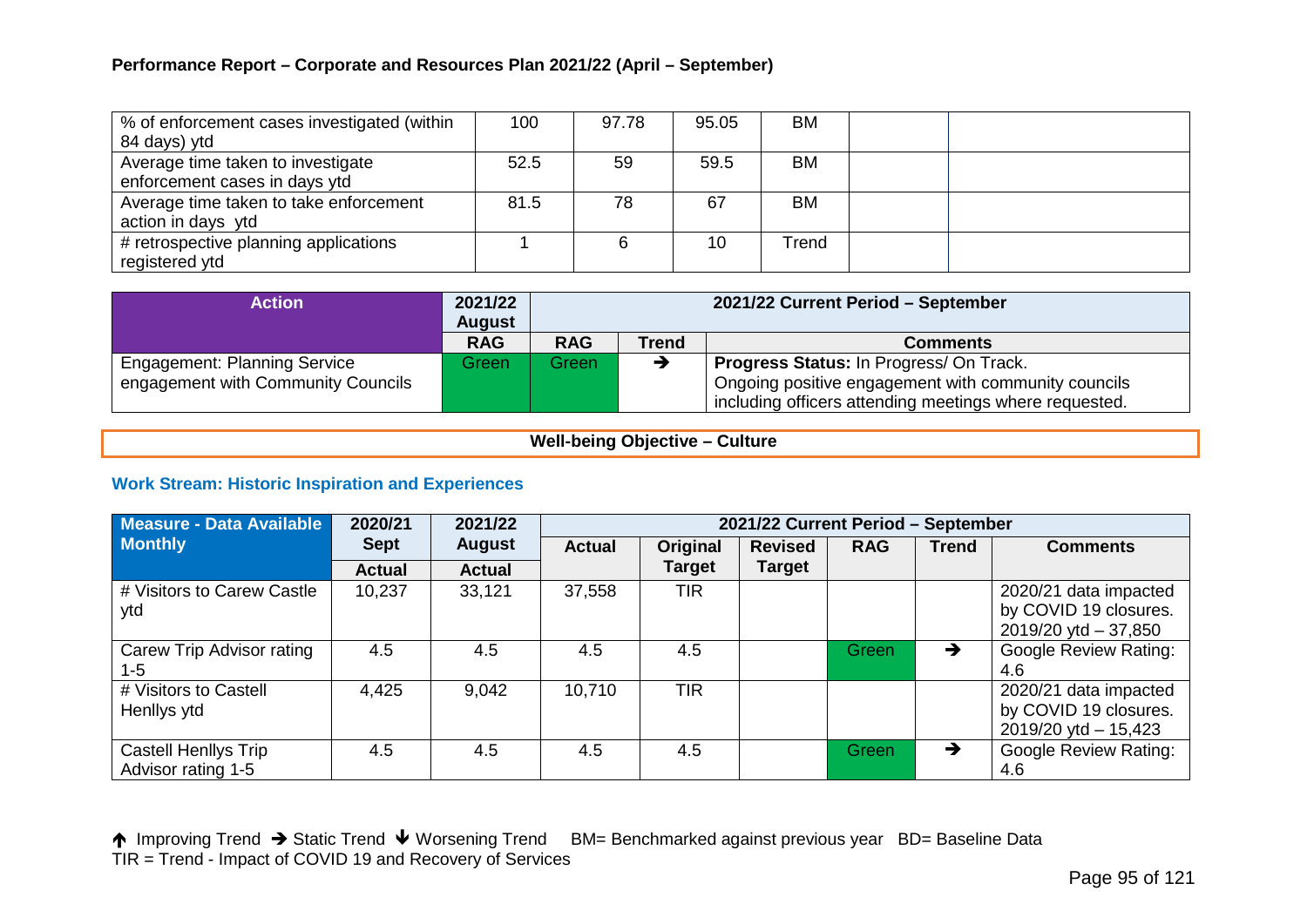| Measure - Data Available Quarterly                                          | 2020/21<br>$Q1 - Q2$<br>(April -<br>Sept) | 2021/22<br>Q1<br>(April -<br>June) | 2021/22 Current Period: Q1- Q2 (April - September) |               |                                 |                                                                                                                                       |
|-----------------------------------------------------------------------------|-------------------------------------------|------------------------------------|----------------------------------------------------|---------------|---------------------------------|---------------------------------------------------------------------------------------------------------------------------------------|
|                                                                             | <b>Actual</b>                             | <b>Actual</b>                      | <b>Actual</b>                                      | <b>Target</b> | <b>Revised</b><br><b>Target</b> | <b>Comments</b>                                                                                                                       |
| # participants in historical activities and<br>events ytd                   | 296                                       | 3,362                              | 10,235                                             | <b>TIR</b>    |                                 | $2019/20$ ytd $- 14,739$                                                                                                              |
| # people engaged with through education<br>programme at Castell Henllys ytd | 27                                        | 10                                 | 476                                                | <b>TIR</b>    |                                 | 15 Sessions ytd. In Q2<br>(September) 64% of visits<br>related to schools not based<br>in Pembrokeshire.<br>$2019/20$ ytd $- 2,125$ . |
| # people engaged with through education<br>programme at Carew ytd           | 0                                         | 24                                 | 239                                                | <b>TIR</b>    |                                 | 5 Sessions ytd.<br>$2019/20$ ytd $- 1,032$ .                                                                                          |

| <b>Action</b>                                                                                                                              | 2021/22       | 2021/22 Current Period - September |               |                                                                                                                                                                                                                                                                                                                                                       |  |  |
|--------------------------------------------------------------------------------------------------------------------------------------------|---------------|------------------------------------|---------------|-------------------------------------------------------------------------------------------------------------------------------------------------------------------------------------------------------------------------------------------------------------------------------------------------------------------------------------------------------|--|--|
|                                                                                                                                            | <b>August</b> |                                    |               |                                                                                                                                                                                                                                                                                                                                                       |  |  |
|                                                                                                                                            | <b>RAG</b>    | <b>RAG</b>                         | <b>Trend</b>  | <b>Comments</b>                                                                                                                                                                                                                                                                                                                                       |  |  |
| COVID 19 Recovery Activity: Re<br>opening of Castell Henllys to visitors<br>(informed by risk assessment and<br>adapted approaches.)       | Green         | Green                              | $\rightarrow$ | Progress Status: In Progress/ On Track.<br>We are now receiving school visits- we are fully booked with<br>schools until October half term. We have decided to keep the<br>booking system so that the schools will be kept entirely separate<br>to the public with the public allowed to visit the site for the 2-5pm<br>session during the weekdays. |  |  |
| COVID 19 Recovery Activity: Re<br>opening of Carew Castle and Mill to<br>visitors (informed by risk assessment<br>and adapted approaches.) | Green         | Green                              | $\rightarrow$ | Progress Status: Complete/ On Track.<br>This action is now complete. The Castle and Mill are open to the<br>public and follow all risk assessments and safety precautions. A<br>few very small areas of the Castle remain closed off due to Covid<br>19 safety.                                                                                       |  |  |
| Project: Development of Interpretation<br>in the exhibition room at Carew Castle                                                           | Green         | Green                              | $\rightarrow$ | Progress Status: In Progress/ Behind.<br>This project was delayed due to Covid 19, however the work on<br>this project is well underway. We aim to have this completed in<br>2021 to open in the 2022 season.                                                                                                                                         |  |  |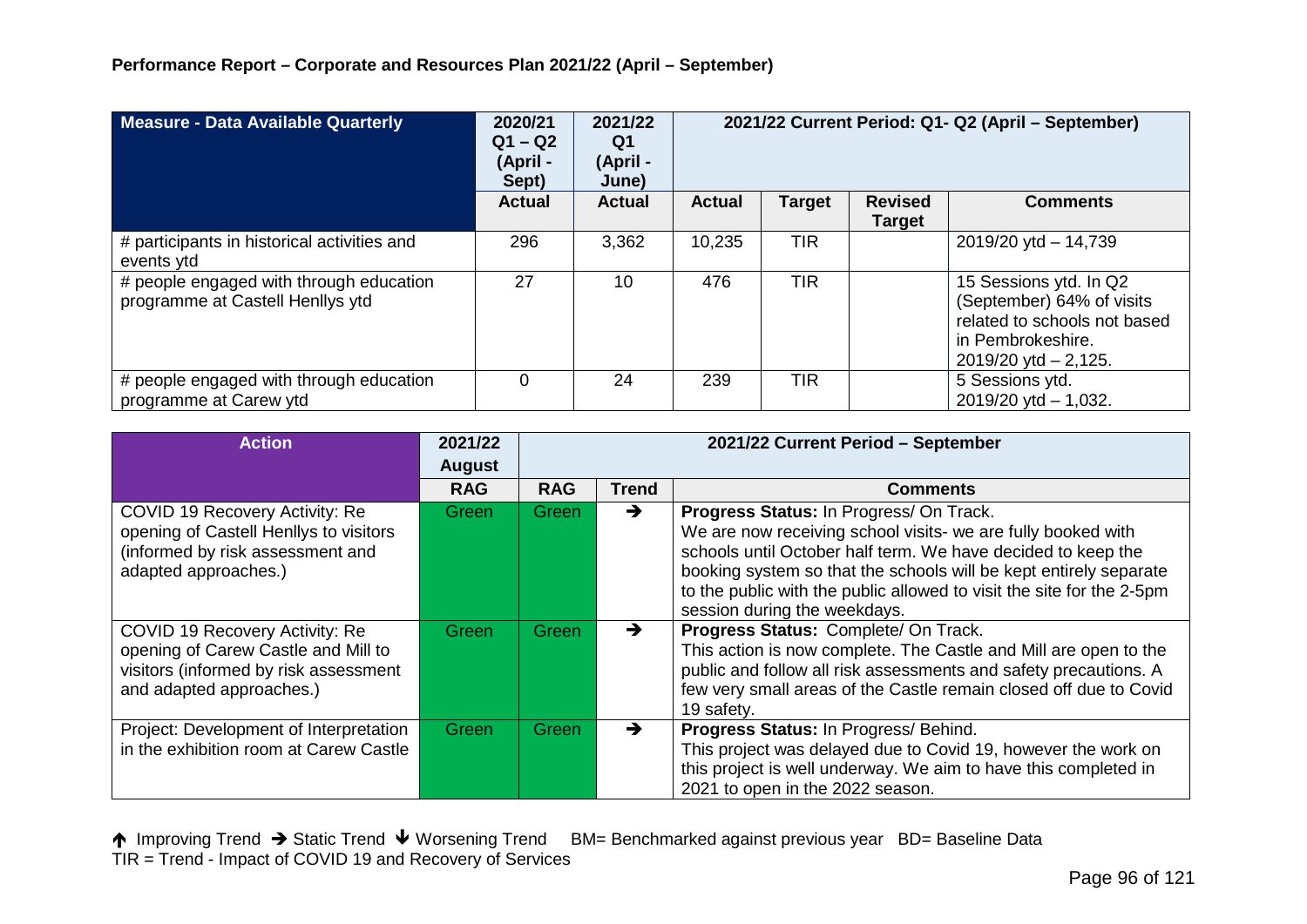## **Work Stream: Art Inspiration and Engagement**

| Measure - Data Available                     | 2020/21     | 2021/22       | 2021/22 Current Period - September |               |                |                                                                                           |  |  |
|----------------------------------------------|-------------|---------------|------------------------------------|---------------|----------------|-------------------------------------------------------------------------------------------|--|--|
| <b>Monthly</b>                               | <b>Sept</b> | <b>August</b> | <b>Actual</b>                      | Original      | <b>Revised</b> | <b>Comments</b>                                                                           |  |  |
|                                              | Actual      | <b>Actual</b> |                                    | <b>Target</b> | <b>Target</b>  |                                                                                           |  |  |
| # visitors to gallery at Oriel<br>v Parc ytd | 580         | 9,533         | 10,922                             | TIR           |                | Gallery re-opened on 17th May following<br>lifting of restrictions. 2019/20 ytd - 18,077. |  |  |

| Measure - Data Available Quarterly                          | 2020/21<br>Q1<br>(April -<br>Sept) | 2021/22<br>Q1<br>(April -<br>June) |               | 2021/22 Current Period: Q1- Q2 (April – September) |                                 |                         |
|-------------------------------------------------------------|------------------------------------|------------------------------------|---------------|----------------------------------------------------|---------------------------------|-------------------------|
|                                                             | <b>Actual</b>                      | Actual                             | <b>Actual</b> | Target                                             | <b>Revised</b><br><b>Target</b> | <b>Comments</b>         |
| # participants school holiday art workshops<br>for children |                                    |                                    | 68            | <b>TIR</b>                                         |                                 | 44 Children. 24 Adults. |

| <b>Action</b>                                                                                                                                    | 2021/22<br><b>August</b> | 2021/22 Current Period - September |               |                                                                                                                                                                                                                                                                                                                                                                                                                                                                                                                                                                                       |  |  |
|--------------------------------------------------------------------------------------------------------------------------------------------------|--------------------------|------------------------------------|---------------|---------------------------------------------------------------------------------------------------------------------------------------------------------------------------------------------------------------------------------------------------------------------------------------------------------------------------------------------------------------------------------------------------------------------------------------------------------------------------------------------------------------------------------------------------------------------------------------|--|--|
|                                                                                                                                                  | <b>RAG</b>               | <b>RAG</b>                         | <b>Trend</b>  | <b>Comments</b>                                                                                                                                                                                                                                                                                                                                                                                                                                                                                                                                                                       |  |  |
| COVID 19 Recovery Activity: Re opening<br>of the gallery at Oriel y Parc to visitors<br>(informed by risk assessment and<br>adapted approaches.) | Green                    | Green                              | $\rightarrow$ | Progress Status: Complete/ On Track.<br>Gallery is now fully open, following Covid-19 government<br>quidance.                                                                                                                                                                                                                                                                                                                                                                                                                                                                         |  |  |
| Project: School Holiday art workshops at<br>Oriel y Parc                                                                                         | Green                    | Green                              | $\rightarrow$ | Progress Status: In Progress/ On Track.<br>Three days of art workshops took place in August, with one day<br>in July. All with multiple sessions bookable throughout the day.<br>Four different local artists were employed to help children to be<br>inspired by the nature around them, expressed through the<br>medium of art. Further art workshops are planned for October<br>Half term and are in the process of being organised. These will<br>be both artist-lead paid for workshops for children as well as free<br>drop in sessions facilitated by the local Summer Ranger. |  |  |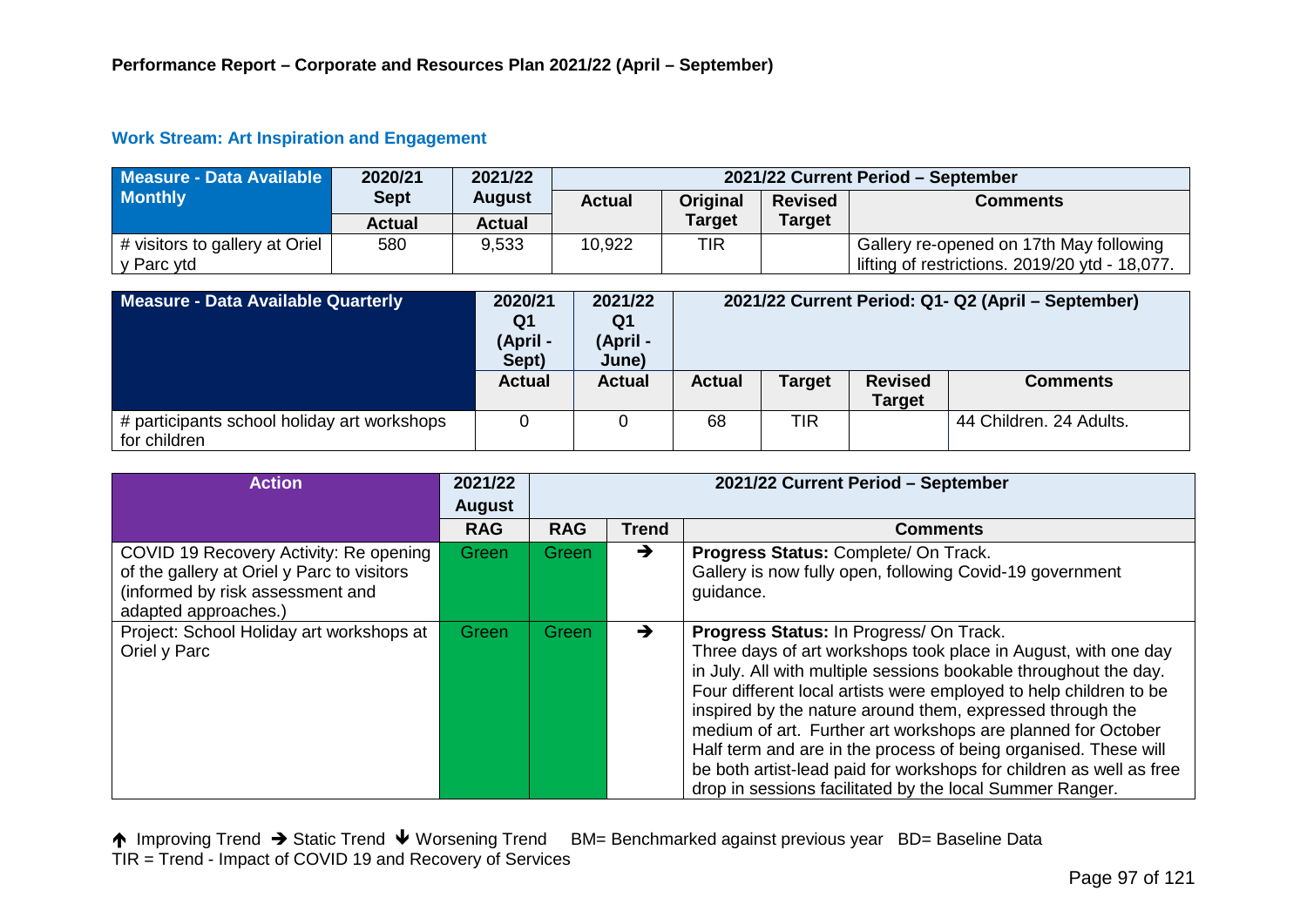| Strategic Partnership: Joint curation of<br>Exhibitions with Amgueddfa Cymru/<br><b>National Museum Wales</b>                                                   | Amber | <b>Green</b> | ₼             | Progress Status: In Progress/ On Track.<br>Land/Sea exhibition continues at OyP. A successful 'In<br>conversation' digital event took place in September with 34<br>attendees. This was the first digital event hosted by OyP.<br>Another digital event is planned for 4th November, this will take<br>the form of a panel event discussing the themes and issues<br>raised by the exhibition and is planned to coincide with COP 26.<br>A brief has been provided by NMW regarding the next exhibition<br>due in Jan/Feb 2022. NMW are currently liaising with<br>Interpretation Officer and Comms team regarding this exhibition. |
|-----------------------------------------------------------------------------------------------------------------------------------------------------------------|-------|--------------|---------------|-------------------------------------------------------------------------------------------------------------------------------------------------------------------------------------------------------------------------------------------------------------------------------------------------------------------------------------------------------------------------------------------------------------------------------------------------------------------------------------------------------------------------------------------------------------------------------------------------------------------------------------|
| Project: Develop a range of digital and<br>supplementary online materials for<br>exhibitions at OYP, to help more people<br>to engage with art works on display | Green | Green        | $\rightarrow$ | Progress Status: In Progress/ On Track.<br>An online 'In Conversation' event with artist Mike Perry and a<br>senior curator from NMW, took place in September and was well<br>received with 34 participants. A panel event is planned for<br>November to align with COP 26, the VSM is currently planning<br>this with help from the comms team. The 'In Conversation' event<br>was recorded and will be available to watch online with Welsh<br>subtitles.                                                                                                                                                                         |
| Strategic Partnership: Participation in<br>Inspire Pembrokeshire                                                                                                | Green | Green        | $\rightarrow$ | Progress Status: In Progress/ On Track.<br>Pembrokeshire Inspired website is now live for members of the<br>core team. Events have been added and content provided by the<br>three centres. Awaiting a go live date for members of the public.<br>OyP have been provided with leaflets to help promote the<br>website and the centre managers will meet Planed along with the<br>PCNPA events manager to discuss the promotion and use of the<br>site in October.                                                                                                                                                                   |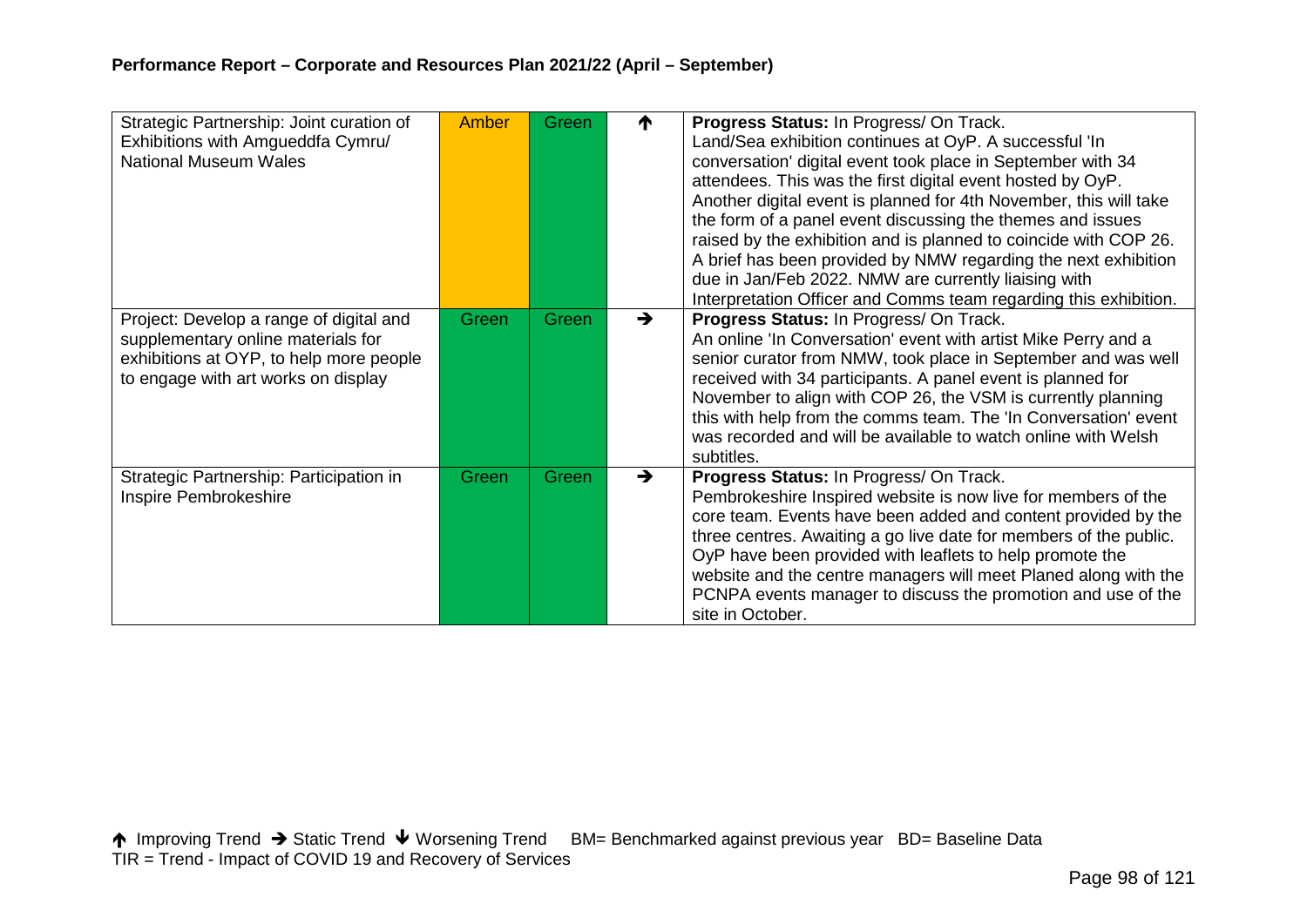| Measure - Data Available<br>Quarterly                                                                                           | 2020/21<br>Q1-Q2<br>(April –<br>Sept) | 2021/22<br>Q1 (April<br>– June) | 2021/22 Current Period: Q1 - Q2 (April – September) |               |                                 |              |               |                                                                                                                                                                                                                                                               |  |
|---------------------------------------------------------------------------------------------------------------------------------|---------------------------------------|---------------------------------|-----------------------------------------------------|---------------|---------------------------------|--------------|---------------|---------------------------------------------------------------------------------------------------------------------------------------------------------------------------------------------------------------------------------------------------------------|--|
|                                                                                                                                 | <b>Actual</b>                         | <b>Actual</b>                   | <b>Actual</b>                                       | <b>Target</b> | <b>Revised</b><br><b>Target</b> | <b>RAG</b>   | <b>Trend</b>  | <b>Comments</b>                                                                                                                                                                                                                                               |  |
| % Buildings at Risk                                                                                                             | 5                                     | 5                               | 5                                                   | < 6           |                                 | <b>Green</b> | $\rightarrow$ |                                                                                                                                                                                                                                                               |  |
| # listed building applications<br>determined under CADW<br>delegated scheme                                                     | N/A                                   | 6                               | 12                                                  | <b>BD</b>     |                                 |              |               |                                                                                                                                                                                                                                                               |  |
| # of archaeological sites<br>where conditions have<br>improved                                                                  | 54                                    | 43                              | 121                                                 | Trend         |                                 |              |               | During quarter 2, heritage<br>volunteers visited a total of<br>20 monuments including                                                                                                                                                                         |  |
| # of archaeological sites<br>where conditions have<br>improved with the help of<br>volunteers and social action<br>participants | 43                                    | 76                              | 97                                                  | <b>TIR</b>    |                                 |              |               | sites at risk from heritage<br>crime. In addition, heritage<br>volunteers attended a<br>training event in August<br>and this resulted in the<br>clearance of gorse from a<br>Pembrokeshire County<br>Council owned scheduled<br>monument near<br>Wolfscastle. |  |
| # participants in heritage<br>guardian sessions                                                                                 | N/A                                   | 60                              | 189                                                 | <b>TIR</b>    |                                 |              |               |                                                                                                                                                                                                                                                               |  |
| # of heritage guardian<br>sessions                                                                                              | N/A                                   |                                 | $\overline{4}$                                      | <b>TIR</b>    |                                 |              |               |                                                                                                                                                                                                                                                               |  |

### **Work Stream: Historic Environment - Historic Buildings and Community Archaeology**

| Action                                                              | 2021/22<br>August | 2021/22 Current Period - September                           |  |  |  |  |  |
|---------------------------------------------------------------------|-------------------|--------------------------------------------------------------|--|--|--|--|--|
|                                                                     | <b>RAG</b>        | <b>RAG</b><br>Trend<br><b>Comments</b>                       |  |  |  |  |  |
| Scheme: Delivery of Safeguarding Ancient<br><b>Monuments Scheme</b> | Amber             | <b>Progress Status: In Progress/ Behind.</b><br><b>Amber</b> |  |  |  |  |  |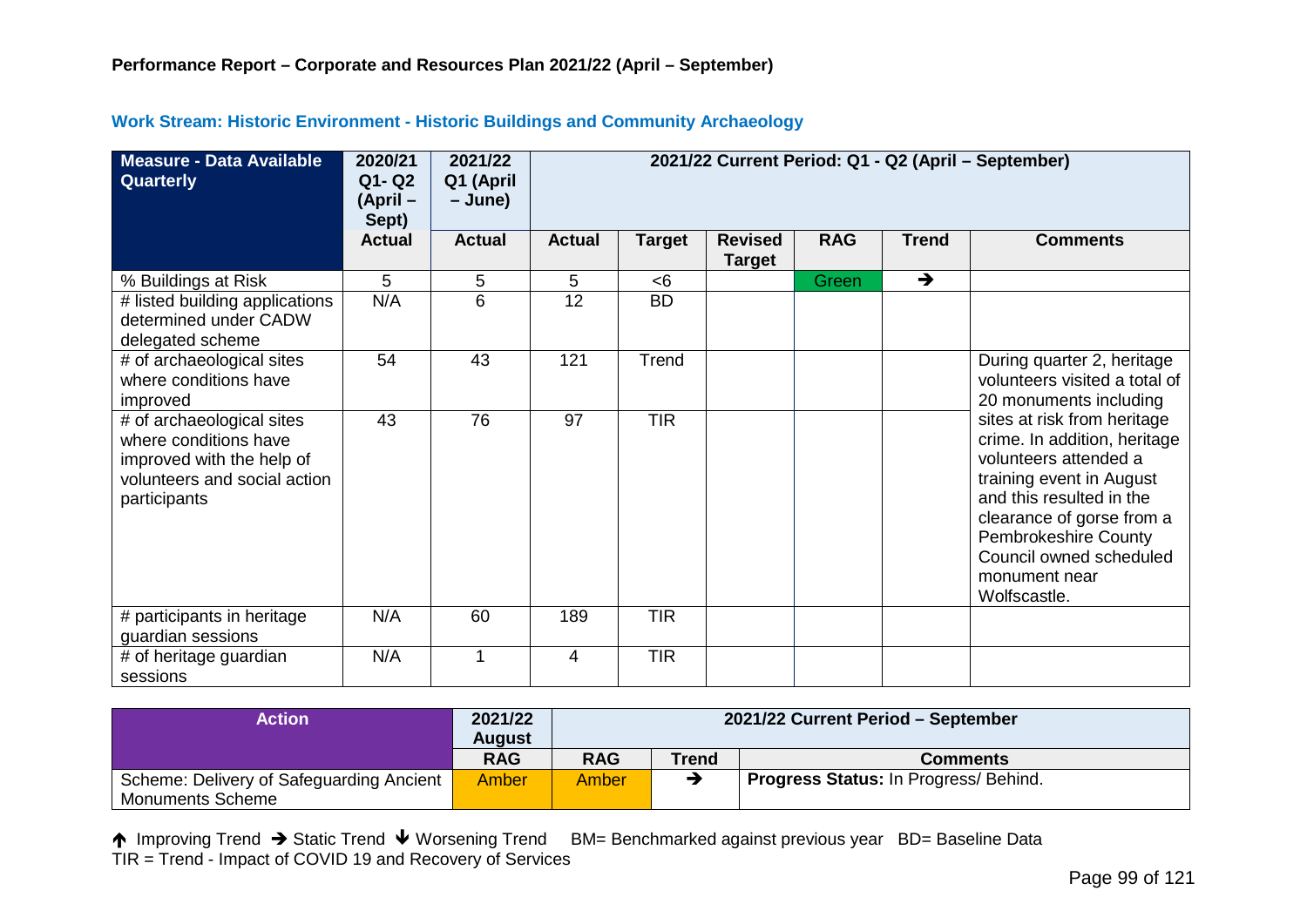|                                                                    |       |       |               | During September, one site was visited by heritage<br>volunteers. Unfortunately, due to other commitments it<br>has not been possible for the Community Archaeologist<br>to assess visited scheduled monuments during the<br>month. Despite this, activity relating to safeguarding<br>monuments has taken place outside volunteer visits to<br>sites, including visits by a local PCSO to five scheduled<br>monuments and meetings were held to discuss the<br>conservation work on the square tower at Nevern Castle.                                                                                                                                                                                                                                   |
|--------------------------------------------------------------------|-------|-------|---------------|-----------------------------------------------------------------------------------------------------------------------------------------------------------------------------------------------------------------------------------------------------------------------------------------------------------------------------------------------------------------------------------------------------------------------------------------------------------------------------------------------------------------------------------------------------------------------------------------------------------------------------------------------------------------------------------------------------------------------------------------------------------|
| Scheme: Heritage Guardians activities<br>with schools and colleges | Green | Amber | ↓             | Progress Status: In Progress/ On Track.<br>During September, a school visit around the Waun Mawn<br>excavation had to be cancelled at the last minute due to<br>COVID-19. However, evaluation of the programme<br>continued and included a meeting with the Ranger<br>Service Manager and the evaluator to discuss the<br>potential future role of rangers in the programme. Also,<br>the evaluator and Community Archaeologist planned and<br>recruited school and national park staff to attend a<br>workshop in October to discuss the future direction of the<br>programme.                                                                                                                                                                           |
| Event: Annual Archaeology Day                                      | Green | Green | $\rightarrow$ | Progress Status: In Progress/ On Track.<br>During September, the Community Archaeologist met<br>with Pembrokeshire College to discuss attendee<br>numbers for delivering the in-person element of the<br>hybrid event. After discussion with senior management at<br>the Authority, it was agreed that the event would be<br>delivered virtual only for the second year due to the<br>uncertainties around COVID-19. Following on from this<br>decision, the Community Archaeologist worked with<br>colleagues within the Authority and at PLANED to<br>produce publicity including a promotional film to publicise<br>the event. Several planning meetings also took place. It<br>was agreed that bookings would open to the public in<br>early October. |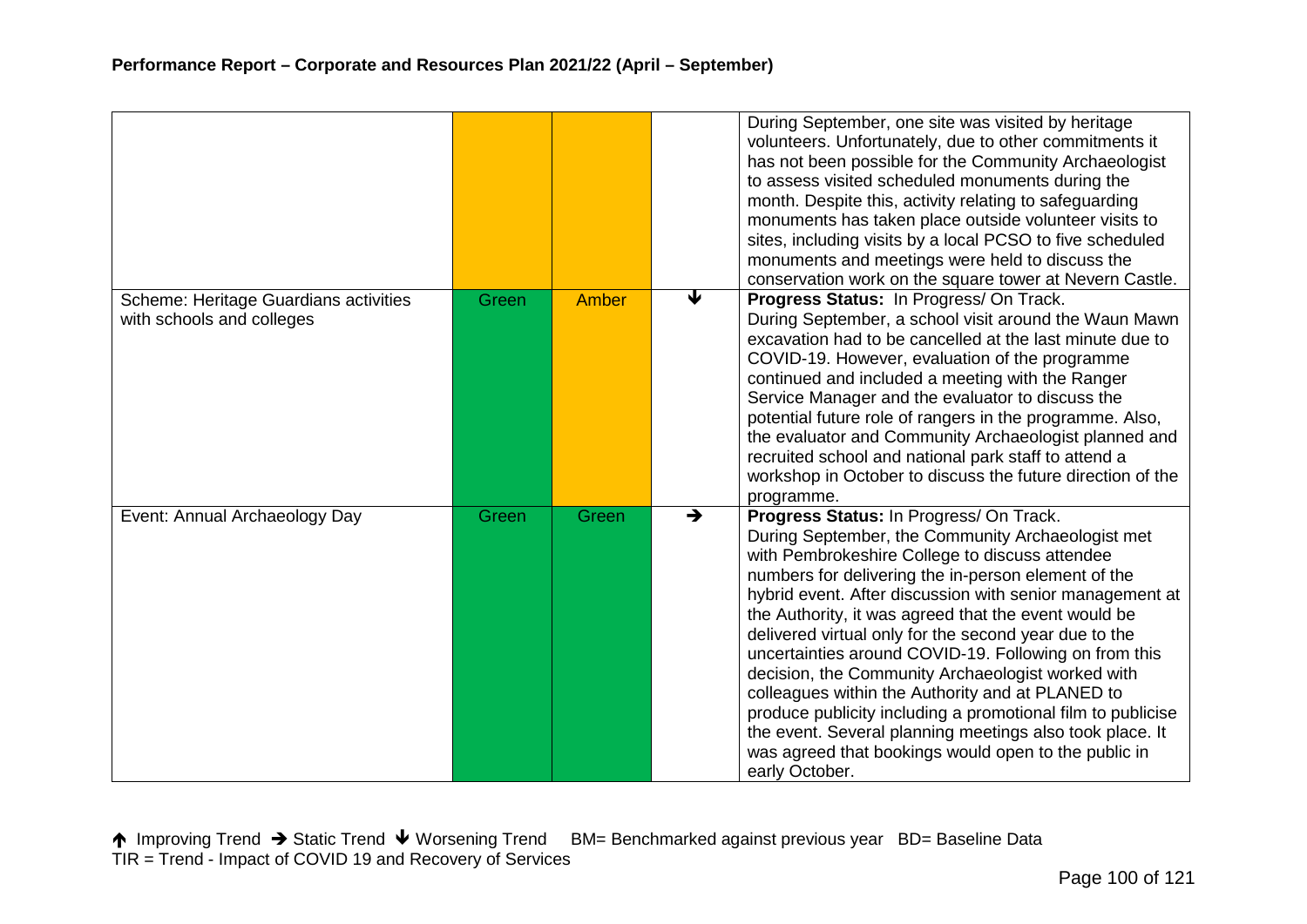| Project: Activities to support digital<br>community archaeology interpretation offer                                                                           | Green | Green | $\rightarrow$ | Progress Status: In Progress/ On Track.<br>During September, the Community Archaeologist and the<br>Interpretation Officer (North) met with the contractors<br>regarding the digital models of artefacts. A deadline for<br>completion was agreed (i.e. October 2021) and drafts of<br>models and associated material was shared with the<br>Authority. Feedback was provided to the contractors to<br>inform production of final material. In addition, feedback<br>on the reconstruction draft for the fort at Fishguard was<br>provided to the contractor as per the comments from<br>specialists. No date has been specified for completion of<br>the reconstruction work, but it is hoped this will occur<br>soon.                                                                                                                                |
|----------------------------------------------------------------------------------------------------------------------------------------------------------------|-------|-------|---------------|--------------------------------------------------------------------------------------------------------------------------------------------------------------------------------------------------------------------------------------------------------------------------------------------------------------------------------------------------------------------------------------------------------------------------------------------------------------------------------------------------------------------------------------------------------------------------------------------------------------------------------------------------------------------------------------------------------------------------------------------------------------------------------------------------------------------------------------------------------|
| Project: Delivery of Community<br>Archaeology excavations and projects<br>(focus on opportunities linked to Castell<br>Nevern and Ancient Connections project) | Green | Green | $\rightarrow$ | Progress Status: In Progress/ On Track.<br>During September, the Authority supported two<br>excavations including a three week excavation at Waun<br>Mawn and a two week excavation at Caerfai/Penpleidiau.<br>In partnership with the Preseli Heartlands project, the<br>Community Archaeologist delivered two guided walks<br>around Waun Mawn (one through the medium of Welsh<br>and another in English). A school was also due to visit<br>Waun Mawn through the Heritage Guardians project,<br>however due to COVID-19 this was cancelled at the last<br>minute. At Caerfai, the Community Archaeologist was<br>present on a limited number of occasions and the youth<br>rangers took part in the excavation for one day. In<br>addition to excavations, the Community Archaeologist<br>also attended a Preseli Heartlands evaluation workshop. |
| Project: LIDAR survey and associated<br>activities                                                                                                             | Green | Green | $\rightarrow$ | Progress Status: In Progress/ On Track<br>During September, the tender brief and area of data<br>capture was finalised, also the necessary documentation<br>was received from Gwynedd Council (the project lead).<br>The brief will be advertised on Sell2Wales in early<br>October, with submission assessed and contract<br>awarded in November 2021.                                                                                                                                                                                                                                                                                                                                                                                                                                                                                                |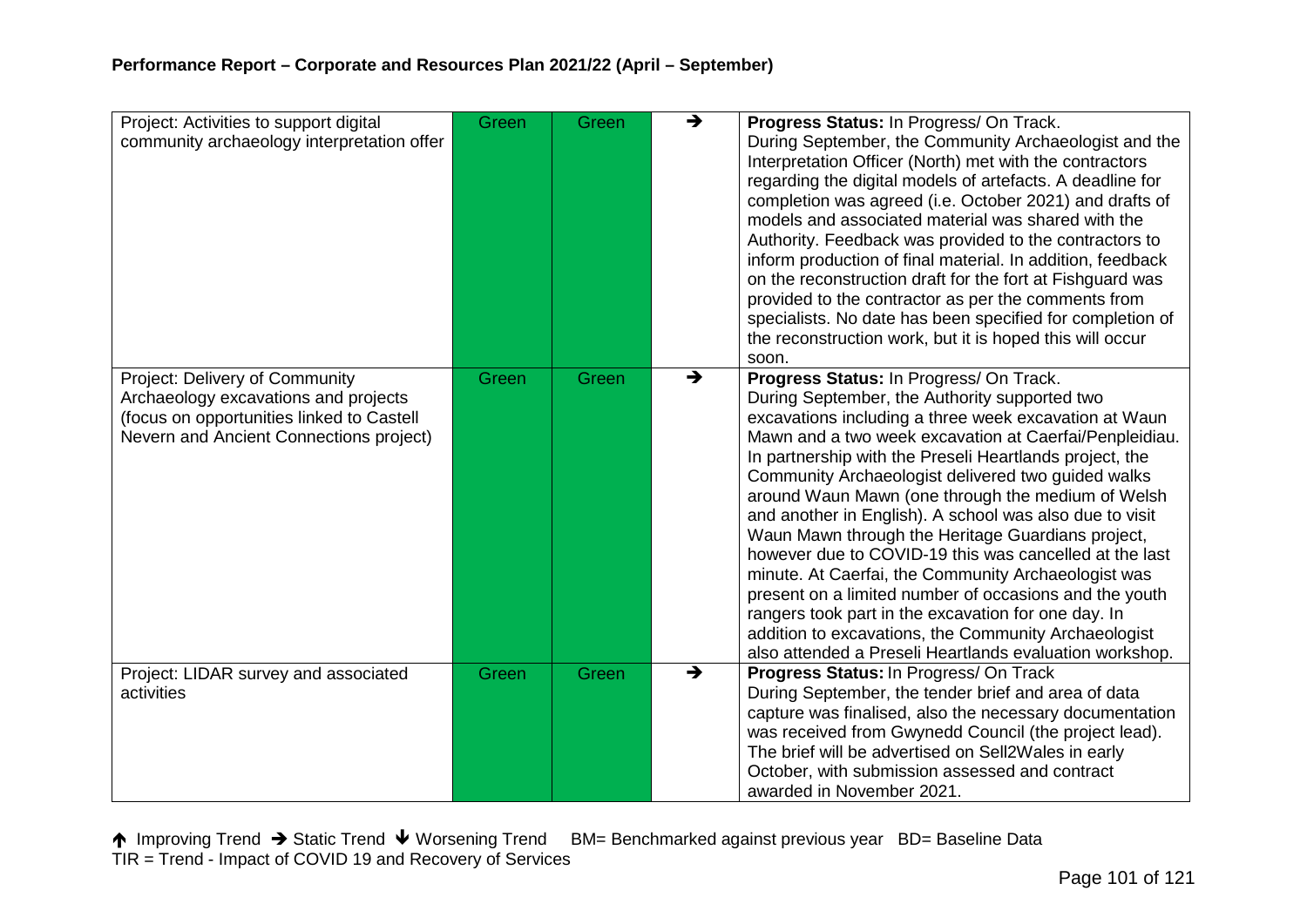| Strategic Partnership: Collaboration and       | Green | Green | → | <b>Progress Status: In Progress/ On Track.</b>            |
|------------------------------------------------|-------|-------|---|-----------------------------------------------------------|
| activities with partners via Heritage Watch    |       |       |   | During September, patrols took place to coincide with the |
| Scheme                                         |       |       |   | autumn equinox. In total six archaeological sites were    |
|                                                |       |       |   | visited by a Police Community Support Officer on behalf   |
|                                                |       |       |   | of the HeritageWatch Scheme.                              |
| <b>Strategic: Review of Conservation Areas</b> | Green | Green | → | <b>Progress Status: In Progress/ On Track.</b>            |
| within the Park                                |       |       |   | Review of conservation areas progressing                  |

## **Work Stream: Promoting the Welsh Language - Skills, opportunities and inspiration**

| Measure - Data Available Quarterly                                       | 2020/21<br>$Q1 - Q2$<br>(April -<br>Sept) | 2021/22<br>Q <sub>1</sub><br>(April -<br>June) | 2021/22 Current Period: Q1 - Q2 (April - September) |               |                                 |                                                                                                                                                                                               |
|--------------------------------------------------------------------------|-------------------------------------------|------------------------------------------------|-----------------------------------------------------|---------------|---------------------------------|-----------------------------------------------------------------------------------------------------------------------------------------------------------------------------------------------|
|                                                                          | <b>Actual</b>                             | <b>Actual</b>                                  | <b>Actual</b>                                       | <b>Target</b> | <b>Revised</b><br><b>Target</b> | <b>Comments</b>                                                                                                                                                                               |
| % of staff with Welsh Language skills at Work<br>Welsh Level 1 or above  | N/A                                       | 35.5                                           | 40                                                  | <b>BD</b>     |                                 |                                                                                                                                                                                               |
| # of staff who have completed Work Welsh<br>online course ytd            | $\overline{0}$                            |                                                | 3                                                   | Trend         |                                 |                                                                                                                                                                                               |
| # events and activities delivered in Welsh ytd                           | 2                                         | 4                                              | 11                                                  | <b>TIR</b>    |                                 | # events and activities                                                                                                                                                                       |
| # participants in events and activities<br>delivered in Welsh ytd        | 4                                         | 68                                             | 100                                                 | <b>TIR</b>    |                                 | includes 3 Castell Henllys<br>Dished y Dysgwyr sessions,<br>however due to informal<br>nature of activity number of<br>participants not recorded and<br>reflected in participants<br>numbers. |
| # education programme sessions delivered in<br>Welsh ytd                 | $\overline{0}$                            | 9                                              | 20                                                  | <b>TIR</b>    |                                 |                                                                                                                                                                                               |
| # participants in education programme<br>sessions delivered in Welsh ytd | $\overline{0}$                            | 227                                            | 552                                                 | <b>TIR</b>    |                                 |                                                                                                                                                                                               |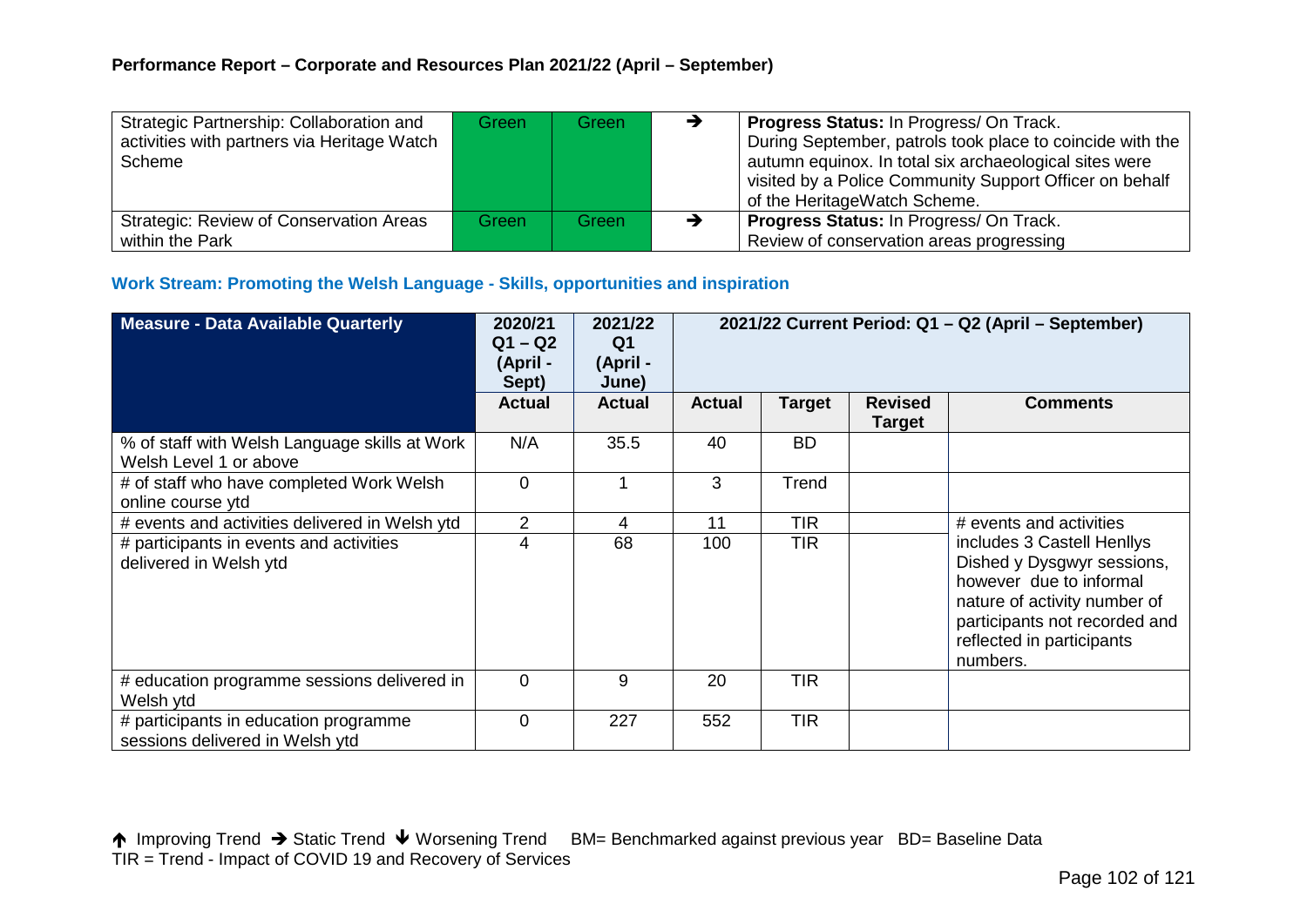| <b>Action</b>                                                  | 2021/22<br><b>August</b> | 2021/22 Current Period - September |              |                                                                                                                                                                                                                                                                                                                                                                                                                                                                                                                                                                                    |  |  |  |
|----------------------------------------------------------------|--------------------------|------------------------------------|--------------|------------------------------------------------------------------------------------------------------------------------------------------------------------------------------------------------------------------------------------------------------------------------------------------------------------------------------------------------------------------------------------------------------------------------------------------------------------------------------------------------------------------------------------------------------------------------------------|--|--|--|
|                                                                | <b>RAG</b>               | <b>RAG</b>                         | <b>Trend</b> | <b>Comments</b>                                                                                                                                                                                                                                                                                                                                                                                                                                                                                                                                                                    |  |  |  |
| Project: Developing Castell Henllys as<br>a Welsh Language Hub | Green                    | Green                              | →            | Progress Status: In Progress/ On Track.<br>Chware a chan sessions have returned to the tipi every Tuesday<br>for toddlers and parents to learn welsh with the Cylch Meithrin<br>movement. Dished y dysgwyr is now offered to the public every<br>Thursday afternoon between 2-4pm. The sessions are informal<br>with Welsh learner magazines and books available to borrow<br>and there is a weekly activity such as leaf hunts, colours in<br>nature, welsh in the landscape etc. A number of visitors have<br>participated in the Welsh in the landscape activity and leaf hunt. |  |  |  |

**Well-being Objective – Global**

## **Work Stream: Responding to Climate Change Emergency**

| <b>Action</b>                                                                                                                                                 | 2021/22<br><b>August</b> | 2021/22 Current Period - September |              |                                                                                                                                                                                                                                                                                                                                                                                                                                                                                                                                                                        |  |  |
|---------------------------------------------------------------------------------------------------------------------------------------------------------------|--------------------------|------------------------------------|--------------|------------------------------------------------------------------------------------------------------------------------------------------------------------------------------------------------------------------------------------------------------------------------------------------------------------------------------------------------------------------------------------------------------------------------------------------------------------------------------------------------------------------------------------------------------------------------|--|--|
|                                                                                                                                                               | <b>RAG</b>               | <b>RAG</b>                         | <b>Trend</b> | <b>Comments</b>                                                                                                                                                                                                                                                                                                                                                                                                                                                                                                                                                        |  |  |
| Project: Network of Electric Vehicle<br>Charging Points. (S6)                                                                                                 | Amber                    | Amber                              | →            | Progress Status: In Progress/Behind<br>Installation of Phase 2 network ongoing, some delays<br>experienced with WPD supplies, wayleave agreements etc.                                                                                                                                                                                                                                                                                                                                                                                                                 |  |  |
| Ways of Working: Continuation of Centres<br>achieving Green Key Awards and<br>biodiversity and carbon and waste<br>reduction is promoted on their sites. (S6) | <b>Green</b>             | Green                              | →            | CH: Progress Status: In Progress/ On Track<br>The green key award form has been submitted. Site<br>manager and site supervisor have started to look at various<br>ways we can further green up the running of Castell Henllys<br>as well as ensuring we are sharing sustainability work done<br>on site via social media. CH staff member and Ranger have<br>made a video about tree planting to be shared on our<br>Sustainable living day. On the 4th of September 80 people<br>attended the Sustainable Living day.<br>OYP: Progress Status: In Progress/ On Track. |  |  |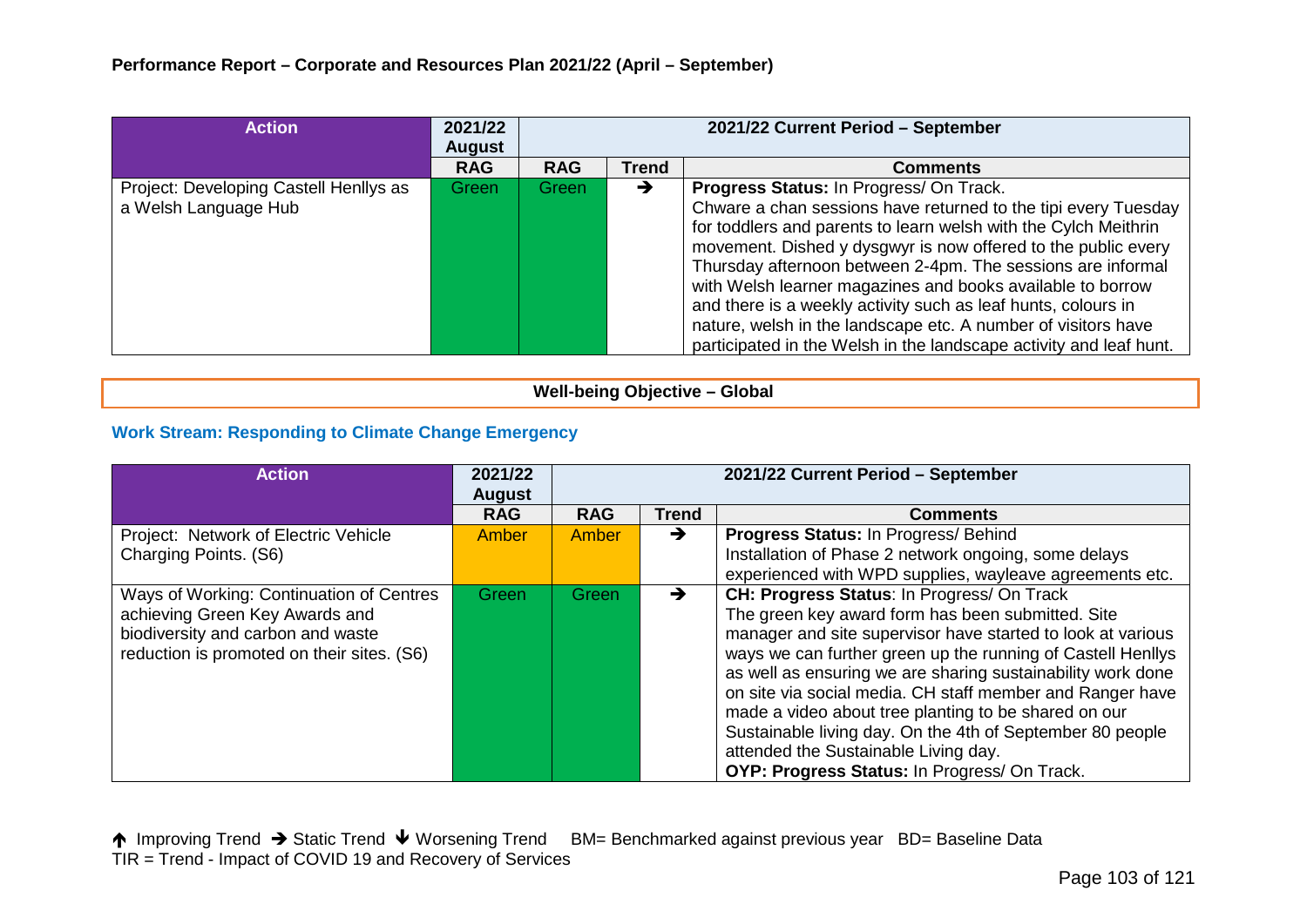|                                                                                                                                                                                                         |              |       |               | Application submitted in June, awaiting feedback from green<br>key representative.<br>Carew: Progress Status: In Progress/ On Track<br>The application for the Green Key award has been<br>completed. We are waiting to hear if we have been<br>successful.                                                                                                                                                                                                                                                                                                                                                                                                                                                                                                                                                                          |
|---------------------------------------------------------------------------------------------------------------------------------------------------------------------------------------------------------|--------------|-------|---------------|--------------------------------------------------------------------------------------------------------------------------------------------------------------------------------------------------------------------------------------------------------------------------------------------------------------------------------------------------------------------------------------------------------------------------------------------------------------------------------------------------------------------------------------------------------------------------------------------------------------------------------------------------------------------------------------------------------------------------------------------------------------------------------------------------------------------------------------|
| Strategic: Monitoring progress against<br>NPMP Responding to Climate Change<br>Emergency Action Plan and realign our<br>carbon methodology to the Welsh<br>Government Methodology for public<br>bodies. | Green        | Green | $\rightarrow$ | Progress Status: In Progress/ On Track<br>Staff have inputted data where it is available in spreadsheet<br>for 2019/20 and 2020/21. Officers have identified where<br>there are gaps/ challenges in terms of our records and<br>aligning with methodology and how information is recorded.<br>Staff looking at what processes we need to put in place from<br>2022/23 to ensure this data can be captured. Staff attended<br>positive PSB/ NRW workshop on net zero carbon reporting,<br>which has meant we have included data for waste via<br>supply chain and also learnt about positive work NRW are<br>doing in areas such as procurement. Data will need to be<br>submitted to Welsh Government by October 31st. Relevant<br>data has also been provided to external consultants carrying<br>out Designated Landscape project. |
| Ways of Working: Create Environmental<br>Management Recording System aligned to<br>Welsh Government Methodology. (S6)                                                                                   | Green        | Green | $\rightarrow$ | Progress Status: In Progress/ On Track<br>Calculations for 2019/20 and 2020/21 have been completed<br>and pending peer review. Optimised Data capture methods<br>for future measurement recording will be explored by the<br>team in October.                                                                                                                                                                                                                                                                                                                                                                                                                                                                                                                                                                                        |
| Ways of Working: Greening our Fleet. (S6)                                                                                                                                                               | <b>Amber</b> | Amber | $\rightarrow$ | Progress Status: In Progress/ Behind.<br>There has been no change regarding the global chip<br>shortage and therefore no delivery dates for existing orders.<br>Following the launch announcement of small electric van<br>models by the major manufacturers, a further 6 electric vans<br>have been ordered. This brings the total number of electric<br>vans on order to 13 which, when delivered, will replace the<br>existing fleet of diesel vans.                                                                                                                                                                                                                                                                                                                                                                              |
| Ways of Working: Greening our<br>Equipment (S6)                                                                                                                                                         | Amber        | Amber | →             | Progress Status: In Progress/ Behind.                                                                                                                                                                                                                                                                                                                                                                                                                                                                                                                                                                                                                                                                                                                                                                                                |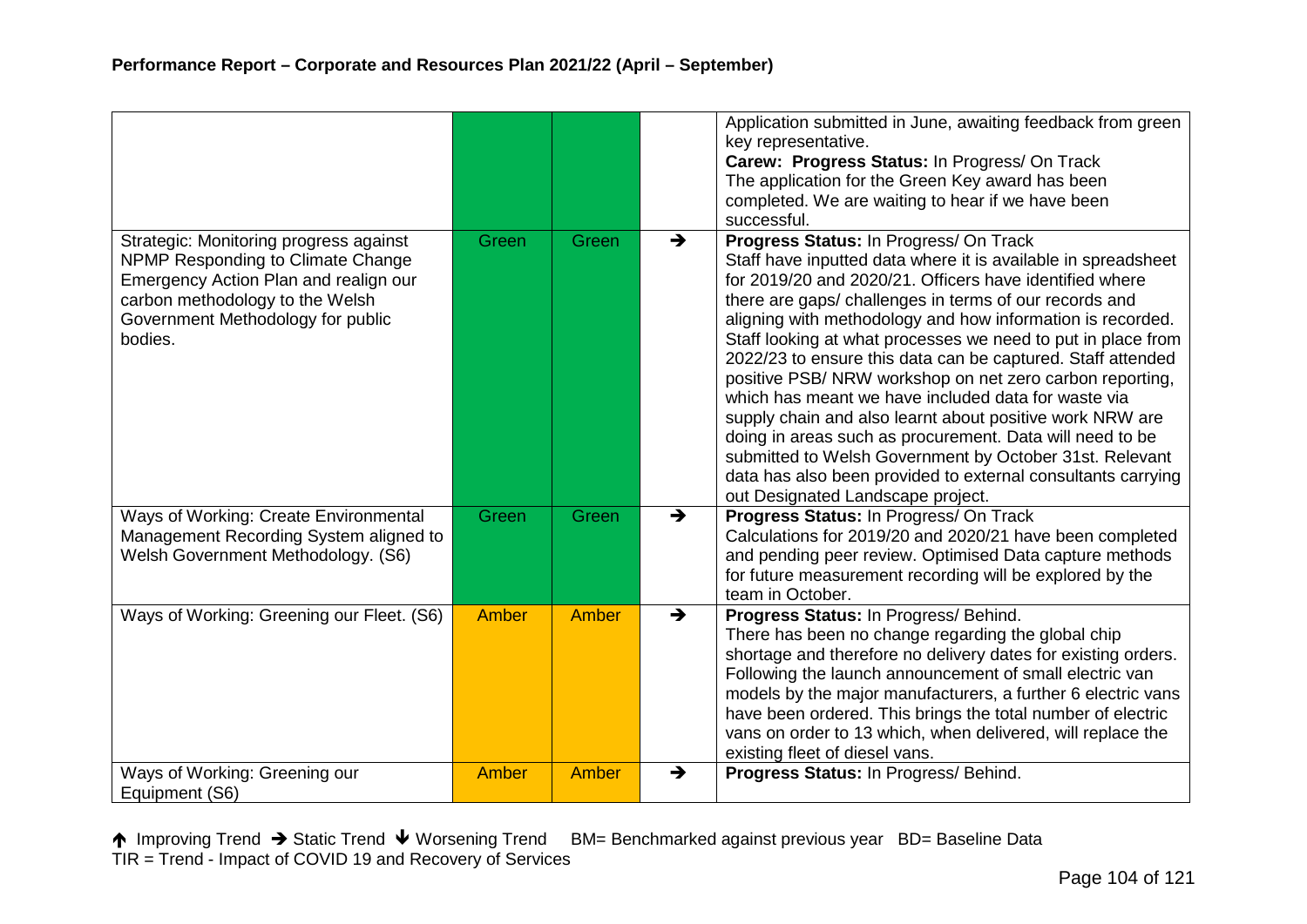|                                                                                                                                                                                                                                         |            |       |               | Initial work has resumed to better understand the carbon<br>impact of existing equipment. Initial audit work will be<br>undertaken as part of the Authority's wider commitment to<br>better understand and reduce PCNPA's carbon footprint.<br>Electronic grounds maintenance equipment has recently<br>been purchased for Oriel y Parc to replace the petrol<br>equipment used previously. |
|-----------------------------------------------------------------------------------------------------------------------------------------------------------------------------------------------------------------------------------------|------------|-------|---------------|---------------------------------------------------------------------------------------------------------------------------------------------------------------------------------------------------------------------------------------------------------------------------------------------------------------------------------------------------------------------------------------------|
| Project: Greening our Buildings (S6)                                                                                                                                                                                                    | Green      | Green | $\rightarrow$ | Progress Status: In Progress/ On Track.<br>Greening of Buildings included with Carbon reduction<br>measures, plan to deliver this progressing. Small scale<br>measures on going as part of the Building Maintenance<br>programme.                                                                                                                                                           |
| Project: Installation of Photovoltaic PV<br>Generation at Cilrhedyn Workshop (S6)                                                                                                                                                       | <b>Red</b> | Amber | ↑             | Progress Status: In Progress/ Behind.<br>Consultant report received, report to Leadership Team<br>approved for revised proposal. Consultants to be appointed<br>to prepare procurement documents.                                                                                                                                                                                           |
| Project: Creation of exemplar Integrated<br>site Plan and Monitoring/ data regime for<br>Trefin site acquired through SLSP for<br>carbon sequestration (in partnership with<br>local community and with cross team<br>involvement) (S6) | Green      | Green | $\rightarrow$ | Progress Status: In Progress/ On Track.<br>Plan completed in August. Quotes have been received for<br>fencing and infrastructure work.                                                                                                                                                                                                                                                      |
| Project: SPSL Community Woodland (S6)                                                                                                                                                                                                   | Green      | Amber | €             | Progress Status: In Progress/ Behind.<br>Original land proposed for this purchase cannot be<br>progressed for reasons outside of our control. The team are<br>exploring other options.                                                                                                                                                                                                      |
| Project: Commons Resilience Project (S6)                                                                                                                                                                                                | Green      | Green | $\rightarrow$ | Progress Status: In Progress/ On Track.<br>£20K NRW Strategic Allocated Grant supporting the<br>National Peatland Action Programme awarded to PCNPA.<br>Currently looking for projects.                                                                                                                                                                                                     |
| Project: Review the UKCP18 Climate<br>Change predictions and implications for<br>future management and adaptation at our<br>Freshwater East site and implement the                                                                      | Green      | Green | $\rightarrow$ | Progress Status: In Progress/ On Track.<br>Work has begun on analysis at Freshwater East,                                                                                                                                                                                                                                                                                                   |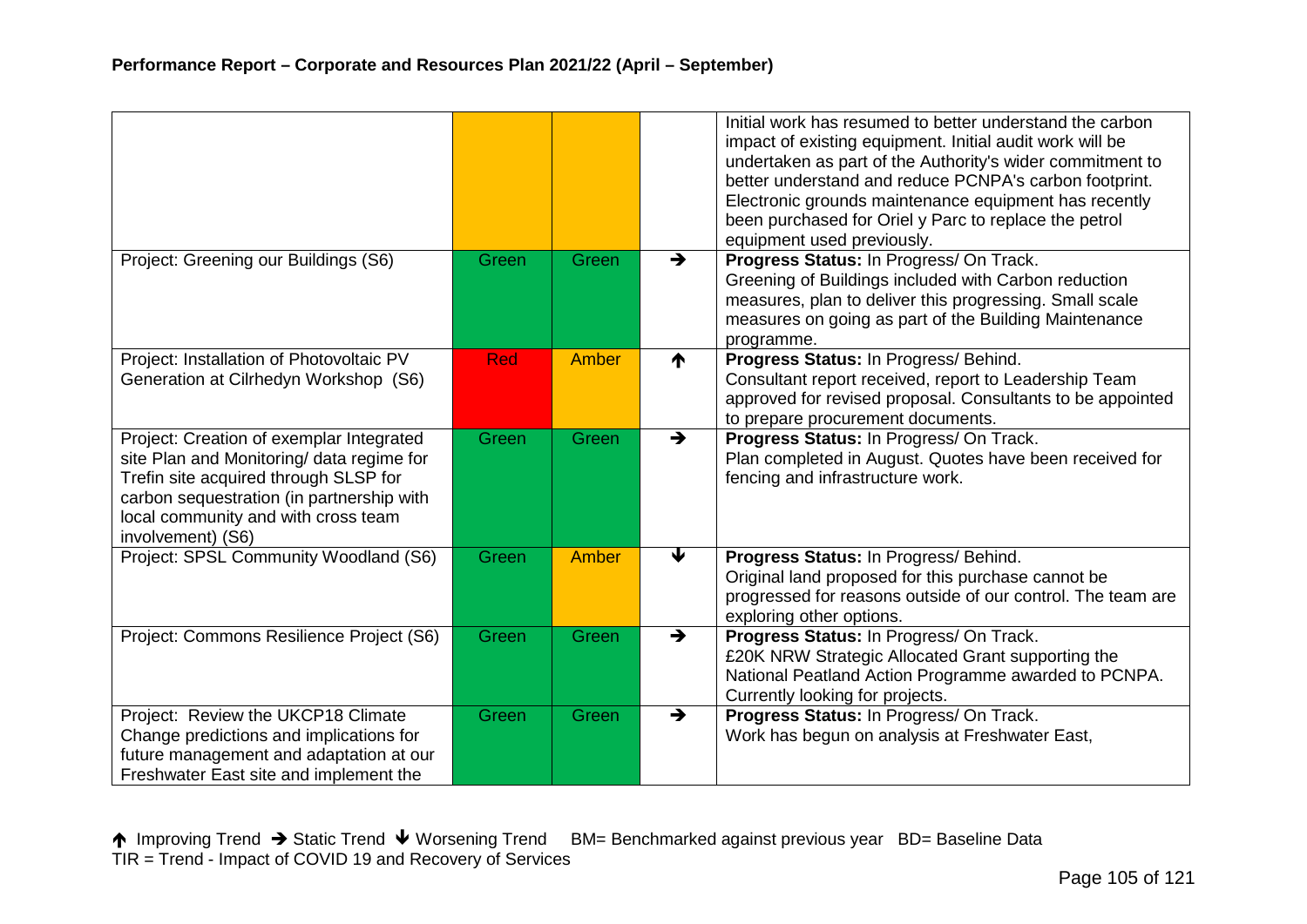| recommendations from the review at our<br>Carew site. (S6)                                                                                                                    |       |       |               |                                                                                                                                                                                                                                                                                                                                                                                                                                                                                                          |
|-------------------------------------------------------------------------------------------------------------------------------------------------------------------------------|-------|-------|---------------|----------------------------------------------------------------------------------------------------------------------------------------------------------------------------------------------------------------------------------------------------------------------------------------------------------------------------------------------------------------------------------------------------------------------------------------------------------------------------------------------------------|
| Strategic Partnership: Participation in<br>Pembrokeshire Energy Forum                                                                                                         | Green | Green | →             | Progress Status: In Progress/ On Hold.<br>Meetings to recommence when appropriate and as<br>workload allows (PCC lead).                                                                                                                                                                                                                                                                                                                                                                                  |
| Strategic Engagement: Engagement with<br>the Pembrokeshire Public Services<br><b>Board's Environmental and Climate</b><br><b>Change Risk Assessment for</b><br>Pembrokeshire  | Green | Green | $\rightarrow$ | Progress Status: In Progress/ On Track.<br>The next meeting is scheduled for 12th October 2021.                                                                                                                                                                                                                                                                                                                                                                                                          |
| Strategic Engagement: Participation in<br>Local Government Decarbonisation Panel,<br>and decarbonisation related activities of<br>NDLSP and PSB.                              | Green | Green | →             | Progress Status: In Progress/ On Track.<br>The Authority has contributed towards the new Welsh<br>Government Net Zero plan which is due to be published in<br>late October. The Pembrokeshire PSB has set up a new<br>high level Climate Change group to develop a<br>Pembrokeshire wide approach to dealing with the effects of<br>climate change and support decarbonisation. Work has<br>been commissioned on behalf of Welsh NPA and AONBs to<br>get advice on how to become carbon neutral by 2030. |
| Strategic: Continue to provide financial<br>support for the Coastal Bus Service (via<br>Greenways Partnership) (S6)                                                           | Green | Green | $\rightarrow$ | Progress Status: In Progress/ On Track.<br>Budget currently remains in place.                                                                                                                                                                                                                                                                                                                                                                                                                            |
| Strategic: Engagement with relevant<br>partners to explore opportunities to<br>improve public transport and affordable<br>sustainable transport opportunities in the<br>Park. | Amber | Amber | $\rightarrow$ | Progress Status: In Progress/ Behind.<br>This work needs further development on partnership and<br>parameters and funding in order to progress. Discussion to<br>be had as part of the PCNPA 'Large Scale Projects<br>prioritization process.                                                                                                                                                                                                                                                            |

#### **Work Stream: Special Qualities - Inspiration and Education**

| Measure - Data Available                  | 2020/21     | 2021/22       | 2021/22 Current Period - September |                 |                |          |  |  |  |
|-------------------------------------------|-------------|---------------|------------------------------------|-----------------|----------------|----------|--|--|--|
| <b>Monthly</b>                            | <b>Sept</b> | <b>August</b> | <b>Actual</b>                      | <b>Original</b> | <b>Revised</b> | Comments |  |  |  |
|                                           | Actual      | <b>Actual</b> |                                    | <b>Target</b>   | <b>Target</b>  |          |  |  |  |
| # Changing Coast photo<br>submissions ytd | 264         | 277           | 325                                | TIR             |                |          |  |  |  |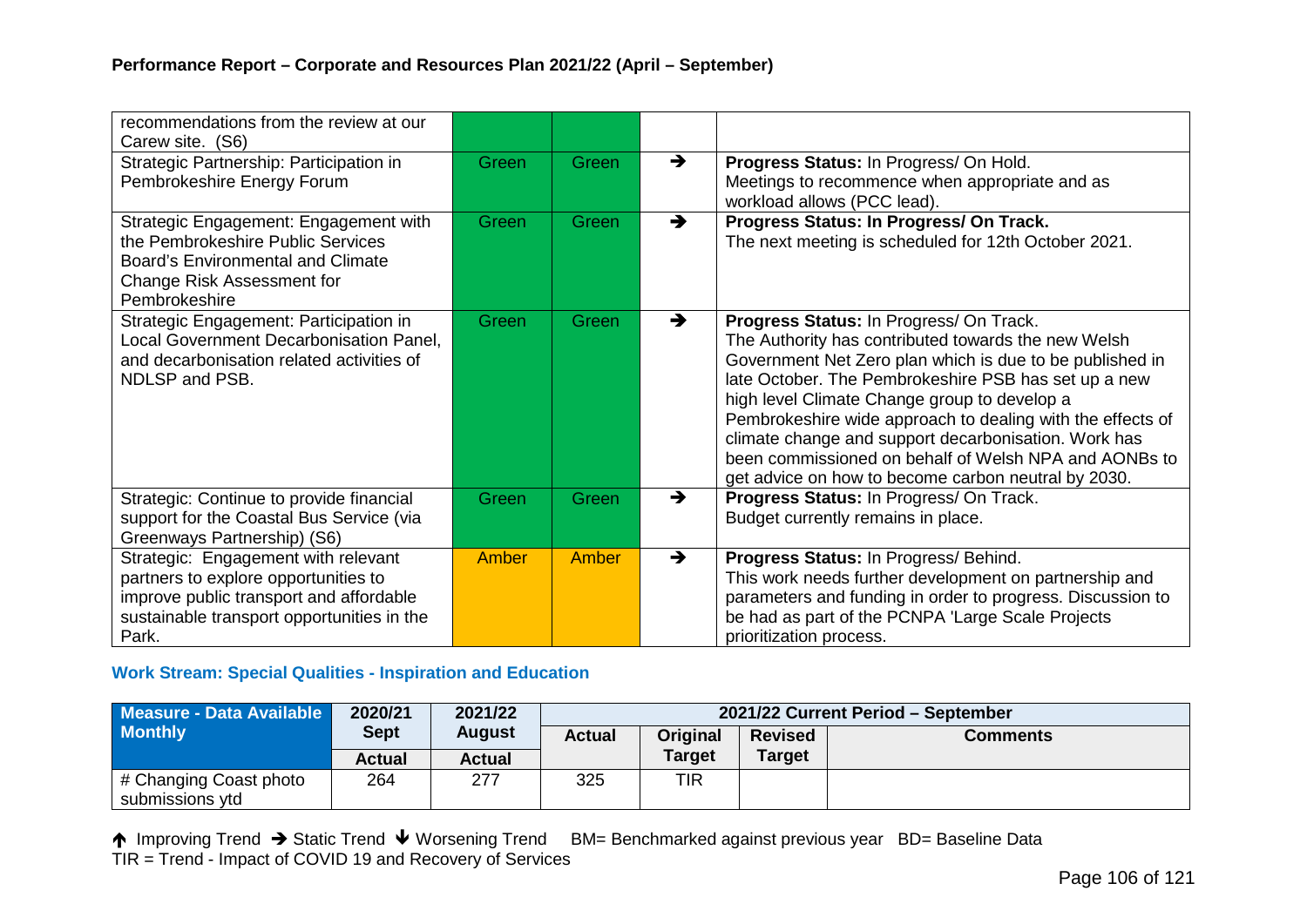| Measure - Data Available Quarterly                                    | 2020/21<br>$Q1 - Q2$<br>(April -<br>September) | 2021/22<br>Q <sub>1</sub><br>$(April -$<br>June) | 2021/22 Current Period: Q1- Q2 (April - September) |               |                                 |                           |  |
|-----------------------------------------------------------------------|------------------------------------------------|--------------------------------------------------|----------------------------------------------------|---------------|---------------------------------|---------------------------|--|
|                                                                       | <b>Actual</b>                                  | <b>Actual</b>                                    | <b>Actual</b>                                      | <b>Target</b> | <b>Revised</b><br><b>Target</b> | <b>Comments</b>           |  |
| # participants in Cynefin related<br>education sessions delivered ytd | N/A                                            | 2,520                                            | 3,629                                              | <b>BD</b>     |                                 |                           |  |
| # of Cynefin related education sessions<br>delivered ytd              | N/A                                            | 36                                               | 74                                                 | <b>BD</b>     |                                 |                           |  |
| # participants in PCNPA's education<br>programme ytd                  | 554                                            | 2,706                                            | 4,335                                              | <b>TIR</b>    |                                 | $2019/20$ ytd $-5,685$    |  |
| # participants in public events and<br>activities programme ytd       | 1,959                                          | 3,493                                            | 16,901                                             | <b>TIR</b>    |                                 | $2019/20$ ytd $-30,973$ . |  |
| # volunteer days - conservation wildlife<br>survey or monitoring ytd  | 64.5                                           | 107.5                                            | 172                                                | <b>TIR</b>    |                                 | $2019/20$ ytd $- 203.5$   |  |
| # volunteer days - heritage sites<br>monitoring ytd                   | 19                                             | 3.5                                              | 20.5                                               | <b>TIR</b>    |                                 |                           |  |

| <b>Action</b>                                                                                                   | 2021/22<br><b>August</b> | 2021/22 Current Period - September |              |                                                                                                                                                                                                                                                                                                                    |  |  |
|-----------------------------------------------------------------------------------------------------------------|--------------------------|------------------------------------|--------------|--------------------------------------------------------------------------------------------------------------------------------------------------------------------------------------------------------------------------------------------------------------------------------------------------------------------|--|--|
|                                                                                                                 | <b>RAG</b>               | <b>RAG</b>                         | <b>Trend</b> | <b>Comments</b>                                                                                                                                                                                                                                                                                                    |  |  |
| Ways of Working: Activities to realign our<br>education offer with the New Curriculum,<br>focusing on 'Cynefin' | Green                    | Green                              | →            | <b>Progress Status: In Progress/ On Track</b><br>Developing new schools programme - met and planned<br>with graphics/website team, scheduled meetings with<br>centre and delivery teams. Planning curriculum linked<br>sessions with schools (Ysgol Bro Gwaun - LRC series,<br>Waldo Williams - "growth mindset".) |  |  |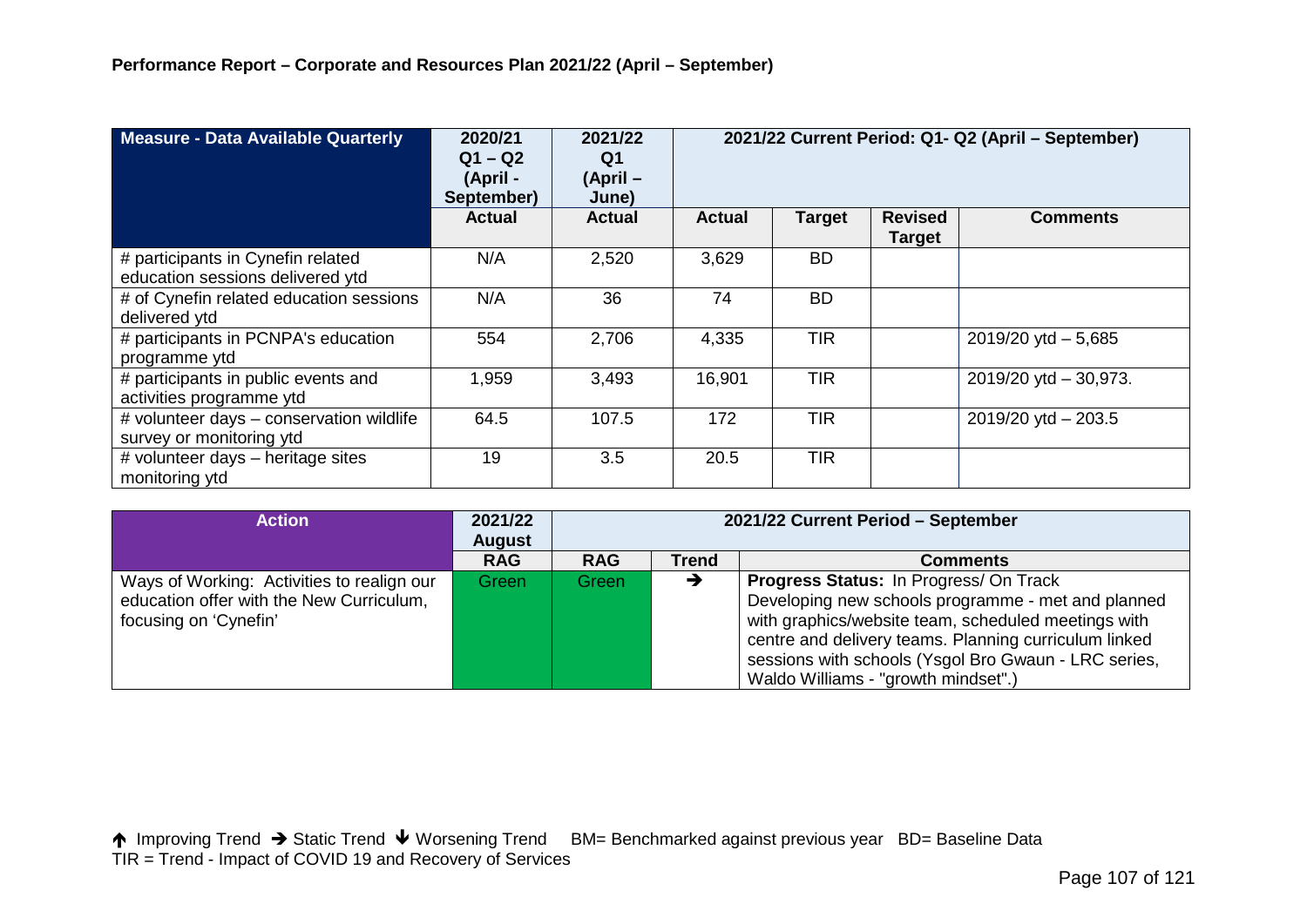## **Governance, Financial Sustainability, Workforce Development and Resilience**

## **Work Stream: Long Term Planning**

| <b>Action</b>                                                                                                                                             | 2021/22<br><b>August</b> | 2021/22 Current Period - September |               |                                                                                                                                                                                                                                                                                                                                                                                                                                                                              |  |  |  |  |  |  |
|-----------------------------------------------------------------------------------------------------------------------------------------------------------|--------------------------|------------------------------------|---------------|------------------------------------------------------------------------------------------------------------------------------------------------------------------------------------------------------------------------------------------------------------------------------------------------------------------------------------------------------------------------------------------------------------------------------------------------------------------------------|--|--|--|--|--|--|
|                                                                                                                                                           | <b>RAG</b>               | <b>RAG</b>                         | <b>Trend</b>  | <b>Comments</b>                                                                                                                                                                                                                                                                                                                                                                                                                                                              |  |  |  |  |  |  |
| Strategic: Review of the Authority's<br>priorities, well-being objectives and<br>associated resources                                                     | Green                    | Green                              | $\rightarrow$ | Progress Status: In Progress/ On Track.<br>Work is ongoing to review priorities and structure.                                                                                                                                                                                                                                                                                                                                                                               |  |  |  |  |  |  |
| Strategic: Carew Causeway 5 year<br>plan.(Year 3 activities)                                                                                              | Green                    | Green                              | $\rightarrow$ | Progress Status: Complete/ On Track.<br>Works complete (Phases 1 & 2).                                                                                                                                                                                                                                                                                                                                                                                                       |  |  |  |  |  |  |
| Project Development: Engagement with<br>WG Sustainable Landscapes, Sustainable<br>Places Scheme (Project bid development<br>and delivery)                 | Green                    | Green                              | $\rightarrow$ | Progress Status: In Progress/ On Track.<br>Progress of the 5 NPA proposals and 3 collaborative<br>proposals submitted to WG. 5 NPA projects are on track<br>with the majority of spend being made in the 3rd and 4th<br>quarter. 2 collaborative projects on track. The Lost Words<br>Exhibition collaborative project has been withdrawn due to<br>difficulties with the copyright and the timescales.<br>Monitoring meeting with WG case worker scheduled for<br>November. |  |  |  |  |  |  |
| Ways of Working: Develop business<br>continuity approach informed by our<br>COVID 19 response experience                                                  | Amber                    | Amber                              | $\rightarrow$ | <b>Progress Status: In Progress/ On Track</b><br>A draft Business Continuity Plan has been drafted.                                                                                                                                                                                                                                                                                                                                                                          |  |  |  |  |  |  |
| Strategic Engagement: Monitor and<br>respond to legislative, policy and<br>operational impacts and opportunities as a<br>result of UK withdrawal from EU. | Green                    | Green                              | $\rightarrow$ | Progress Status: In Progress/ On Track.<br>We continue to monitor any activities relating to EU<br>withdrawal                                                                                                                                                                                                                                                                                                                                                                |  |  |  |  |  |  |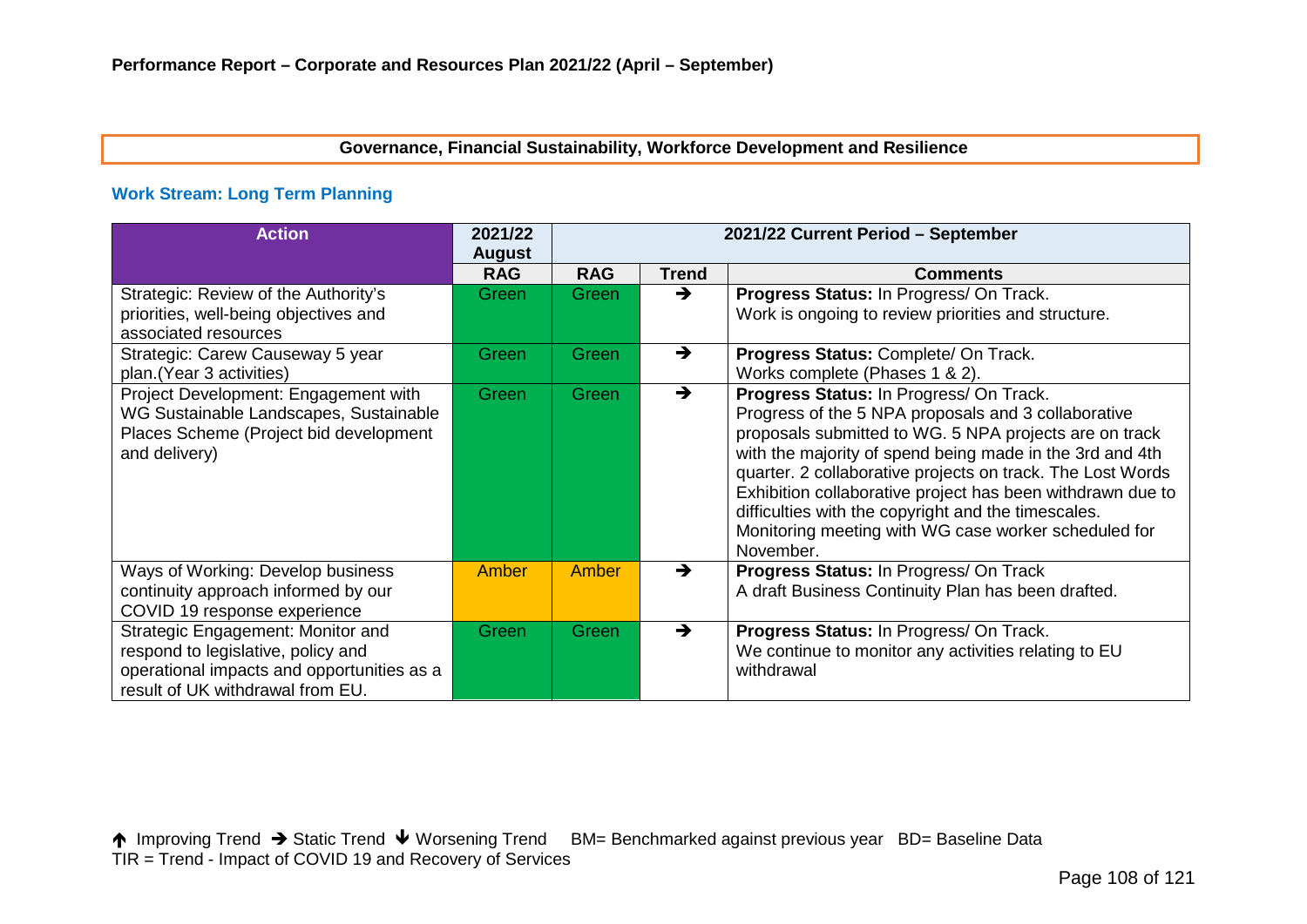| <b>Measure - Data</b>                                             | 2020/21          | 2021/22       | 2021/22 Current Period - September |               |                |                                                                      |  |  |  |
|-------------------------------------------------------------------|------------------|---------------|------------------------------------|---------------|----------------|----------------------------------------------------------------------|--|--|--|
| <b>Available Monthly</b>                                          | <b>September</b> | <b>August</b> | <b>Actual</b>                      | Original      | <b>Revised</b> | <b>Comments</b>                                                      |  |  |  |
|                                                                   | <b>Actual</b>    | <b>Actual</b> |                                    | <b>Target</b> | <b>Target</b>  |                                                                      |  |  |  |
| £ from sponser a gate<br>scheme ytd                               | 3,000            | 7,800         | 9,000                              | <b>TIR</b>    |                | 15 gates/benches sponsored ytd.                                      |  |  |  |
| £ from cashless donation<br>pilot Oriel Y Parc ytd                | 169.50           | 510           | 633                                | <b>TIR</b>    |                | During September there were 34<br>donations made, totalling £123.00. |  |  |  |
| £ Centres Merchandise<br>vtd                                      | 59,502.16        | 150,314.37    | 182,263.30                         | <b>TIR</b>    |                | 2019/20 ytd - 181,504.11                                             |  |  |  |
| £ Admissions Carew &<br>Castell Henllys ytd                       | 59,656.72        | 183,891.98    | 227,448.63                         | <b>TIR</b>    |                | 2019/20 ytd - 191,262.92                                             |  |  |  |
| £ Centres Other Income<br>ytd                                     | 5,888.82         | 32,413.30     | 37,791.98                          | <b>TIR</b>    |                | 2019/20 ytd - 54,582.60                                              |  |  |  |
| £ Cafe Rental Income -<br>Castell Henllys and Oriel<br>Y Parc ytd | $\Omega$         | 10,000        | 10,000                             | <b>TIR</b>    |                |                                                                      |  |  |  |
| £ Carew Cafe Sales<br>Income ytd                                  | 27,780.31        | 80,030.45     | 96,731.77                          | <b>TIR</b>    |                | 2019/20 ytd - 62,097.74                                              |  |  |  |

### **Work Stream: Fundraising and Income Generation**

| <b>Action</b>                                                                                        | 2021/22<br>August | 2021/22 Current Period - September |              |                                                                                                                                                                                                                                                                                                                                                |  |  |  |
|------------------------------------------------------------------------------------------------------|-------------------|------------------------------------|--------------|------------------------------------------------------------------------------------------------------------------------------------------------------------------------------------------------------------------------------------------------------------------------------------------------------------------------------------------------|--|--|--|
|                                                                                                      | <b>RAG</b>        | <b>RAG</b>                         | <b>Trend</b> | <b>Comments</b>                                                                                                                                                                                                                                                                                                                                |  |  |  |
| Strategic Partnership: Providing continued<br>support to Pembrokeshire Coast National<br>Park Trust. | Green             | Green                              | →            | Progress Status: In Progress/ On Track.<br>During September work for the Trust continued; including<br>applications for funding and preparations for a small-<br>scale event at Oriel-y-Parc. In August the Trust donated<br>£12,000 to the People, Paths and Pollinators project and<br>this project is now fully funded from external funds. |  |  |  |
| Ways of Working: Funding Progress for<br><b>Prioritised Projects</b>                                 | Green             | Green                              |              | Progress Status: In Progress/ On Track.<br>Large scale project ideas have been categorised into 7<br>themes: 1.Sustainable Transport. 2. Reversing Decline in                                                                                                                                                                                  |  |  |  |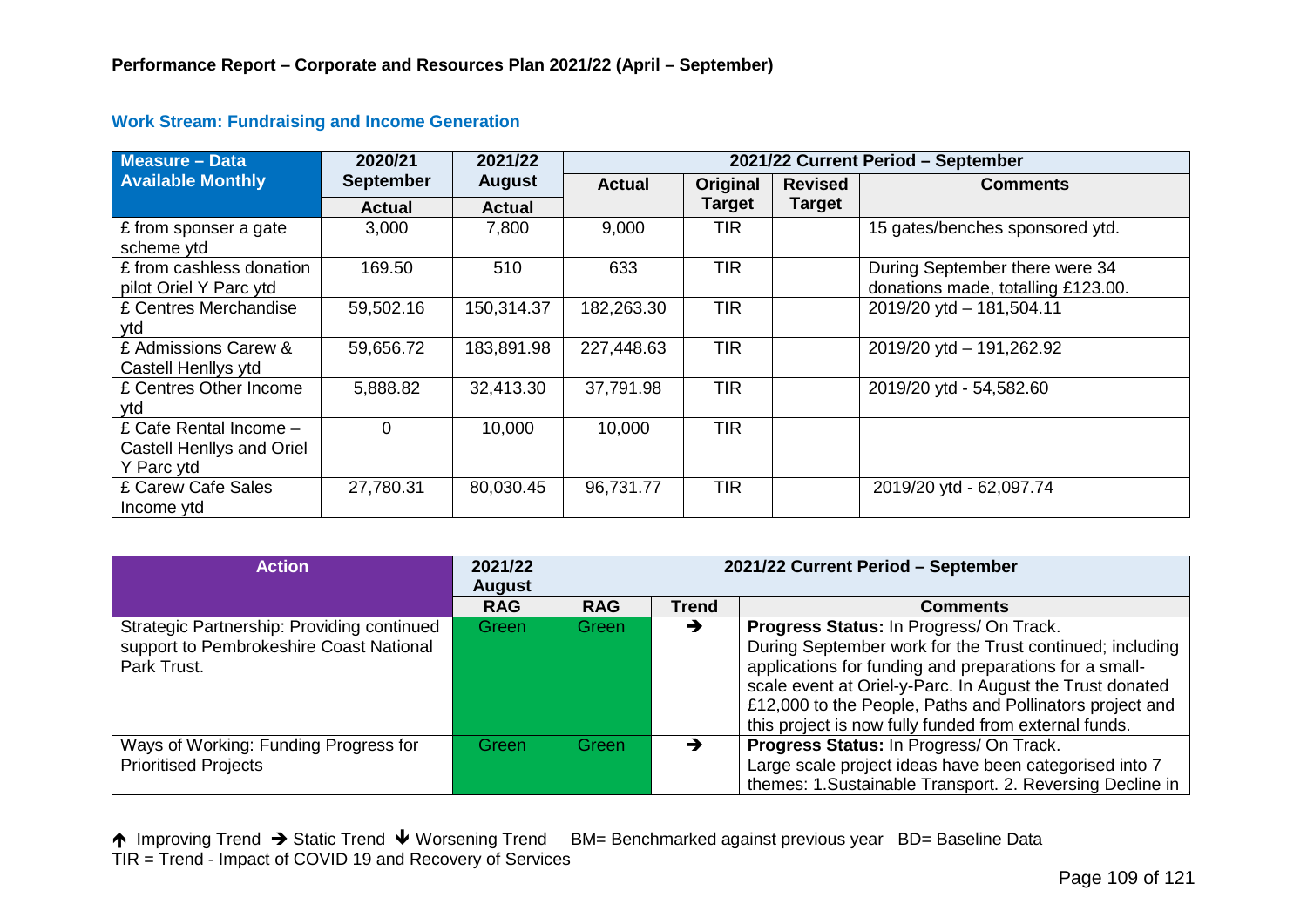|  |  | Biodiversity 3. Infrastructure Improvements 4. Visitor     |
|--|--|------------------------------------------------------------|
|  |  | Attractions 5. Education, Culture and Heritage in the Park |
|  |  | 6. Climate Action 7. Expand scope of National Park.        |
|  |  | Meetings are being diarised/underway with officers and     |
|  |  | members who submitted project ideas under each             |
|  |  | theme. The purpose of these meetings is to discuss         |
|  |  | opportunities for projects to be brought together/         |
|  |  | combined and for officers to prioritise ideas into no more |
|  |  | than 2/3 projects to take forward under each theme.        |

#### **Work Stream: Health and Safety**

| <b>Measure - Data Available</b><br>Quarterly                     | 2020/21<br>$Q1 - Q2$<br>(April -<br>Sept) | 2021/22<br>Q <sub>1</sub><br>(April -<br>June) | 2021/22 Current Period: Q1 - Q2 (April - September) |               |                                 |            |               |                                                                                                   |  |
|------------------------------------------------------------------|-------------------------------------------|------------------------------------------------|-----------------------------------------------------|---------------|---------------------------------|------------|---------------|---------------------------------------------------------------------------------------------------|--|
|                                                                  | <b>Actual</b>                             | <b>Actual</b>                                  | <b>Actual</b>                                       | <b>Target</b> | <b>Revised</b><br><b>Target</b> | <b>RAG</b> | <b>Trend</b>  | <b>Comments</b>                                                                                   |  |
| # RIDDOR (Reportable<br>Incidents) ytd                           | 2                                         |                                                |                                                     | 0             |                                 | <b>Red</b> | $\rightarrow$ |                                                                                                   |  |
| # accidents (Injury) over 3<br>days/ up to 7 days absence<br>ytd | 0                                         | $\mathbf 0$                                    | $\mathbf 0$                                         | 0             |                                 | Green      | $\rightarrow$ |                                                                                                   |  |
| # accidents (Injury) Minor<br>incidents ytd                      | 0                                         | 4                                              | 6                                                   | Trend         |                                 |            |               |                                                                                                   |  |
| # vehicle damage incidents<br>ytd                                | 3                                         | $\overline{2}$                                 | 3                                                   | Trend         |                                 |            |               |                                                                                                   |  |
| # conflict incidents ytd                                         | $\overline{0}$                            |                                                |                                                     | Trend         |                                 |            |               | Q1 incident in car park at<br>one of the sites member of<br>public was abusive to staff<br>member |  |
| # safeguarding incidents ytd                                     | 0                                         | 0                                              | 0                                                   | Trend         |                                 |            |               |                                                                                                   |  |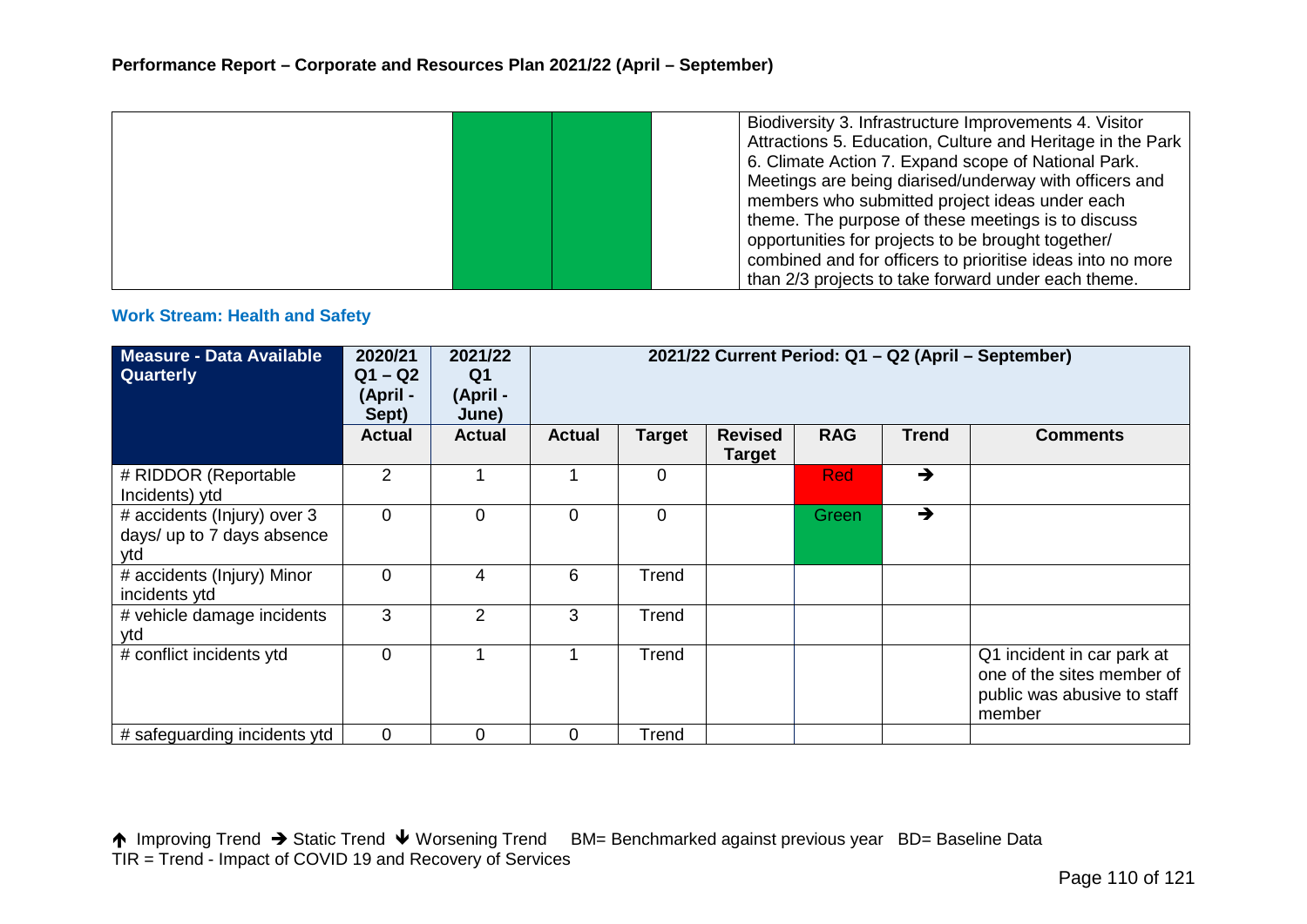| <b>Action</b>                                                                | 2021/22<br><b>August</b> |              |              | 2021/22 Current Period - September                                                                                                                                                                                                                                             |
|------------------------------------------------------------------------------|--------------------------|--------------|--------------|--------------------------------------------------------------------------------------------------------------------------------------------------------------------------------------------------------------------------------------------------------------------------------|
|                                                                              | <b>RAG</b>               | <b>RAG</b>   | <b>Trend</b> | <b>Comments</b>                                                                                                                                                                                                                                                                |
| Ways of Working: Delivery of Health and<br>Safety Training Programme 2021/22 | Green                    | Green/       | →            | Progress Status: In Progress/ On Track.<br>Work continues to update the new HR system (Cezanne)<br>to detail mandatory health and safety training required for<br>all posts, so that progress can be made to plug any gaps.                                                    |
| Ways of Working: Develop a Digitised<br>Health and Safety Reporting process  | Amber                    | <b>Amber</b> | →            | Progress Status: In Progress/On Track.<br>Project slowed down due to other Health and Safety<br>priorities including priorities including Policy Development<br>and health and safety monitoring for Hand Arm Vibrating<br>Equipment (HAVS).                                   |
| Ways of Working: Develop a digitised site<br>inspection process              | Amber                    | Amber        | →            | Progress Status: In Progress/ Behind.<br>Work initially put 'on hold' but some site inspection<br>processes have been added to the current GIS approach<br>(e.g. ash dieback, bridge inspections, site visits after<br>storm events, etc) with more to be developed over time. |

### **Work Stream: Improving how we work: Digital Approaches and Infrastructure**

| <b>Actions</b>                                                                                                    | 2021/22<br><b>August</b> | 2021/22 Current Period - September |               |                                                                                                                                                                                                                                                                                                                                                                                                                                                         |  |  |
|-------------------------------------------------------------------------------------------------------------------|--------------------------|------------------------------------|---------------|---------------------------------------------------------------------------------------------------------------------------------------------------------------------------------------------------------------------------------------------------------------------------------------------------------------------------------------------------------------------------------------------------------------------------------------------------------|--|--|
|                                                                                                                   | <b>RAG</b>               | <b>RAG</b>                         | <b>Trend</b>  | <b>Comments</b>                                                                                                                                                                                                                                                                                                                                                                                                                                         |  |  |
| Project: IT back up infrastructure project                                                                        | <b>Green</b>             | Green                              | →             | Progress Status: In Progress/ On Track.<br>The migration to Exchange 2016 is completed with final<br>firewall changes pending.                                                                                                                                                                                                                                                                                                                          |  |  |
| Ways of Working: Digital Transformation<br>activities, focusing on developing a<br>strategic digitalisation plan. | Green                    | Green                              | $\rightarrow$ | Progress Status: In Progress/ On Track.<br>The elements of preparatory infrastructure upgrade required<br>in order to commence the Microsoft 365 implementation<br>have been completed. A readiness assessment for the<br>migration to Exchange Online was undertaken during<br>September. The Team is now undertaking the set up work<br>required to create the 365 Domain and Tenant in<br>preparation for the migration of users to Exchange online. |  |  |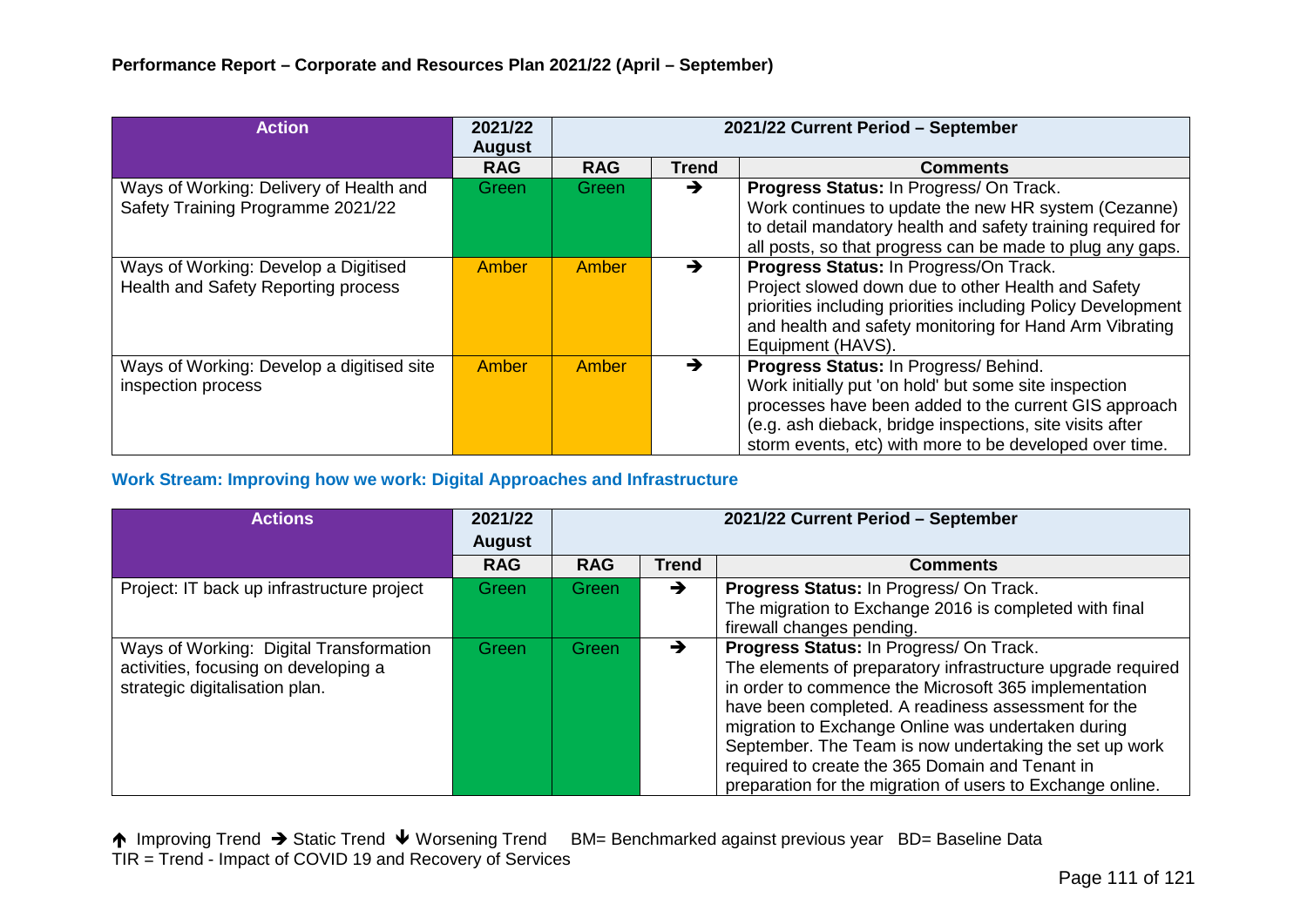| Project: Implement and train staff in new |  | <b>Progress Status: Complete/ Ahead.</b> |
|-------------------------------------------|--|------------------------------------------|
| HR system                                 |  | Project Completed in August.             |

### **Work Stream: Members Development and Governance**

| Measure - Data Available | 2020/21       | 2021/22           | 2021/22 Current Period - September |               |                |            |              |                        |  |
|--------------------------|---------------|-------------------|------------------------------------|---------------|----------------|------------|--------------|------------------------|--|
| <b>Monthly</b>           | <b>Sept</b>   | <b>August</b>     | <b>Actual</b>                      | Original      | <b>Revised</b> | <b>RAG</b> | <b>Trend</b> | <b>Comments</b>        |  |
|                          | <b>Actual</b> | <b>Actual</b>     |                                    | <b>Target</b> | <b>Target</b>  |            |              |                        |  |
| # Committee Webcasts     | 13            | $12 \overline{ }$ | 16                                 | Trend         |                |            |              | Sept: DM 8/9 31 views. |  |
| ytd                      |               |                   |                                    |               |                |            |              | NPA 15/9 7 views.      |  |
| # People viewing online  | 77            | 279               | 322                                | <b>BM</b>     |                |            |              | Personnel 15/9 4       |  |
| webcasts for Committees  |               |                   |                                    |               |                |            |              | viewers.               |  |
| ytd                      |               |                   |                                    |               |                |            |              | OR 28/7 1 viewers.     |  |
| % Member Attendance at   | 93.72         | 85.57             | 85.55                              | 75            |                | Green      | →            |                        |  |
| Committee ytd            |               |                   |                                    |               |                |            |              |                        |  |
| % Member attendance at   | 79.17         | 64.81             | 66.67                              | 65            |                | Green      | T            |                        |  |
| training ytd             |               |                   |                                    |               |                |            |              |                        |  |

| <b>Action</b>                                                                                                                                               | 2021/22<br><b>August</b> |            |              | 2021/22 Current Period - September                                                                                                                                                                                                                                                                                                                                                                                                                                                              |
|-------------------------------------------------------------------------------------------------------------------------------------------------------------|--------------------------|------------|--------------|-------------------------------------------------------------------------------------------------------------------------------------------------------------------------------------------------------------------------------------------------------------------------------------------------------------------------------------------------------------------------------------------------------------------------------------------------------------------------------------------------|
|                                                                                                                                                             | <b>RAG</b>               | <b>RAG</b> | <b>Trend</b> | <b>Comments</b>                                                                                                                                                                                                                                                                                                                                                                                                                                                                                 |
| Governance: Support Members with virtual<br>Committee Meetings and carry out<br>activities to support move to potential<br>hybrid or face to face meetings. | Green                    | Green      | →            | Progress Status: In Progress/ On Track.<br>All public Authority/Committee meetings continue to be<br>held virtually. A report was presented to NPA on 15<br>September 2021 setting out a way forward for the<br>replacement of the current meeting room to enable multi-<br>locational meetings to take place in accordance with<br>Welsh Government legislation. Funding has been<br>allocated from the Authority's reserves and a Project<br>Group has been established to take this forward. |
| Governance: Relevant Delegations are in<br>Place                                                                                                            | Green                    | Green7     | →            | Progress Status: In Progress/ On Track.<br>Extended delegation powers working well. Due to ongoing<br>COVID-19 restrictions, a report to extend delegated<br>powers was presented to a meeting of the NPA on the 16                                                                                                                                                                                                                                                                             |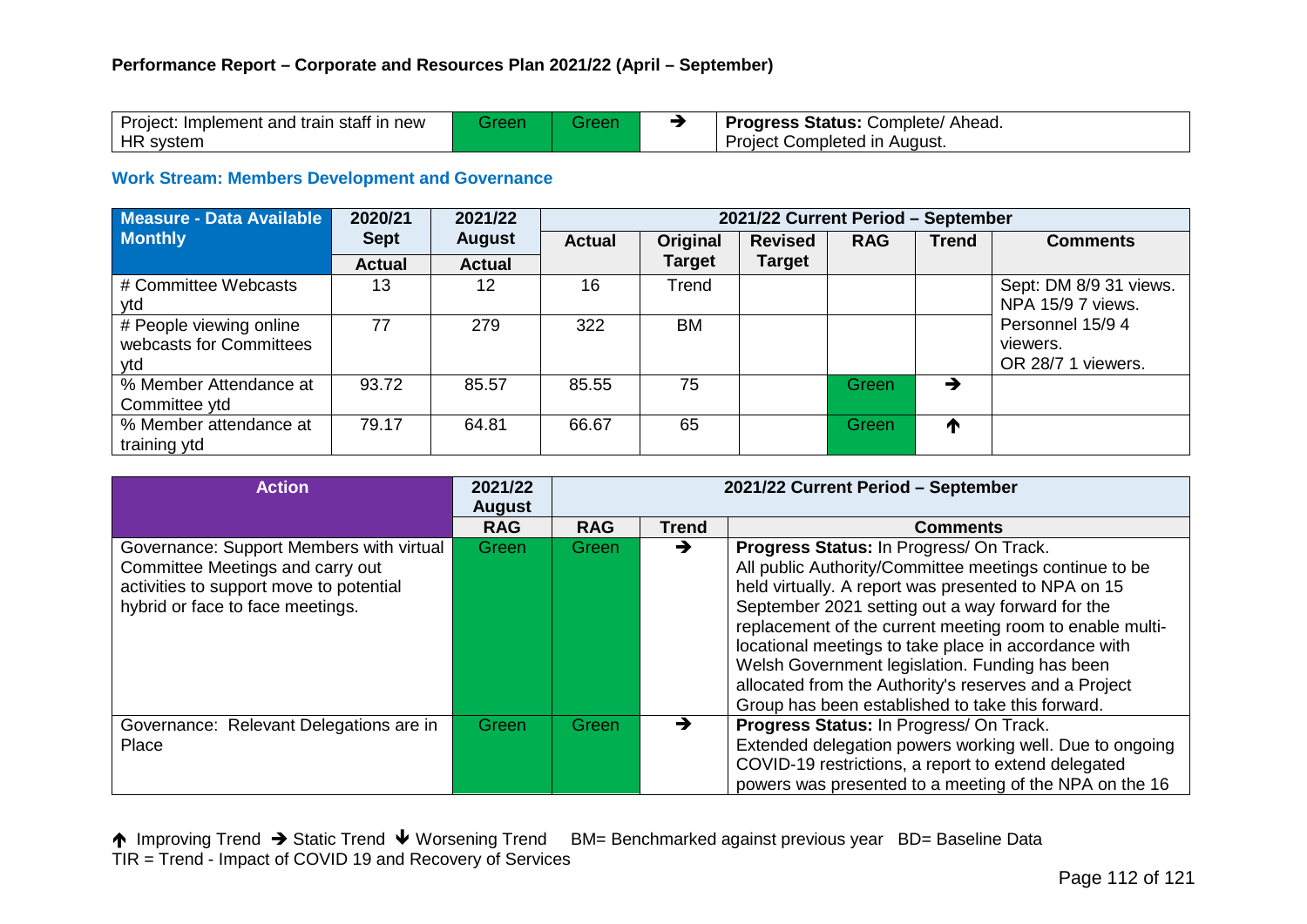|                                          |       |       |               | June 2021, where it was agreed to an extension of<br>delegated powers until the 30 March 2022. |
|------------------------------------------|-------|-------|---------------|------------------------------------------------------------------------------------------------|
| Governance: Support to the Member        | Green | Green | $\rightarrow$ | Progress Status: In Progress/ On Track.                                                        |
| Support and Development Committee and    |       |       |               | Advanced Charter submission has been submitted to the                                          |
| achieving the Wales Advanced Charter for |       |       |               | Welsh Local Government Association for consideration.                                          |
| Member Support and Development           |       |       |               | Further evidence has been requested, which has been                                            |
|                                          |       |       |               | submitted. Panel review date will probably be undertaken                                       |
|                                          |       |       |               | in November 2021 (subject to confirmation of all parties).                                     |

**Work Stream: Corporate Compliance and Standards**

| Measure - Data Available Monthly       | 2020/21       | 2021/22                      | 2021/22 Current Period - September |                           |               |                 |  |
|----------------------------------------|---------------|------------------------------|------------------------------------|---------------------------|---------------|-----------------|--|
|                                        |               | <b>Sept</b><br><b>August</b> |                                    | <b>Actual</b><br>Original |               | <b>Comments</b> |  |
|                                        | <b>Actual</b> | <b>Actual</b>                |                                    | <b>Target</b>             | <b>Target</b> |                 |  |
| % Positive/ neutral media coverage ytd | 98.89         | 100                          | 100                                | Trend                     |               |                 |  |
| # formal complaints received ytd       | 10            |                              |                                    | <b>BM</b>                 |               |                 |  |

| Measure - Data Available<br><b>Quarterly</b>                                                                                  | 2020/21<br>$Q1 - Q2$<br>(April -<br>Sept) | 2021/22<br>Q1<br>(April -<br>June) | 2021/22 Current Period: Q1 - Q2 (April - September) |           |                                 |            |               |                 |  |
|-------------------------------------------------------------------------------------------------------------------------------|-------------------------------------------|------------------------------------|-----------------------------------------------------|-----------|---------------------------------|------------|---------------|-----------------|--|
|                                                                                                                               | <b>Actual</b>                             | <b>Actual</b>                      | <b>Actual</b>                                       | Target    | <b>Revised</b><br><b>Target</b> | <b>RAG</b> | <b>Trend</b>  | <b>Comments</b> |  |
| # complaints concerning the<br>Welsh Language made to<br>the Authority ytd                                                    | $\Omega$                                  | $\Omega$                           | $\Omega$                                            | <b>BM</b> |                                 |            |               |                 |  |
| # complaints to Welsh<br>Language Commissioner<br>regarding alleged failure to<br>comply with Welsh<br>Language Standards ytd | 0                                         | $\Omega$                           | $\Omega$                                            | 0         |                                 | Green/     | $\rightarrow$ |                 |  |
| % of new and vacant posts<br>advertised Welsh Language<br>essential ytd                                                       | 30.00                                     | 18.18                              | 23.08                                               | BM        |                                 |            |               |                 |  |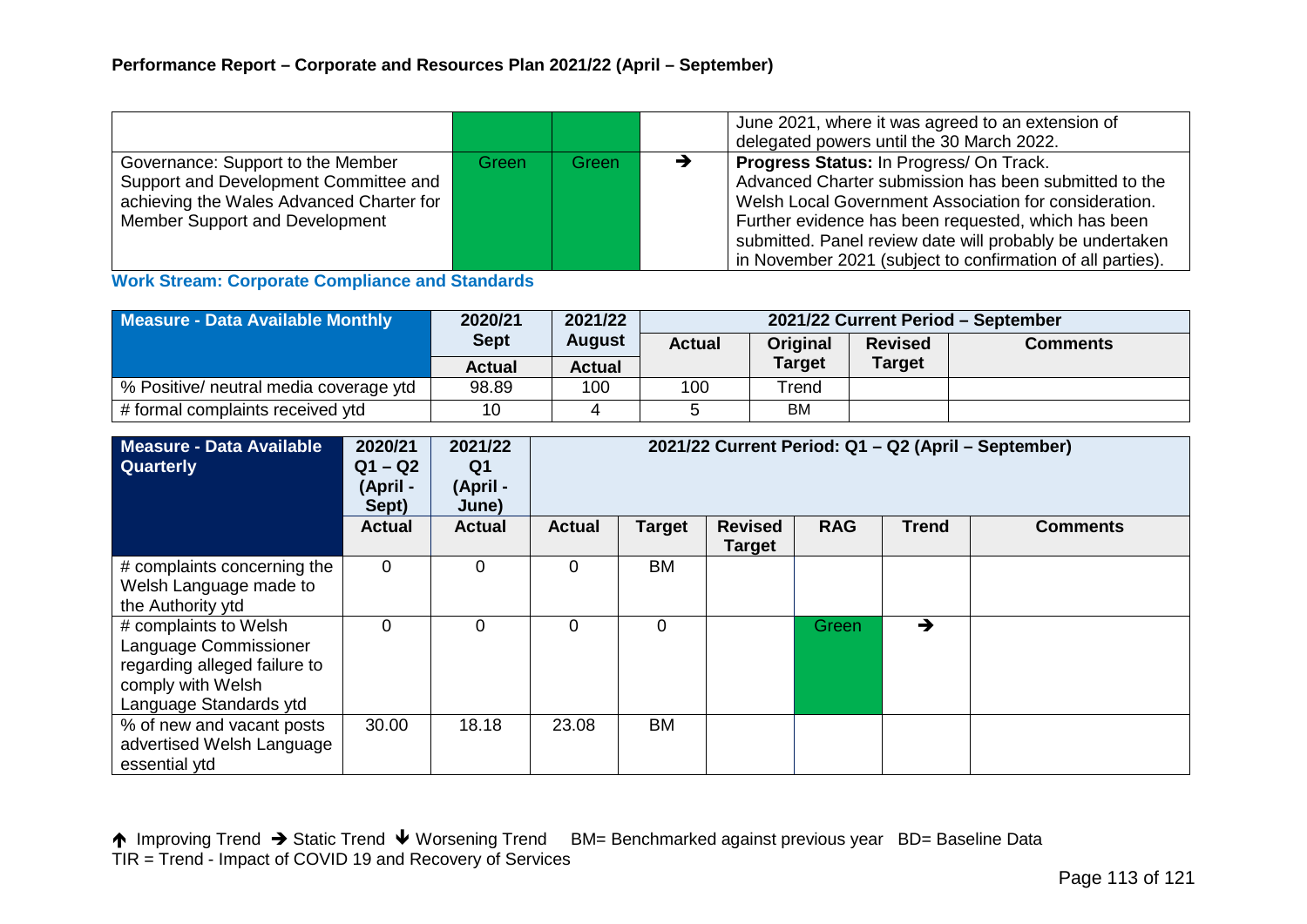| # Welsh Language Impact<br>Assessments completed ytd<br>(Completed as part of<br>integrated assessments) | $\Omega$                       | $\overline{0}$ | 1              | Trend          |            |               | Completed as part of<br>integrated assessment on<br>high level strategy on a<br>page.                                                                                |
|----------------------------------------------------------------------------------------------------------|--------------------------------|----------------|----------------|----------------|------------|---------------|----------------------------------------------------------------------------------------------------------------------------------------------------------------------|
| # Data Protection Impact<br>Assessments completed ytd                                                    | $\Omega$                       | 1              | 3              | Trend          |            |               | <b>Beach Wheelchair</b><br>Booking System and<br>Microsoft 365 DPIAs<br>signed off in Q2.                                                                            |
| # Data Protection Breaches<br>reported to ICO ytd                                                        | $\overline{0}$                 | $\overline{0}$ | $\mathbf 0$    | $\overline{0}$ | Green      | $\rightarrow$ |                                                                                                                                                                      |
| # of Freedom of Information<br>requests                                                                  | 10                             | $\overline{4}$ | 8              | Trend          |            |               |                                                                                                                                                                      |
| # of Environmental<br><b>Information Requests</b><br>responses ytd                                       | 14                             | 5              | 8              | Trend          |            |               |                                                                                                                                                                      |
| # of Subject Access<br><b>Requests</b>                                                                   | $\overline{0}$                 | $\overline{2}$ | $\overline{2}$ | Trend          |            |               |                                                                                                                                                                      |
| % of Freedom of<br>Information responses<br>within required timeframe<br>ytd                             | 100                            | 75             | 87.5           | 100%           | <b>Red</b> | ↑             | 1 response outside 20<br>working days in Q1.<br>Meeting held in August to<br>look at potentially trend<br>risks in this area and<br>potential mitigating<br>actions. |
| % of Environmental<br><b>Information Regulations</b><br>responses within required<br>timeframe ytd       | 92.86                          | 80             | 87.5           | 100%           | <b>Red</b> | ↑             | 1 response outside 20<br>working days in Q1.<br>Meeting held in August to<br>look at potentially trend<br>risks in this area and<br>potential mitigating<br>actions. |
| % of Subject Access<br>Requests responses within<br>required time frame ytd                              | <b>No</b><br>SAR's<br>Received | 50             | 50             | 100%           | <b>Red</b> | →             | 1 response outside<br>calendar month timescale<br>in Q1. Meeting held in<br>August to look at                                                                        |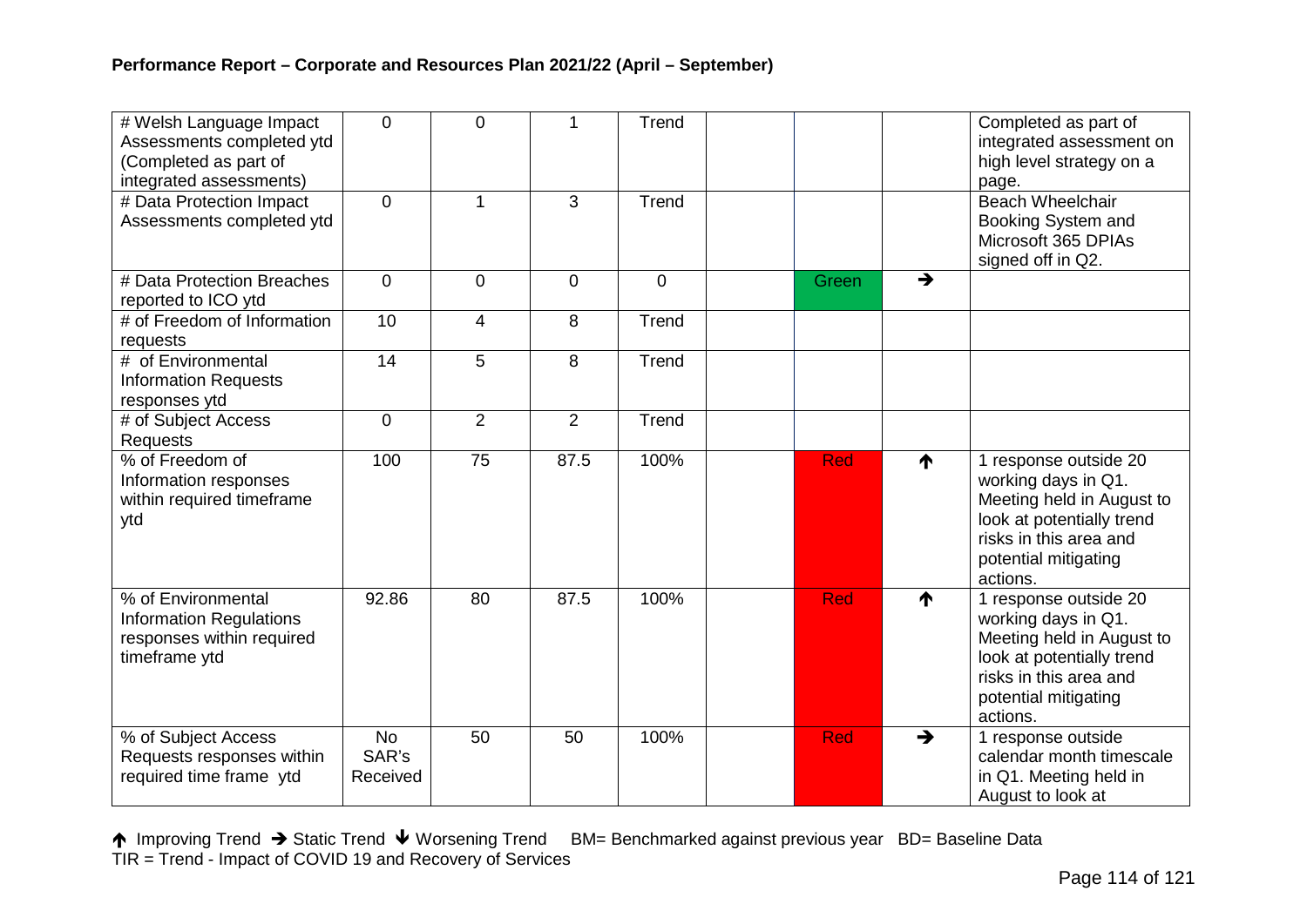|  |  |  |  |  |  | potentially trend risks in<br>this area and potential<br>I mitigating actions. No SAR<br>received in Q2. |
|--|--|--|--|--|--|----------------------------------------------------------------------------------------------------------|
|--|--|--|--|--|--|----------------------------------------------------------------------------------------------------------|

| <b>Action</b>                                                                        | 2021/22<br><b>August</b> | 2021/22 Current Period - September |               |                                                                                                                                                                                                                                                                                                                                                                                                                                                                                                                                                                                                                                              |
|--------------------------------------------------------------------------------------|--------------------------|------------------------------------|---------------|----------------------------------------------------------------------------------------------------------------------------------------------------------------------------------------------------------------------------------------------------------------------------------------------------------------------------------------------------------------------------------------------------------------------------------------------------------------------------------------------------------------------------------------------------------------------------------------------------------------------------------------------|
|                                                                                      | <b>RAG</b>               | <b>RAG</b>                         | <b>Trend</b>  | <b>Comments</b>                                                                                                                                                                                                                                                                                                                                                                                                                                                                                                                                                                                                                              |
| Ways of Working: Respond to Audit Wales<br>recommendations - 5 Ways of Working.      | Green                    | Green                              | $\rightarrow$ | Progress Status: In Progress/ On Track.<br>Audit Wales presented findings of Resilience Review to<br>NPA in May. Action plan has been created to respond to<br>the proposals for improvement within the document and<br>was presented to Audit and Corporate Services<br>Committee in July, activity on business continuity has<br>commenced, a draft BCP has been drafted. Audit Wales<br>will be meeting with staff, Members and external<br>stakeholders in October in relation to this year's field<br>work focused on Sustainable Tourism. Visit Wales will be<br>supporting Audit Wales by circulating survey to support<br>this work. |
| Accountability Respond to Internal Audit<br>Recommendations.                         | Green                    | Green                              | $\rightarrow$ | Progress Status: In Progress/ On Track.<br>All agreed Audit recommendations being actioned                                                                                                                                                                                                                                                                                                                                                                                                                                                                                                                                                   |
| Accountability: Further develop corporate<br>approach to data protection compliance. | Green                    | Green                              | $\rightarrow$ | Progress Status: In Progress/ On Track.<br>Revised Data Protection Policy approved at September<br>NPA. Work being carried out on updating records of<br>processing activity.                                                                                                                                                                                                                                                                                                                                                                                                                                                                |
| Accountability: Communication of<br>corporate policies and standards.                | Amber                    | Amber                              | $\rightarrow$ | Progress Status: In Progress/ On Track.<br>Senior Management and HR issuing guidance to staff in<br>relation to COVID 19 situation and impact on Authority<br>work and work place. Awaiting new share point system to<br>be in place to re look at how policies displayed on system<br>to staff. Corporate Document monitoring spreadsheet in<br>process of being updated. Opportunity to utilise new HR<br>system Cezanne for keeping record that staff have read<br>them.                                                                                                                                                                  |